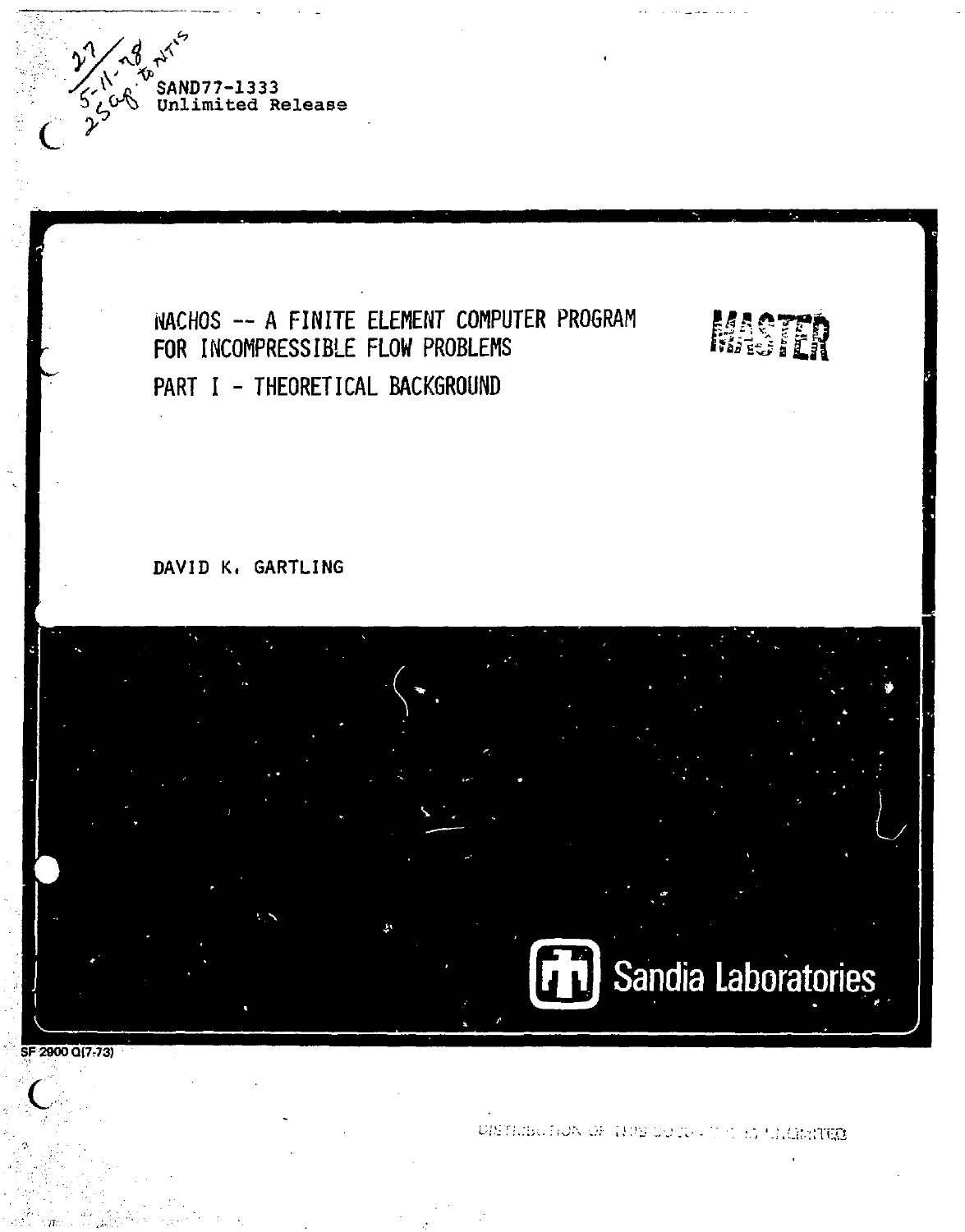#### SAND77-1333 Unlimited Release

#### NACHOS -- A FINITE ELEMENT COMPUTER PROGRAM FOR INCOMPRESSIBLE FLOW PROBLEMS

PART I - THEORETICAL BACKGROUND

David K. Gartling Fluid Mechanics and Heat Transfer Division 1261 Sandia Laboratories<br>Duquerque, NM 87115 Albuquerque, NM

Thu report was prepared as an account of work<br>*United Sules Control States Covernment*, Neither the<br>United States not the linear We of the loved, or represent that its use would not a littling convertely number of the sould not

April 197P

#### ABSTRACT

The theoretical background for the finite element computer program, NACHOS, is presented in detail. The NACHOS code is designed for the two-dimensional analysis of viscous incompressible fluid flows, including the effects of heat transfer. A general description of the fluid/thermal boundary value problems treated by the program is described. The finite element method and the associated numerical methods used in the NACHOS code are also presented. Instructions for use of the program are documented in SAND77-1334.

 $\mathbf{I}$ 

**Service State** 

**-P**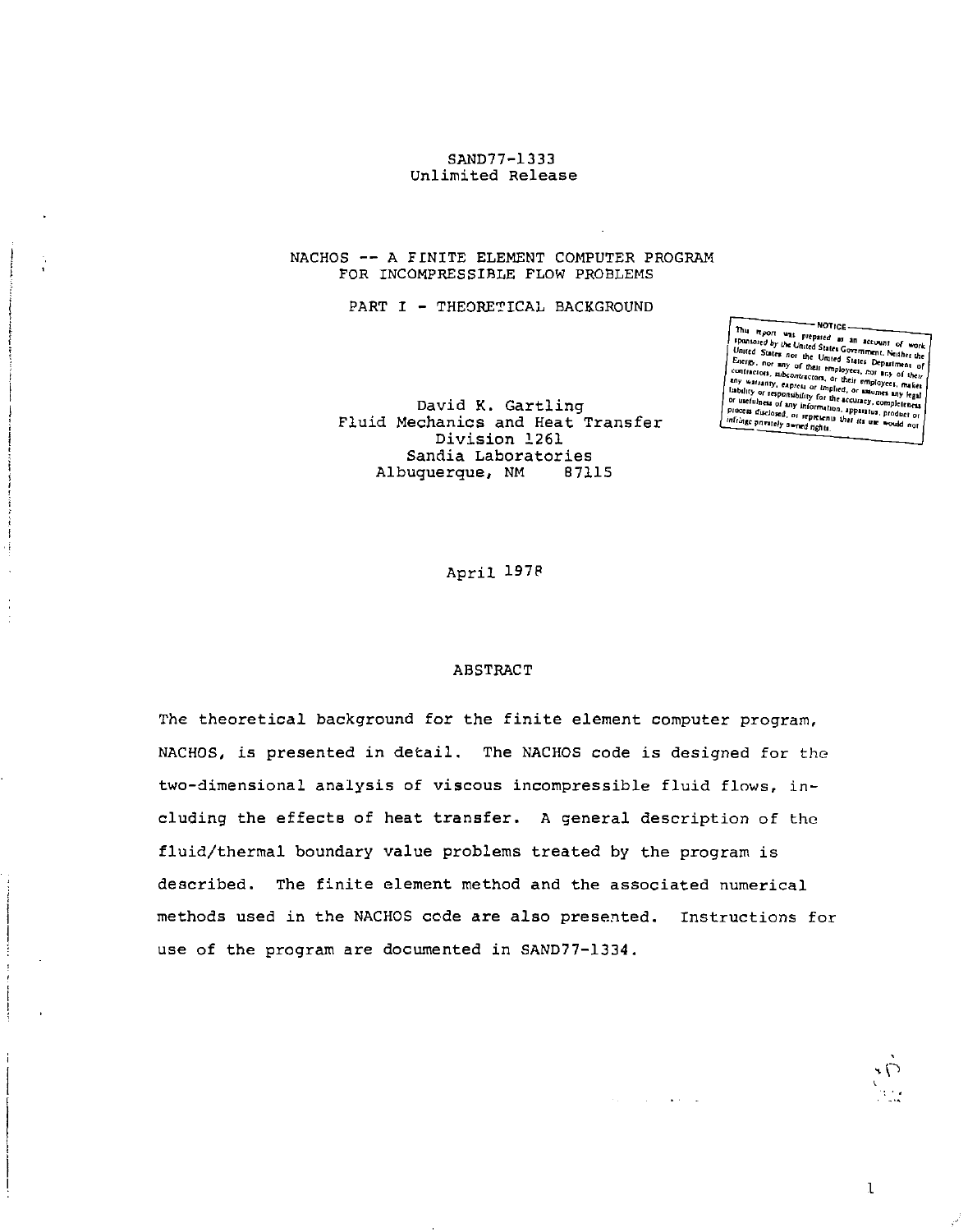# TABLE OF CONTENTS

 $\mathcal{L}^{\text{max}}_{\text{max}}$  ,  $\mathcal{L}^{\text{max}}_{\text{max}}$ 

 $\mathcal{L}$ 

 $\pm$ 

|                                              | Paris          |  |
|----------------------------------------------|----------------|--|
| ŕ<br><b>INTRODUCTION</b>                     |                |  |
| I DRMULATION OF THE CONTINUUM PROBLEM        |                |  |
| FORMULATION OF THE FINITE ELEMENT EQUATIONS  |                |  |
| ELEMENT CONSTRUCTION                         |                |  |
| O madrilateral Elements                      | ÷              |  |
| Triangular Elements                          | $\frac{1}{2}$  |  |
| Element Boundary Conditions and Source Terms | 11             |  |
| SOLUTION PROCEDURES                          | $2^+$          |  |
| Steady State Algorithms                      | 27             |  |
| Isothermal Problems                          | 27             |  |
| Weakly Coupled Convection Problems           | 97             |  |
| Strongly Coupled Convection Problems         | 21             |  |
| Transient Algorithms                         | 2 <sub>f</sub> |  |
| Isothermal Problems                          | 27             |  |
| Weakly Coupled Convection Problems           | 28             |  |
| Strongly Coupled Convection Problems         | $21 -$         |  |
| Further Remarks on Solution Algorithms       | 29.            |  |
| Matrix Solution Procedures                   | 29             |  |
| PRE- AND POST-PROCESSING OPERATIONS          | $30^{\circ}$   |  |
| Mesh Generation                              | 31             |  |
| Stream Function Computation                  | 31             |  |
| Stress and Heat Flux Computation             | 34             |  |
| Plotting                                     | 37             |  |
| CONCLUDING REMARKS                           |                |  |

 $\overline{z}$ 

بالمعير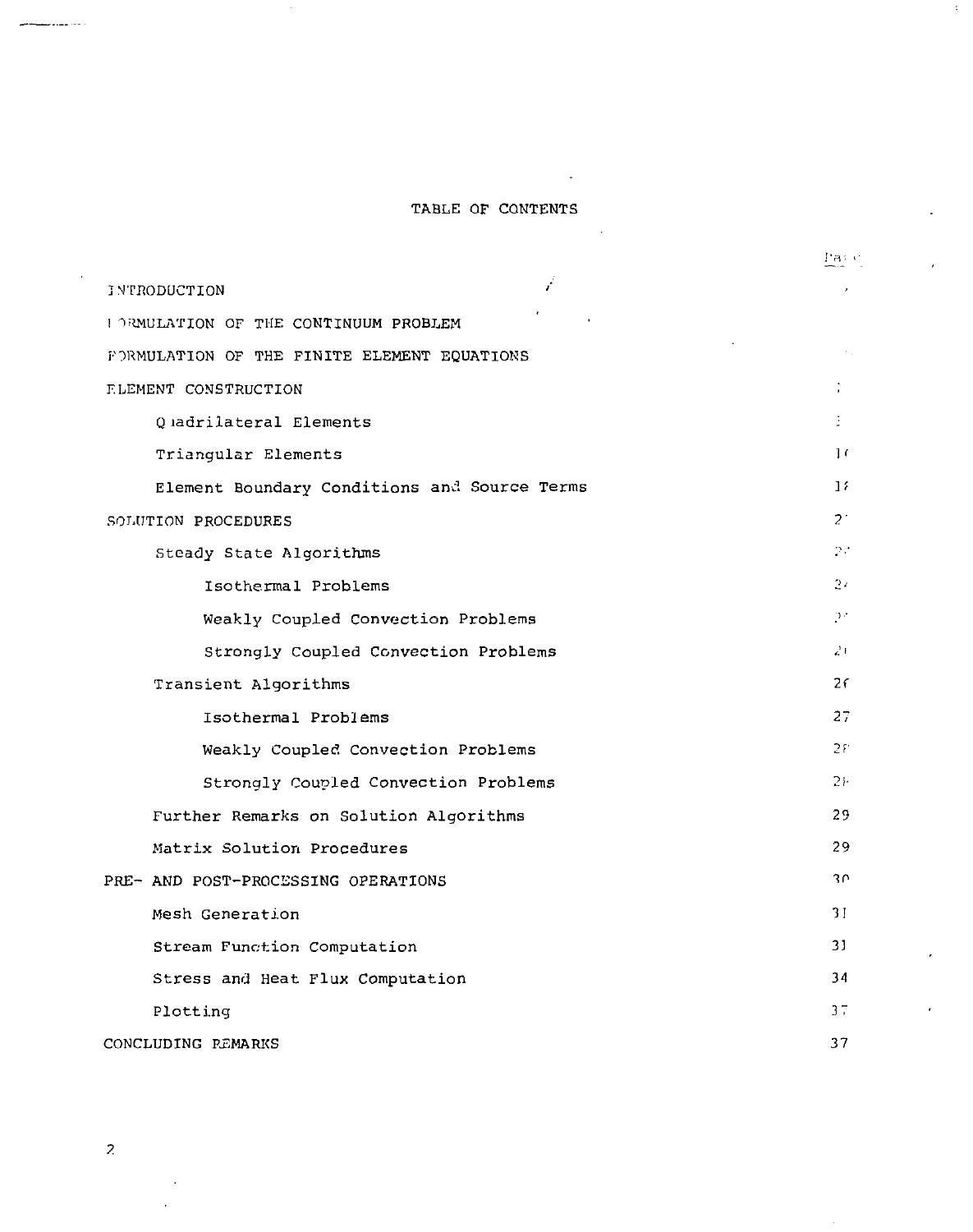# TABLE OF CONTENTS (cont)

 $\sim$ 

 $\sim$ 

 $\mathcal{I}$ 

تول

l,

| APPENDIX A | FINITE ELEMENT EQUATIONS          | 39 |
|------------|-----------------------------------|----|
| APPENDIX B | EVALUATION OF MATRIX COEFFICIENTS | 43 |
| APPENDIX C | SLIP BOUNDARY CONDITIONS          | 46 |
| APPENDIX D | TIME INTEGRATION METHOD           | 48 |
| REFERENCES |                                   | 50 |

#### LIST OF FIGURES  $\mathcal{L}$

| FIGURE 1 | TYPICAL FINITE ELEMENT MESH          | 10 |
|----------|--------------------------------------|----|
| FIGURE 2 | OUADRILATERAL FINITE ELEMENT         | 14 |
| FIGURE 3 | TRIANGULAR FINITE ELEMENT            | 17 |
| FIGURE 4 | FINITE ELEMENT BOUNDARY GEOMETRY     | 20 |
| FIGURE 5 | FINITE ELEMENT BOUNDARY GEOMETRY     | 32 |
| FIGURE 6 | GEOMETRY FOR SLIP BOUNDARY CONDITION | 47 |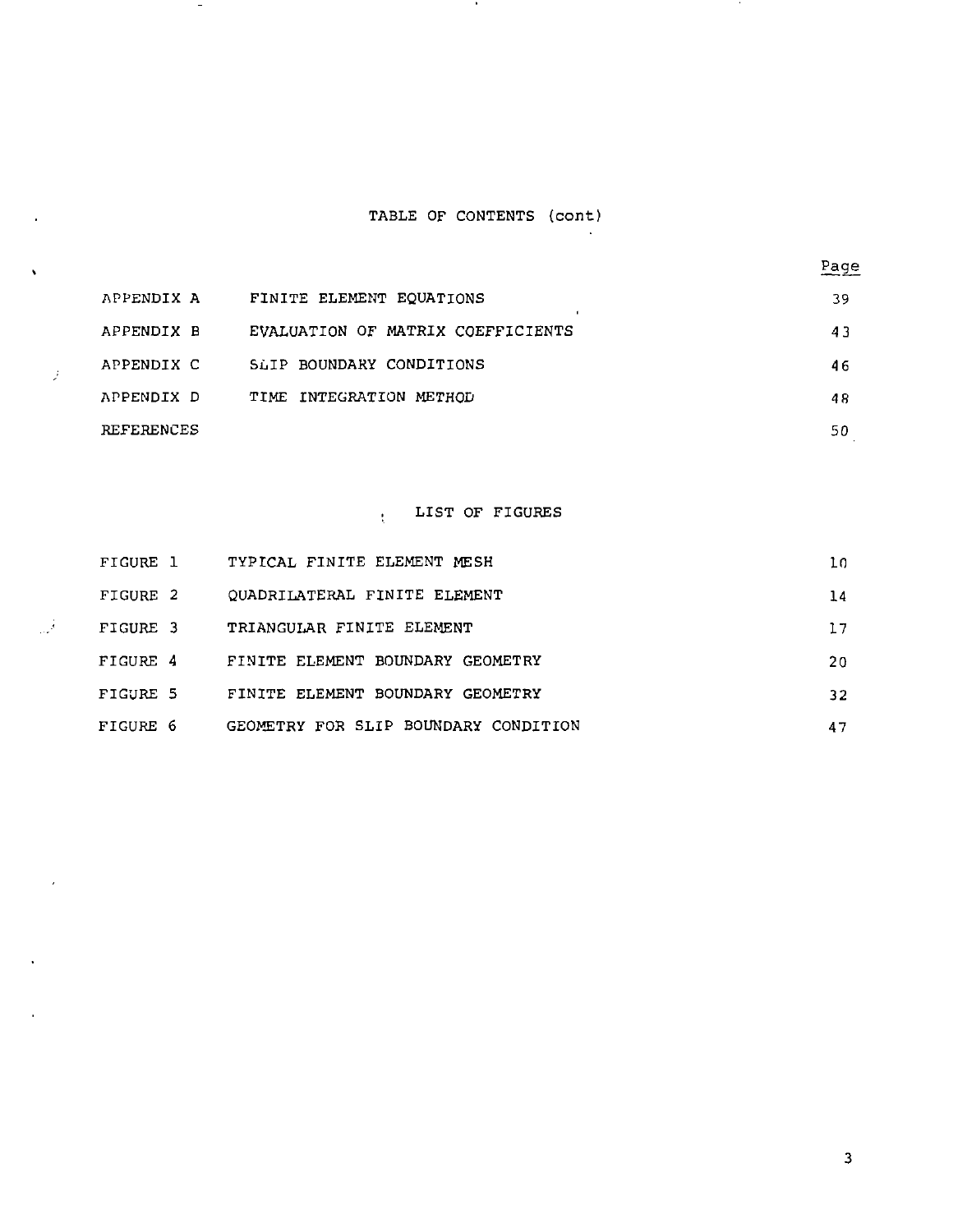#### INTRODUCTION

This document describes the theoretical and numerical background for the finite element computer code called NACHOS. The NACHOS program is designed for the analysis of two-dimensional, viscous, incompressible fluid flow probless including the effects of heat transfer. The code has been designed with the dual purpose of being an easily modified research tool for finite element methods in fluid dynamics and as a user-oriented analysis package for typica; engineering problems.

The present document presents a description of the theoretical fluid mechanics background for the code as well as a discussion of the most important numerical procedures utilized by NACHOS. This volume is intended to serve *a •*  background document for the NACHOS user's manual,  $^1$  SAND77-1334, "NACHOS -- A Finite Element Computer Program for Incompressible Flow Problems, Part II - User's Manual." Potential users of NACHOS are encouraged to become familiar with the present report before attempting to use the program.

During the development of the present report, it has been assumed that the reader has a background in the areas of fluid mechanics and heat transfer. A basic knowledge of numerical methods is also essential for the proper undo - standing and use of the computer code. Though it has not been assumed that the reader has a background in finite element methods, a general acquaintance with the method is highly advantageous. Since by necessity many of the topies covered here are discussed only in the context of the present code application, the reader interested in general finite element methods is referred to the standard texts by Zienkiewicz,  $^2$  Huebner,  $^3$  Gallagher<sup>4</sup> or Oden.<sup>5</sup>

In the following section, the general class of flow problems analyzed by NACHOS is discussed and the equations for the initial, boundary value problem are presented. Section 3 presents a brief description of the finite element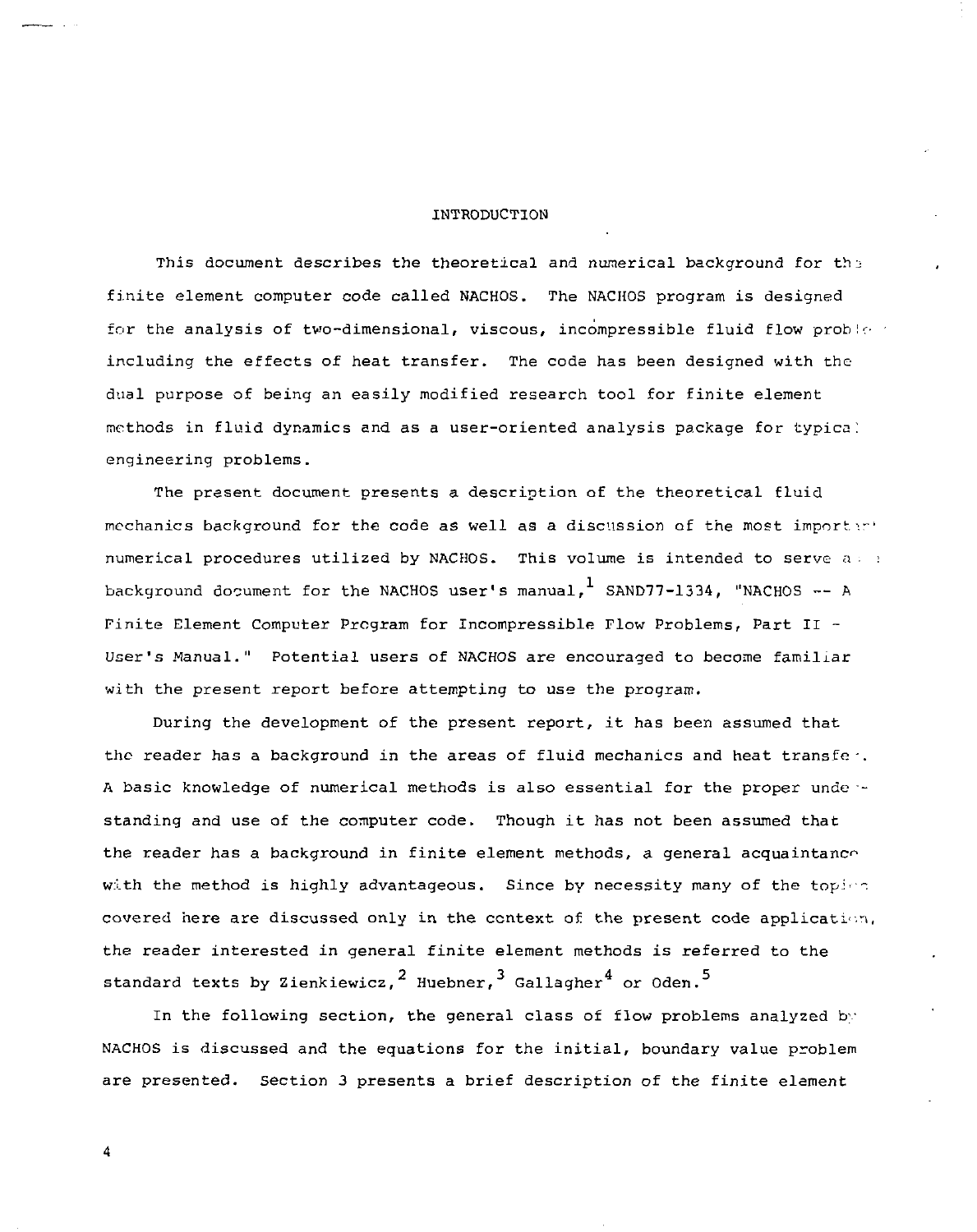method (FEM) and the Galerkin formulation for the present class of problems. Sections 4 and 5 discuss computational details of individual element formulation and solution procedures for the matrix equations, respectively. The last section describes some of the special procedures used in NACHOS for auxiliary calculations, e.g., stress calculations, stream function calculations, etc.

### FORMULATION OF THE CONTINUUM PROBLEM

A necessary prerequisite to the development of a general purpose computer program such as NACHOS is the careful definition of the class of problems to which the code will be applied. In terms of general categorization, the NACHOS program is designed for the analysis of non-isothermal fluid flow pioblems. Included in this category are isothermal flows, forced convection, freo convection and mixed convection heat transfer problems. Solid body heat conduction effects are also treated in this development.

To be more specific, the following restrictions and assumptions have been used to define the problem areas of interest.

- 1) The geometry of the fluid/solid region is limited to two dimensions, either planar or axially symmetric.
- 2) The fluid is assumed to be Newtonian and incompressible within the Boussinesg approximation.<sup>6</sup>
- 3) All materials are assumed homogeneous and isotropic; the fluid is assumed to be composed of a single species.
- 4) The fluid motion is assumed to be laminar.
- 5) The effects of viscous dissipation are assumed negligible.
- 6) Fluid flows with free surface boundaries are not considered.

To simplify the derivation of the equations in later sections, only the case of plane two-dimensional flow will be treated in detail. Derivation of the axisymmetric form of the equations follows in a straightforward manner. With the assumptions noted above, the appropriate mathematical description of the fluid motion is given by the Navier-Stokes equations,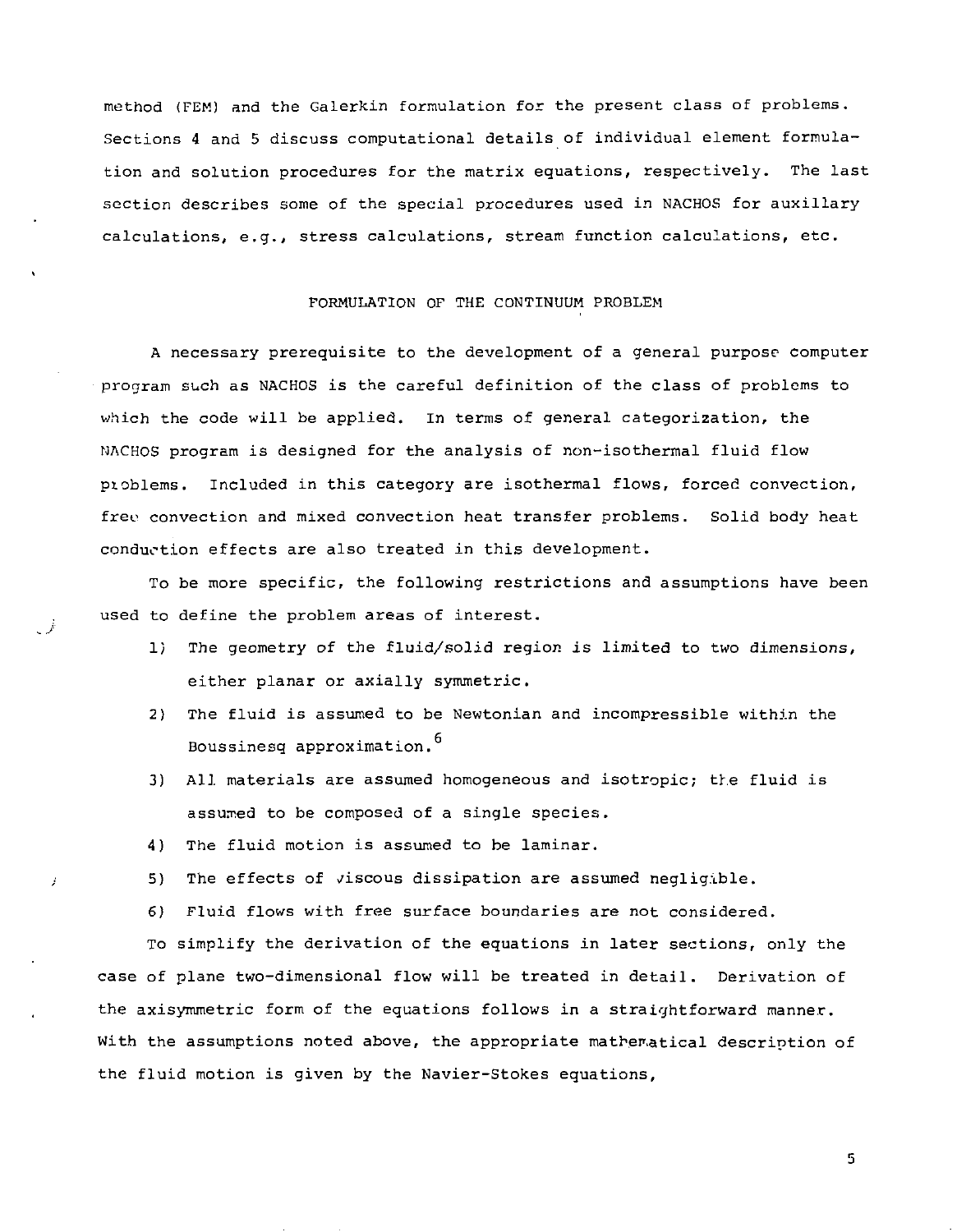$$
\rho \frac{\partial u_i}{\partial t} + \rho u_j \frac{\partial u_j}{\partial x_j} - \rho g_i + \rho g_i \beta (T - T_{ref}) - \frac{\partial \tau_{ij}}{\partial x_j} = 0 \quad , \tag{1}
$$

with.

$$
\tau_{ij} = -P\delta_{ij} + \mu \left( \frac{\partial u_i}{\partial x_j} + \frac{\partial u_j}{\partial x_i} \right)
$$

The condition cf fluid incompressibility is enforced through the equation,

$$
\frac{\partial u_i}{\partial x_i} = 0 \qquad (2)
$$

The transport of thermal energy in the fluid is described by.

$$
\rho C_p \frac{\partial T}{\partial t} + \rho C_p u_j \frac{\partial T}{\partial x_j} + \frac{\partial q_j}{\partial x_j} - S = 0 \quad , \tag{3a}
$$

with,

$$
q_j = -k \frac{\partial T}{\partial x_j} ,
$$

while in the solid region,

$$
\rho C_p \frac{\partial T}{\partial t} + \frac{\partial x_j}{\partial x_j} - S = 0 \t\t(2b)
$$

is the appropriate equation.

In Equations (1) through (3), t is the time,  $u_i$  is the velocity component in the  $x_i$  coordinate direction, P is the pressure, T the temperature,  $\rho$  the density,  $\tau_{i,i}$  the stress tensor,  $q_i$  the heat flux vector, S the volumetric heat source,  $\nu$  the viscosity,  $C_{p}$  the heat capacity, k the thermal conductivity and  $\beta$  the coefficient of volume expansion. Also,  $T_{ref}$  is a reference temperature for which Luoyancy forces are zero,  $\delta_{\pm\frac{1}{2}}$  is the identity tensor and  $g_{\pm}$  the gravitational constant (assumed to act in the negative y direction).

The material properties such as u, k and *&* are in general functions of two thermodynamic variables such as pressure and temperature. In the present case, the dependence on pressure is assumed to be negligible; the material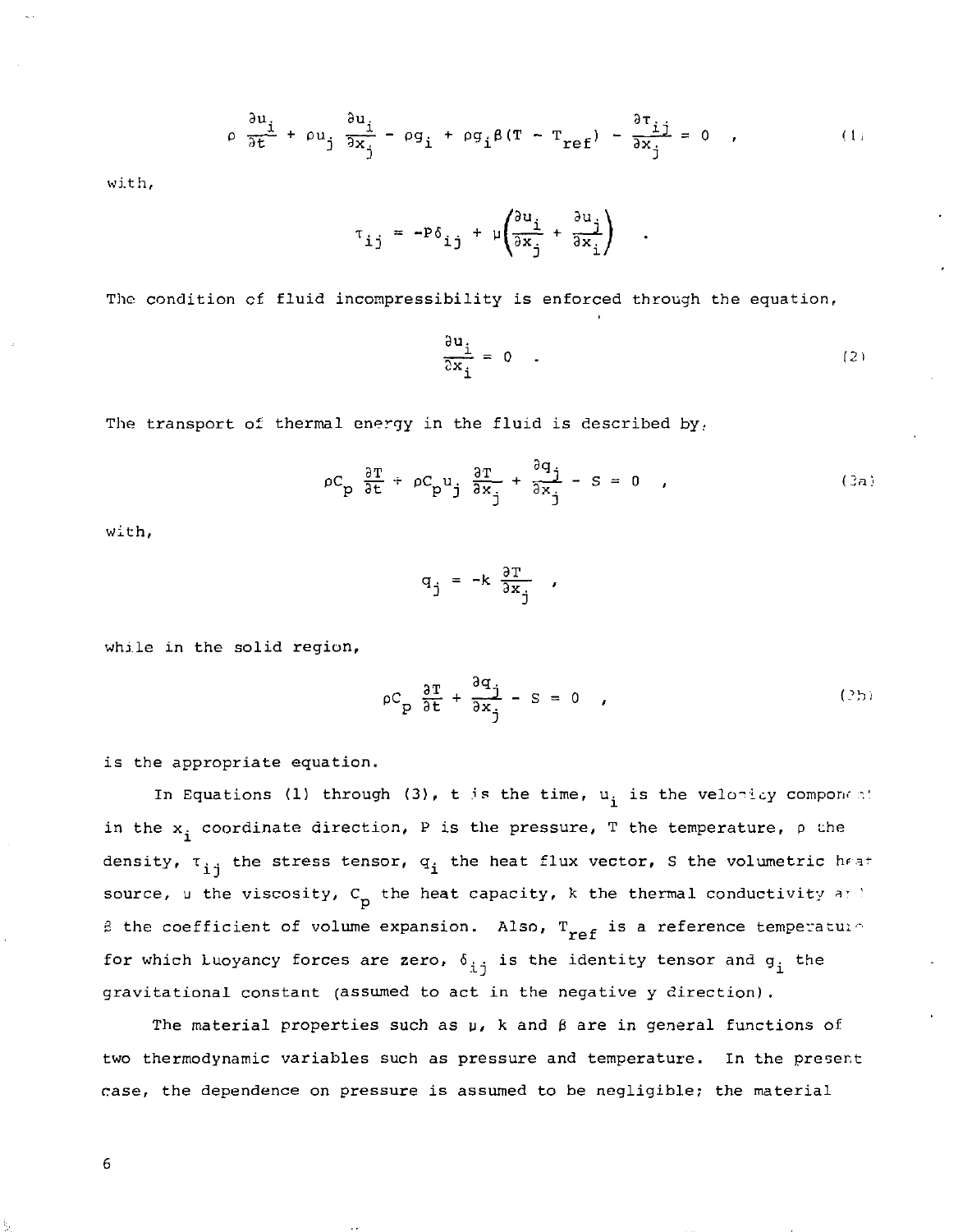properties are assumed to vary with temperature only. The volumetric heat source is assumed to vary with temperature and time.

To complete the formulation of the initial/boundary value problem, suitable boundary and initial conditions for the dependent variables are required. For the hydrodynamic part of the problem, either the velocity components or the total surface stress (or traction) must be specified on the boundary of the fluid region. The thermal part of the problem requires a temperature or heat flux condition to be specified on all parts of the boundary. Symbolically, these conditions are expressed by,

*t i*

$$
u_{i} = f_{i}(s) \text{ on } \Gamma_{u}
$$
\n
$$
i \approx \tau_{ij}(s) n_{j}(s) \text{ on } \Gamma_{t}
$$
\n(4)

for the fluid and,

- 2

$$
T = g(s) \text{ on } \Gamma_T
$$
\n
$$
[q_a(s) + q_c(s) + q_r(s)] = \left(k \frac{\partial T}{\partial x_i}\right) n_i(s) \text{ on } \Gamma_{\psi}
$$
\n(5)

for the heat transfer problem. Ir. Equations (4) and (5), s is the coordir ate along the boundary,  $n_i$  is the outward unit normal to the boundary,  $\Gamma_f = \Gamma_{ij} + \Gamma_{i}$ is the total boundary enclosing the fluid region  $\Omega_f$ , and  $\Gamma_\rho = \Gamma_T + \Gamma_\sigma$  is the total boundary enclosing the energy transfer region,  $\Omega_{\alpha}$ . The flux boundary condition for the energy equation has been expressed as the sum of three parts where  $q_a$  is the applied heat flux,  $q_c$  is the heat flux due to convection and  $q<sub>r</sub>$  is the heat flux due to radiation. Typically, the convective and radiative heat fluxes are given by.

$$
q_c = h_c (T - T_c) \tag{6a}
$$
  

$$
q_r = h_r (T - T_r) \tag{6b}
$$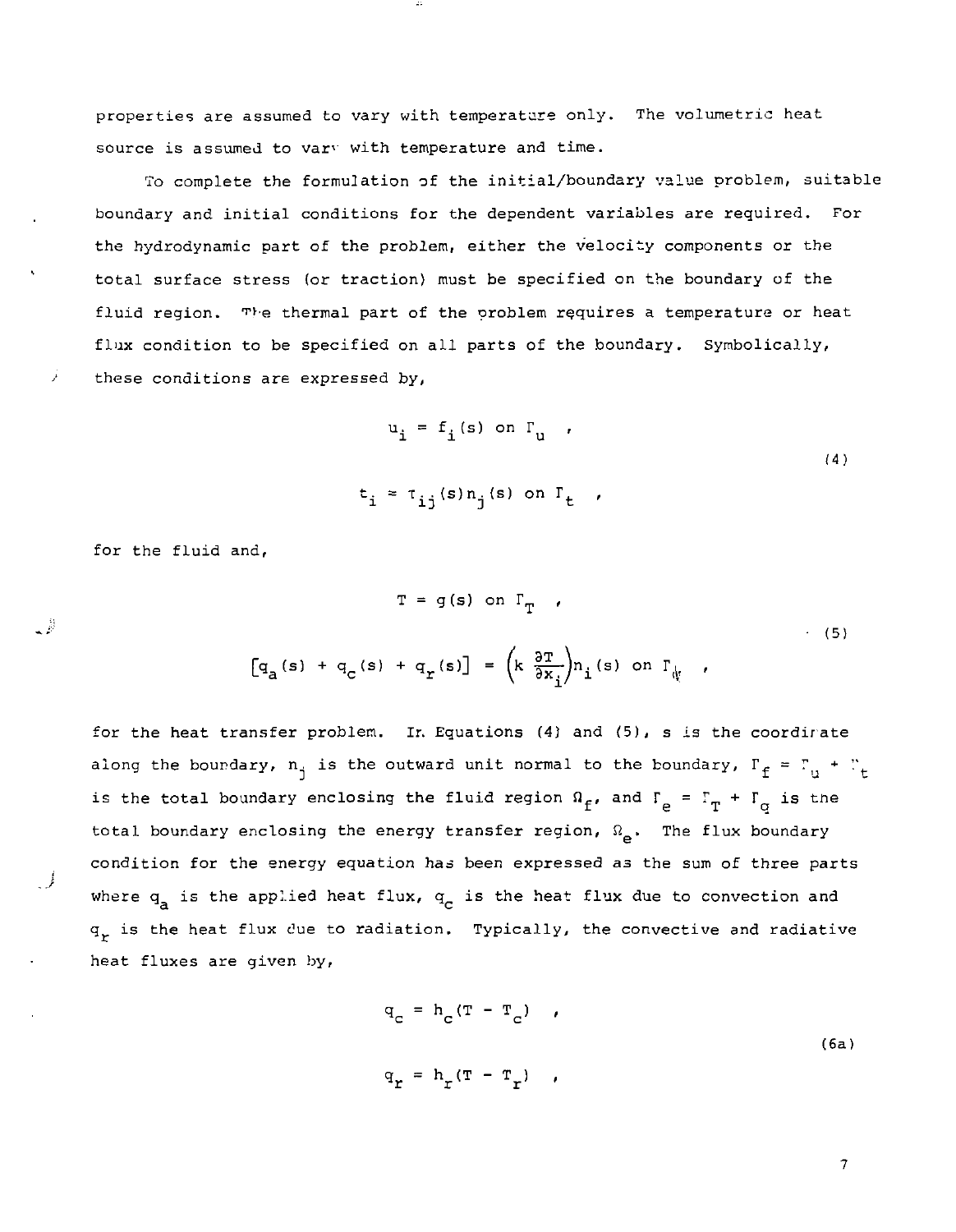where  $\bm{{\mathsf h}}_{_{\bf C}}$  and  $\bm{{\mathsf h}}_{_{\bf T}}$  are convective and radiative heat transfer coefficients and  $\mathbb{F}_{_{\bf C}}$ and  $T_{\star}$  are equilibrium temperatures for which no convection or radiation occur:. The radiation coefficient is given by,

$$
h_{r} = \epsilon \sigma (T^{2} + T_{r}^{2}) (T + T_{r}). \qquad (6b)
$$

in which  $\varepsilon$  is the emissivity and  $\sigma$  is the Stefan-Boltzmann constant.

The initial conditions for the boundary value: problem consist of specifying the value of each dependent variable at the initial time for all points in the appropriate region. That is,

$$
u_{i} = a_{i}(x_{i})
$$
  
at t = 0 on  $\Omega_{f}$ ,  

$$
P = b(x_{i})
$$
  

$$
T = c(x_{i})
$$
at t = 0 on  $\Omega_{e}$ , (7)

where  $\Omega_f$  and  $\Omega_p$  are the fluid and energy transfer regions, respectively.

Equations (1) through (3) with the boundary and initial conditions, Equations (4) through (7), form a complete set for the determination of the velocity, pressure and temperature fields in a fluid and the temperature field in a solid. In general, the velocity field is coupled to the temperature field through the body force term (buoyancy) and the appearance of temperature dependent material properties in Equation (1). The relative importance of this coupling is a function of the magnitude of the material properties and the types of boundary conditions imposed on the problem. A discussion of the specialization of the equations for cases of strong or weak coupling is include: in the section on solution methods.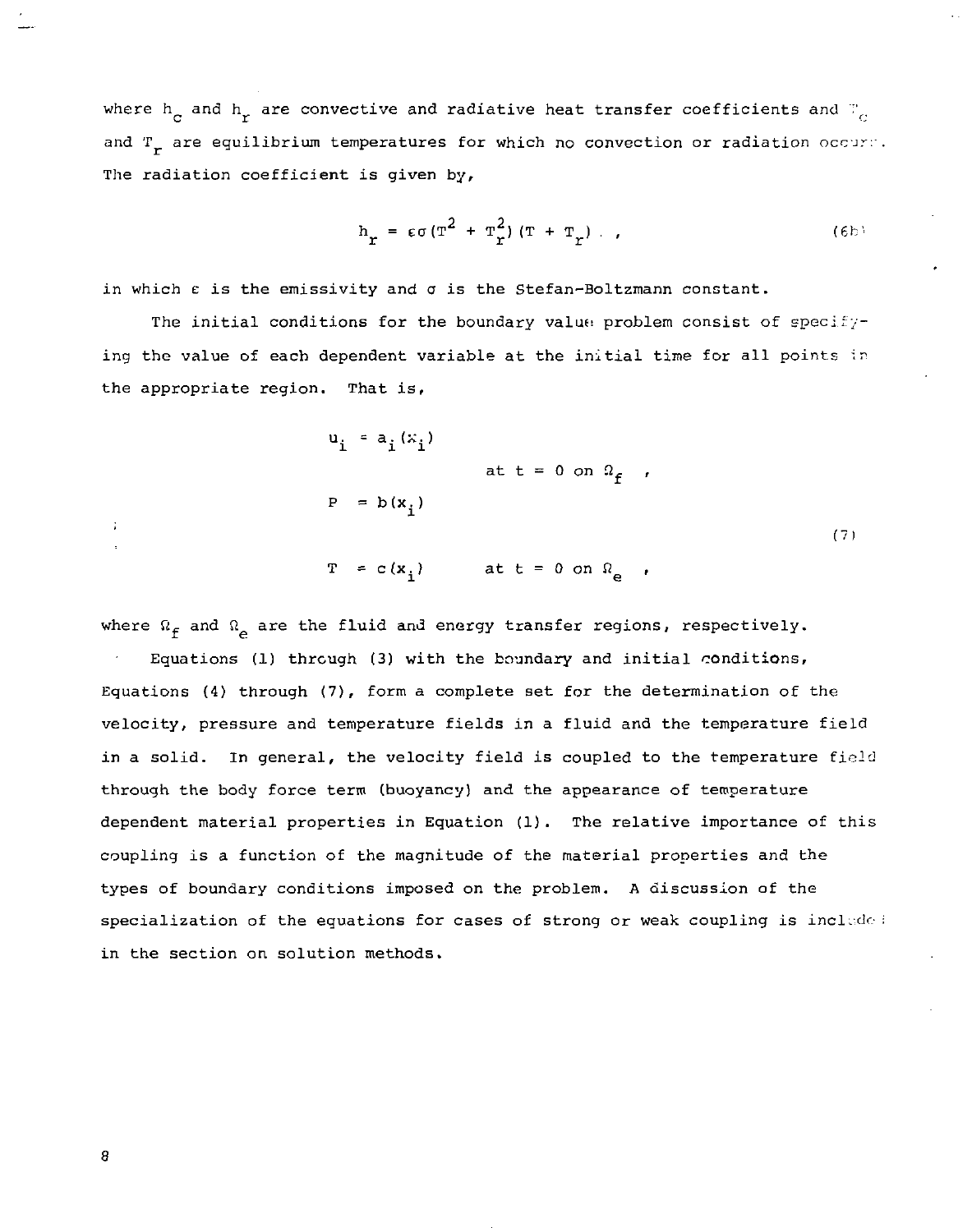# FORMULATION OF THE FINITE ELEMENT EQUATIONS

The boundary value problem outlined in the previous section is generally not amenable to closed form solution except in cases where problem geometry may be regularised and/or physical phenomena neglected. For the solution of realistic problems, one is forced to consider approximate solution methods of which the computerized numerical schemes are the most powerful. The currently popular numerical methods are generally divided into two groups—finite difference methods (FDM) and finite element methods (FEM). The objective of both approaches is to reduce the continuous problem (infinite number of degrees of freedom) described by a partial differential equation to a discrete problem (finite number of degrees of freedom) described, by a system of algebraic equations. Though the ultimate results of both procedures are very similar, the procedures are sufficiently different in their philosophies and implementation to be considered distinct.

It is beyond the scope of the present discussion to describe either method in general. Rather, the approach followed  $\vdash$  are will be to describe in some detail the particular FEM used in developing the NACHOS program.

The finite element procedure begins with the division of the continuum region of interest into a number of simply shaped regions called finite elements as shown in Figure 1. Since the Eulerian description of the fluid motion was used in the field equations (1) through (3), these elements are assumed to be fixed in space. Within each element, the dependent variables  $(u_i, P$  and T) are interpolated by continuous functions of compatible order, in terms of values to be determined at a set of nodal points. For purposes of developing the equations for these nodal point unknowns, an individual element may be separated from the assembled system.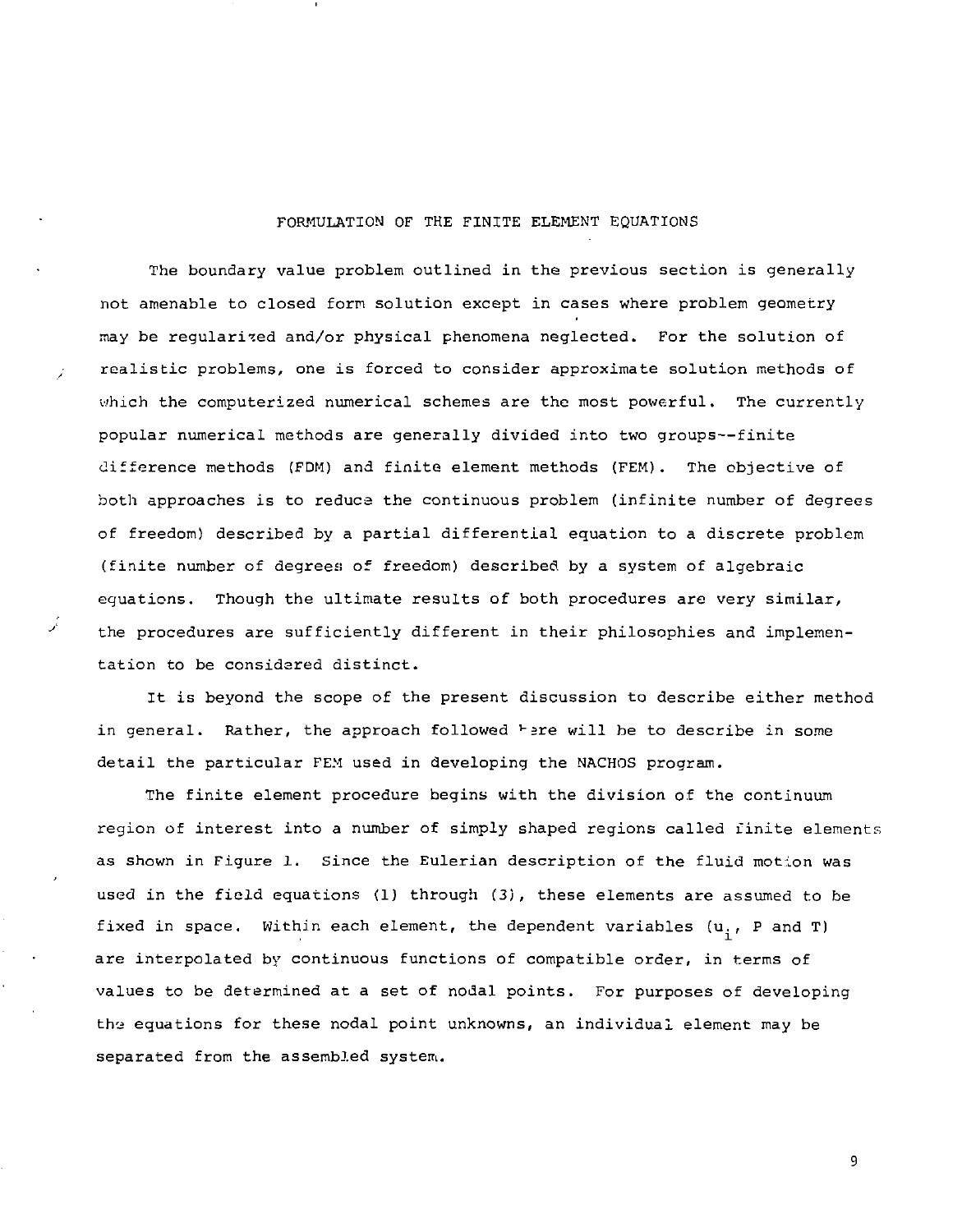

FIGURE 1

Within each element, the velocity, pressure and temperature fields are approximated by,

$$
u_{i}(x_{i}, t) = \oint_{t}^{T}(x_{i}) \cdot \dot{u}_{i}(t),
$$
  
\n
$$
P(x_{i}, t) = \dot{v}^{T}(x_{i}) \cdot \dot{v}(t),
$$
  
\n
$$
T(x_{i}, t) = \dot{\varrho}^{T}(x_{i}) \cdot \dot{T}(t),
$$
  
\n(8)

where the  $u_i$ , P and T are vectors of element nodal point unknowns,  $\phi$ ,  $\frac{v}{\lambda}$  and  $\frac{v}{\lambda}$ are vectors of interpolation functions and superscript T denotes a vector transpose.

Substitution of these approximations into the field equations (l) through (3) and boundary conditions. Equations (4) and (5), yields a set of equations of the form,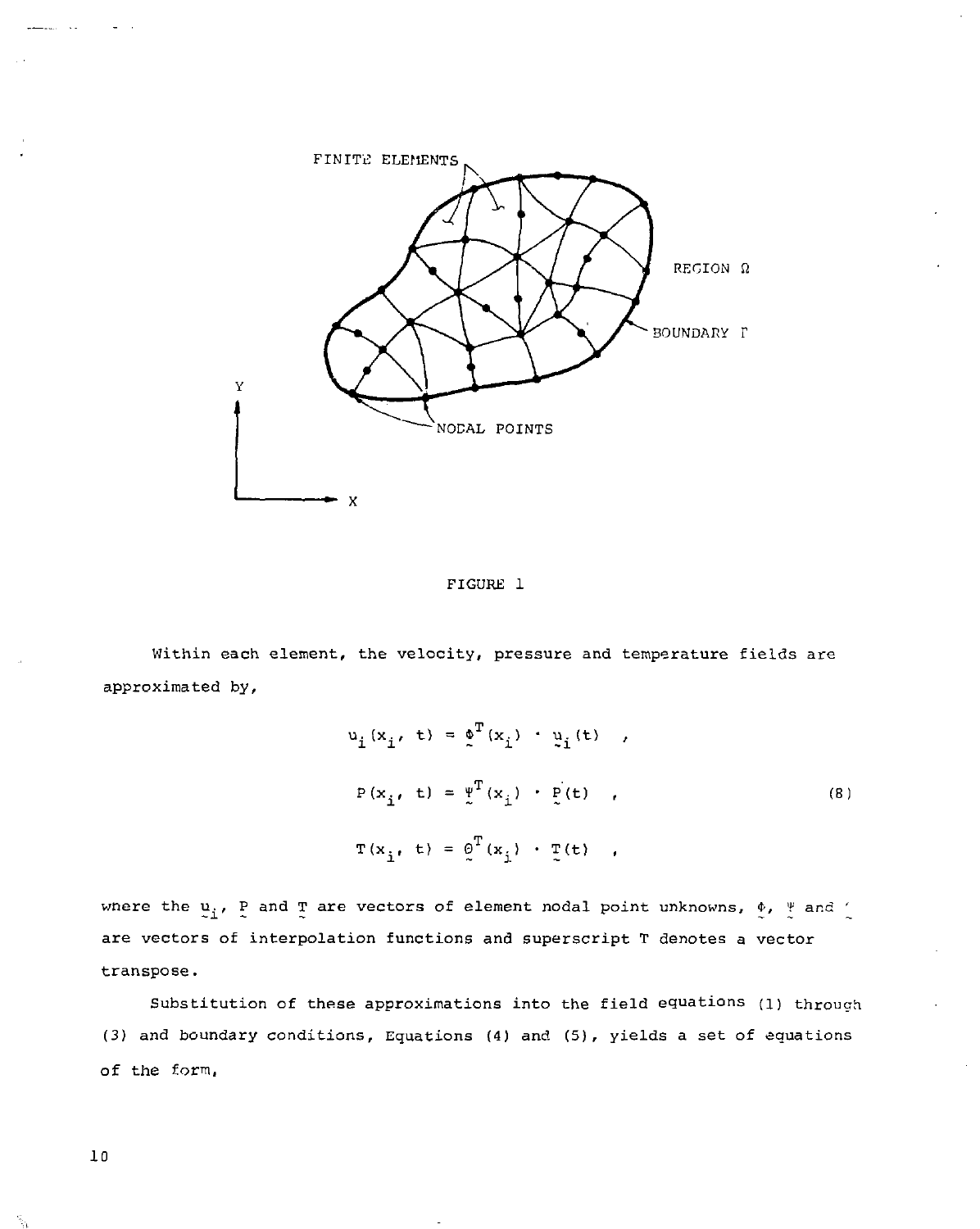Monentum: 
$$
\underline{f}_1 \cdot (\underline{v}, \underline{v}, \underline{v}, \underline{v}, \underline{v}, \underline{r}) = \underline{R}_1
$$
;

\nIncompressibility:  $f_2(\underline{v}, \underline{v}_1) = R_2$ ;

\nEnergy:  $f_3(\underline{0}, \underline{v}, \underline{r}, \underline{v}_1) = R_3$ ;

\n(9)

where  $R_i$  are the residuals (errors) resulting from the use of the approximations in Equation (8).

The Galerkin form of the Method of Weighted Residuals $^7$  seeks to reduce these errors to zero, in a weighted sense, by making the residuals orthogonal to the interpolation functions (Equation (8)) over each element. These orthogonality conditions are expressed by,

$$
\langle \underline{f}_1, \underline{v} \rangle = \langle \underline{R}_1, \underline{v} \rangle = 0 ;
$$
  

$$
\langle \underline{f}_2, \underline{v} \rangle = \langle \underline{R}_2, \underline{v} \rangle = 0 ;
$$
  

$$
\langle \underline{f}_3, \underline{v} \rangle = \langle \underline{R}_3, \underline{v} \rangle = 0 ;
$$
  
(10)

where  $\langle , \rangle$  denotes the inner product, defined by,

$$
\langle \mathsf{a}, \mathsf{b} \rangle = \int_{V} \mathsf{a} \cdot \mathsf{b} \; \mathrm{d}V \quad ,
$$

with V being the volume of the element.

The detailed manipulations involving the integrals defined in Equation (10) are presented in Appendix A. The results of those computations can be expressed by the matrix equations,

$$
\text{Momentum:} \quad \underset{\approx}{\text{MV}} + \underset{\approx}{\text{C}}(\underset{\sim}{\text{U}}) \, \underset{\approx}{\text{V}} + \underset{\approx}{\text{K}}(\underset{\sim}{\text{T}}) \, \underset{\approx}{\text{V}} = \underset{\sim}{\text{F}}(\underset{\sim}{\text{T}}) \tag{11}
$$

and.

Energy: 
$$
\lim_{z \to 0} + \lim_{z \to 0} (\mathbf{u}) \mathbf{T} + \lim_{z \to 0} (\mathbf{T}) \mathbf{T} = \mathbf{G}(\mathbf{T})
$$
 (12)

with

$$
\mathbf{u}^{\mathrm{T}} = (\mathbf{u}_1^{\mathrm{T}}, \mathbf{u}_2^{\mathrm{T}}) ,
$$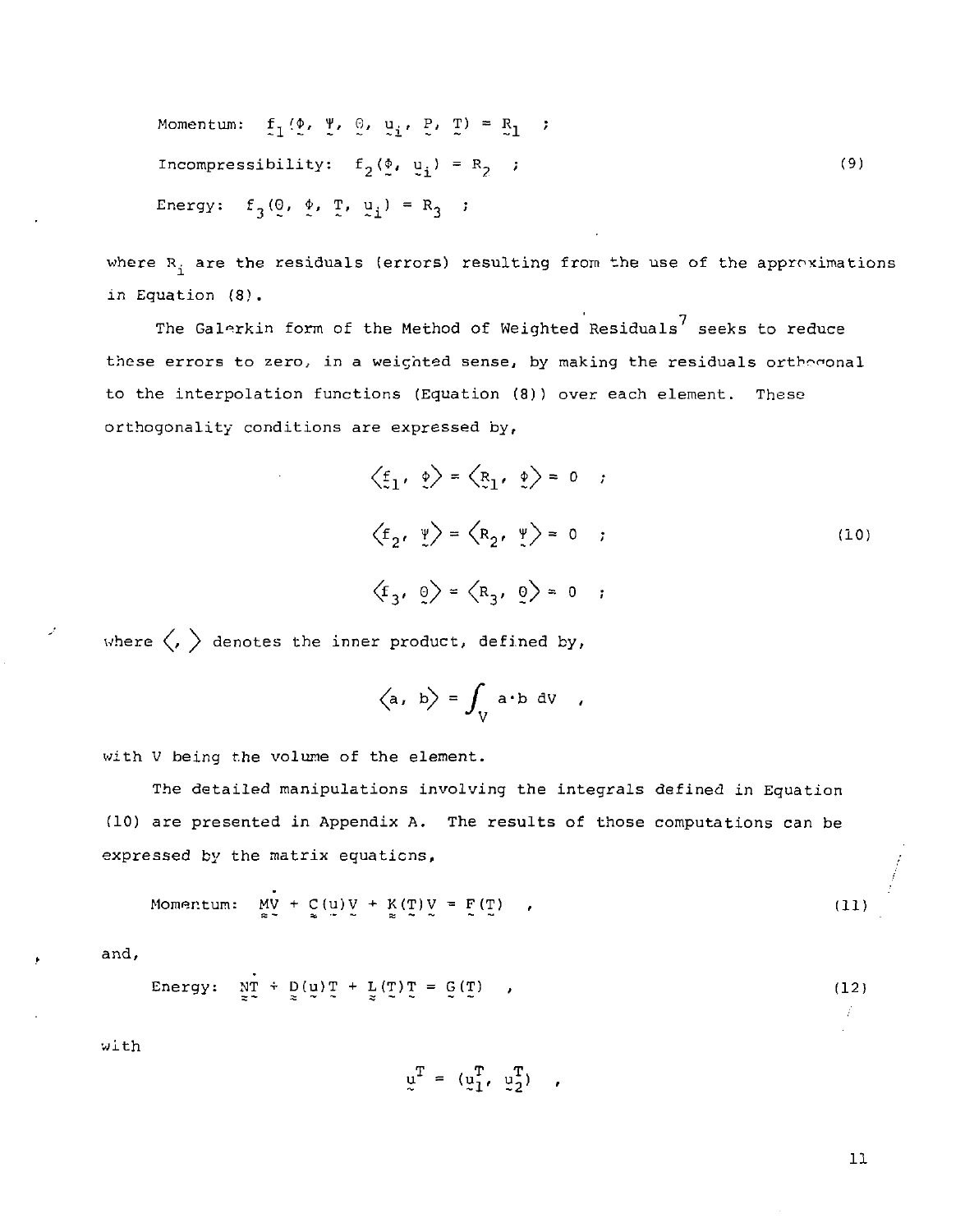and,

 $V^{\text{T}} = (\mu_1^{\text{T}}, \mu_2^{\text{T}}, \mu_1^{\text{T}})$ .

The matrix equations in Equations (11) and (12) represent the discrete analogues of the conservation equations for an individual fluid finite element. Note that the C and D matrices represent the advection (convection) of momentum and energy, respectively; the K and L matrices represent the diffusion of at a\* momentum and energy (the K matrix also contains the incompressibility constraint). The M and N matrices represent the mass and capacitance terms in the field equations. The F and G vectors provide the forcing functions for the system in terms of volume forces (body force, volumetric heating) and surface forces (stress, heat flux).

For the case where a solid (non-flowing) material is to be represented, then only the capacitance, diffusion and force terms of Equation (12) need to be considered, i.e.,

$$
\mathop{\rm NT}_{\mathbf{a} \sim} + \mathop{\rm L}_{\mathbf{z}}(\mathop{\rm T}_{\sim}) \mathop{\rm T}_{\sim} = \mathop{\rm G}_{\sim}(\mathop{\rm T}_{\sim}) \qquad , \tag{13}
$$

which is the discrete analog for the transient heat conduction equation.

The above derivation has been concerned with a single finite element and the limited portion of the continuum it represents. The discrete representation of the entire continuum region of interest is obtained through an assemblage of elements such that interelement continuity of the approximate velocity, pressure and temperature is enforced. This continuity requirement is met through the appropriate summation of equations for nodes common to adjacent elements (the so-called "direct stiffness" approach<sup>2</sup>). The result of such an assembly process is a system of matrix equations of the form given by Equations (11) through (13).

The matrix equations given in Equations (11) through (13) symbolically describe the FEM as applied to a general convective heat transfer problem. In the next section, some details of the construction of the matrix equations for particular finite elements are given. The actual solution procedures for Equations (11) through (13) are described in the subsequent chapter.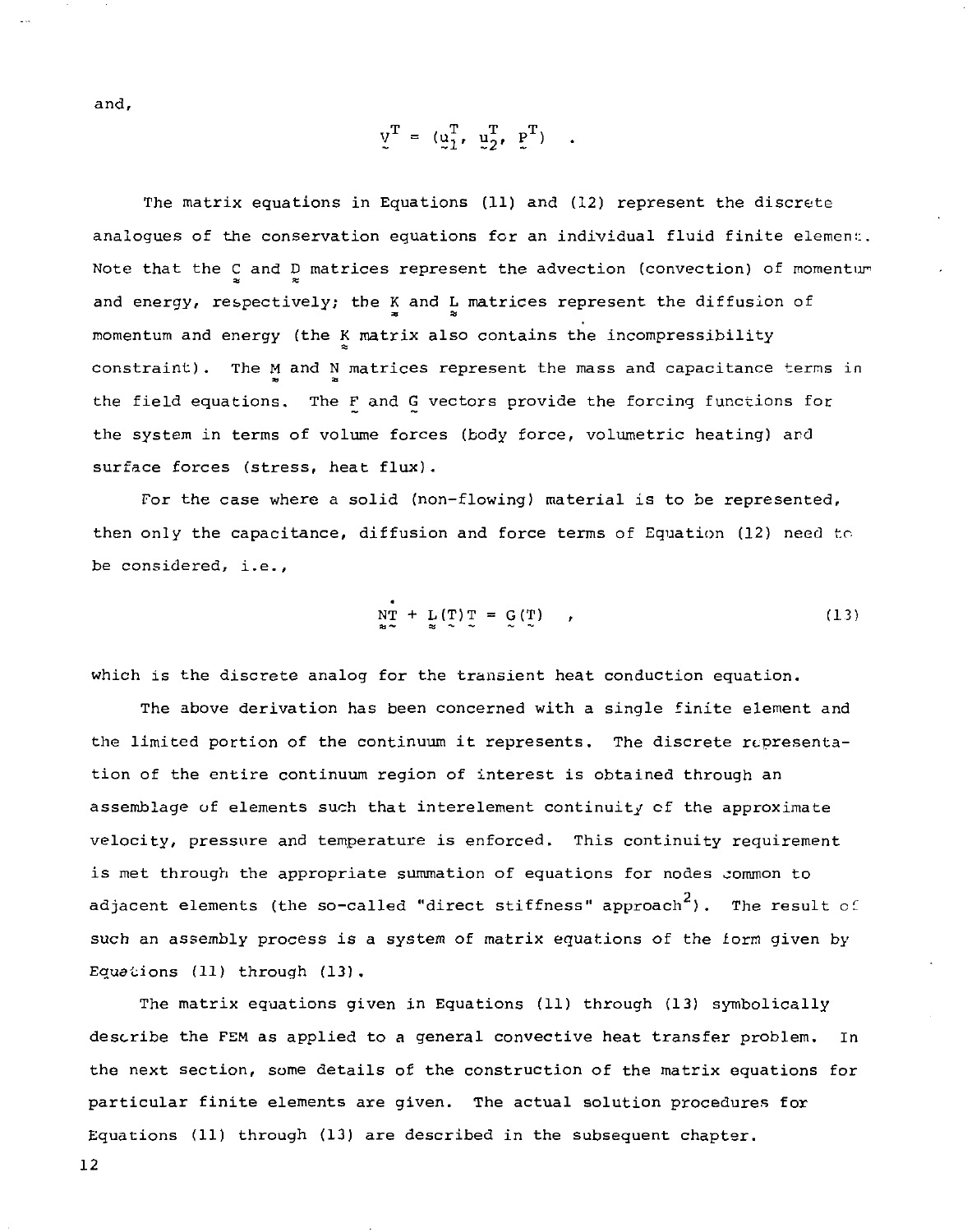# ELEMENT CONSTRUCTION

Of central importance to the development of a finite element code is the choice of particular elements to be included in tht. element library. For the NACHOS code, four basic elements were selected: 'a subparametric and isoparametric quadrilateral and a subparametric and isoparametric triangle. The basic concepts of finite element construction and the isoparametric element formulation are thoroughly described in References 2-5.

# Quadrilateral Elements

The basic quadrilateral element used in the NACHOS code is an eight node, twenty degree of freedom element shown in Figure 2. The velocity components  $(u_i)$  and temperature (T) are approximated using quadratic interpolation functions; the pressure (P) and material properties *(v, k* and B) are approximated by linear functions. The interpolation functions for this element are given by the vectors,

$$
\phi = \phi = \frac{1}{2} \begin{pmatrix} \frac{1}{2}(1 - s)(1 - t)(-s - t - 1) \\ \frac{1}{2}(1 + s)(1 - t)(s - t - 1) \end{pmatrix}
$$
  
\n
$$
\frac{1}{2}(1 + s)(1 + t)(s + t - 1)
$$
  
\n
$$
\frac{1}{2}(1 - s)(1 + t)(-s + t - 1)
$$
  
\n
$$
(1 - s^{2})(1 - t)
$$
  
\n
$$
(1 + s)(1 - t^{2})
$$
  
\n
$$
(1 - s^{2})(1 + t)
$$
  
\n
$$
(1 - s)(1 - t^{2})
$$
  
\n(14)

*\*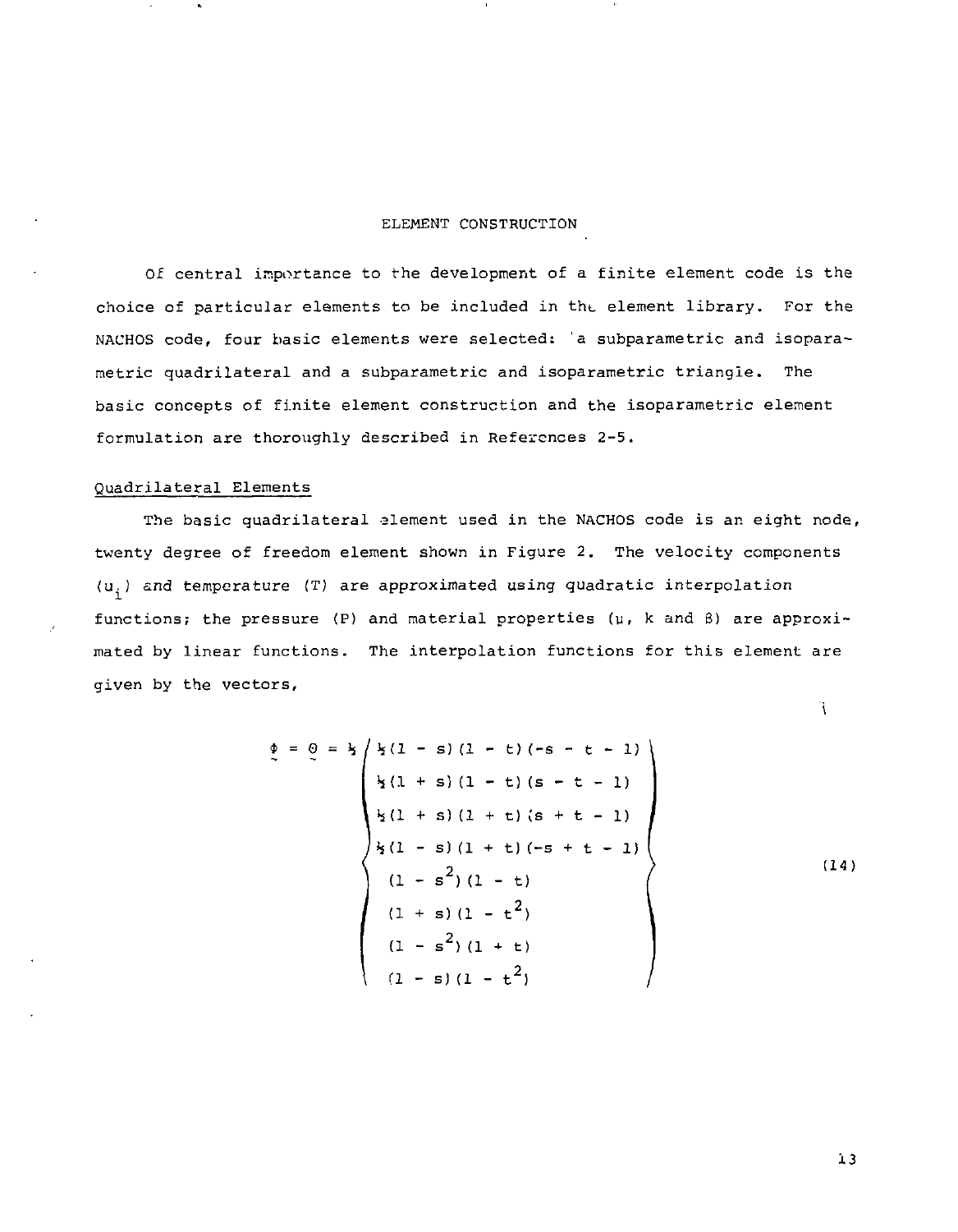

FIGURE 2

$$
\begin{cases}\n\Psi = \eta = k \left\{ \begin{aligned}\n(1 - s) (1 - t) \\
(1 + s) (1 - t)\n\end{aligned}\right\} \\
(1 + s) (1 + t) \\
(1 - s) (1 + t)\n\end{cases}
$$
\n(15)

where the ordering of the functions corresponds to the crdering of unknowns shown in Figure 2. The shape functions given in Equations (14) and (15) are expressed in terms of the normalized or natural coordinates for the element, s and t, which vary from -1 to +1 as shown in the figure. The relationship between the physical coordinates  $x$ ,  $y$  (or  $r$ ,  $z$ ) and the natural coordinates s, t is obtained from the parametric concept discussed by Ergatoudis, et al.<sup>8</sup> That is, the coordinate transformation is given by,

$$
x = \underline{N}^{T} \underline{x} \; ; \; y = \underline{N}^{T} \underline{y} \; ; \; \underline{N}^{T} = \underline{N}^{T} (s, t) \quad , \tag{16}
$$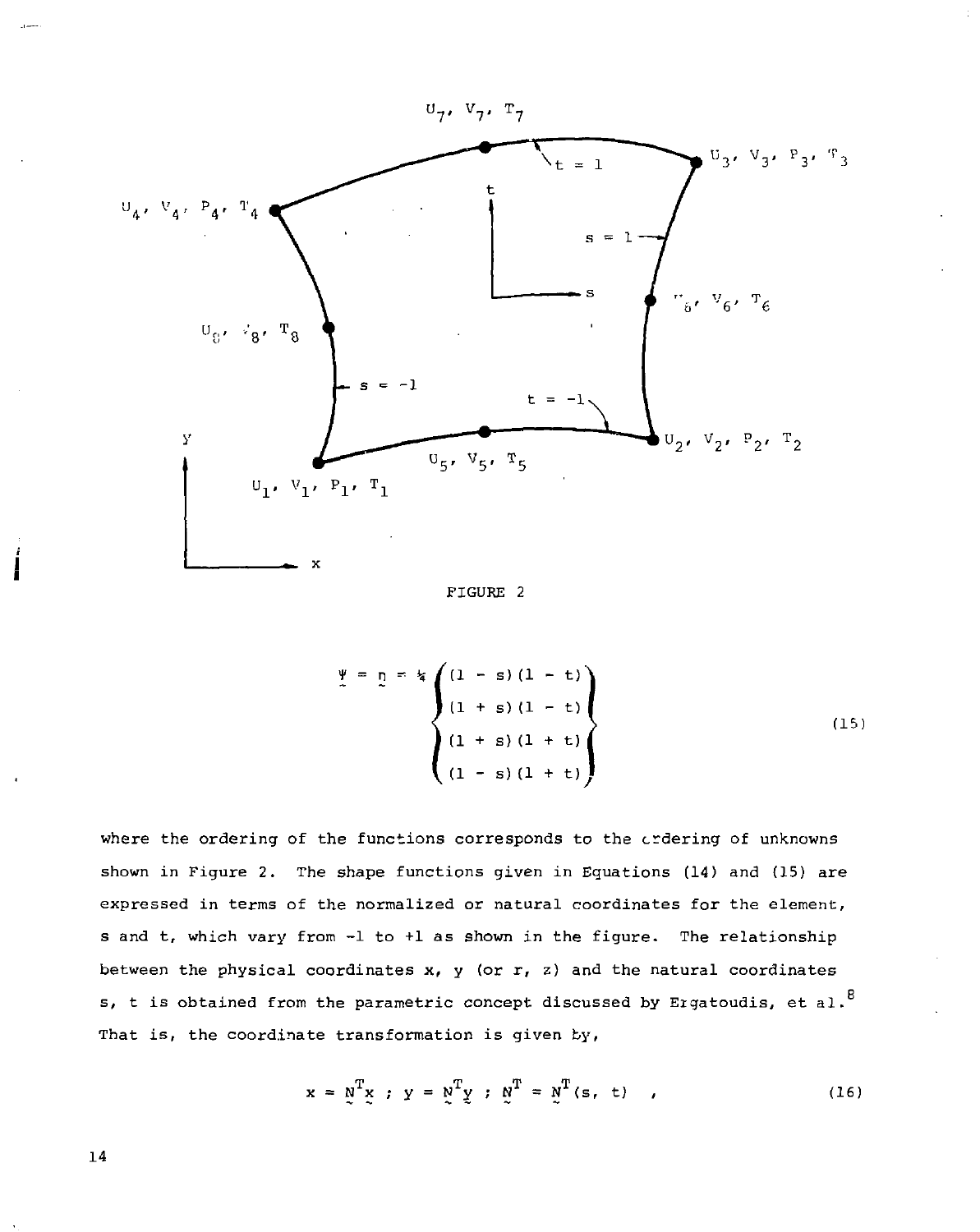where N is a vector of interpolation functions over the element and  $x$ ,  $y$  are vectors of coordinates describing the geometry of the element (generally, nodal point coordinates).

The transformation given in Equation (16) is quite general and allows for the generation of curved-sided elements. In the present case, if  $N = \phi$ , a quadratic interpolation of the element boundary is possible and the element is said to be isoparametric (i.e., the functions defining the dependent variables are of the same order as the functions defining the element geometry). If  $N = \Psi$ , a linear interpolation of the element boundary is possible and the element is subparametric.

The construction of the finite element matrices defined by Equations (A7) through (A15) in Appendix A requires the computation of various derivatives and integrals of the interpolation functions given in Equations (14) and (15). Since the basis functions are given in terms of the normalized coordinates, s and t, and the derivatives and integrals are in terms of the physical x, y coordinates the following relations need to be defined,

$$
\begin{pmatrix}\n\frac{3\pi}{2} \\
\frac{3\pi}{2} \\
\frac{3\pi}{2}\n\end{pmatrix} = \begin{bmatrix}\n\frac{3x}{2} & \frac{3y}{2} \\
\frac{3x}{2} & \frac{3y}{2} \\
\frac{3x}{2} & \frac{3y}{2}\n\end{bmatrix}\n\begin{pmatrix}\n\frac{3x}{2} \\
\frac{3y}{2} \\
\frac{3y}{2}\n\end{pmatrix}
$$
\n
$$
= \begin{bmatrix}\n\frac{3y}{2} & \frac{3y}{2} \\
\frac{3y}{2} & \frac{3y}{2} \\
\frac{3y}{2} & \frac{3y}{2}\n\end{bmatrix}\n\begin{pmatrix}\n\frac{3y}{2} \\
\frac{3y}{2} \\
\frac{3y}{2}\n\end{pmatrix} = \begin{bmatrix}\n\frac{3y}{2} \\
\frac{3y}{2} \\
\frac{3y}{2}\n\end{bmatrix},
$$
\n(17)

where  $\lceil J \rceil$  is the Jacobian matrix. Inverting the Jacobian provides the needed relation for the derivatives of the basis functions,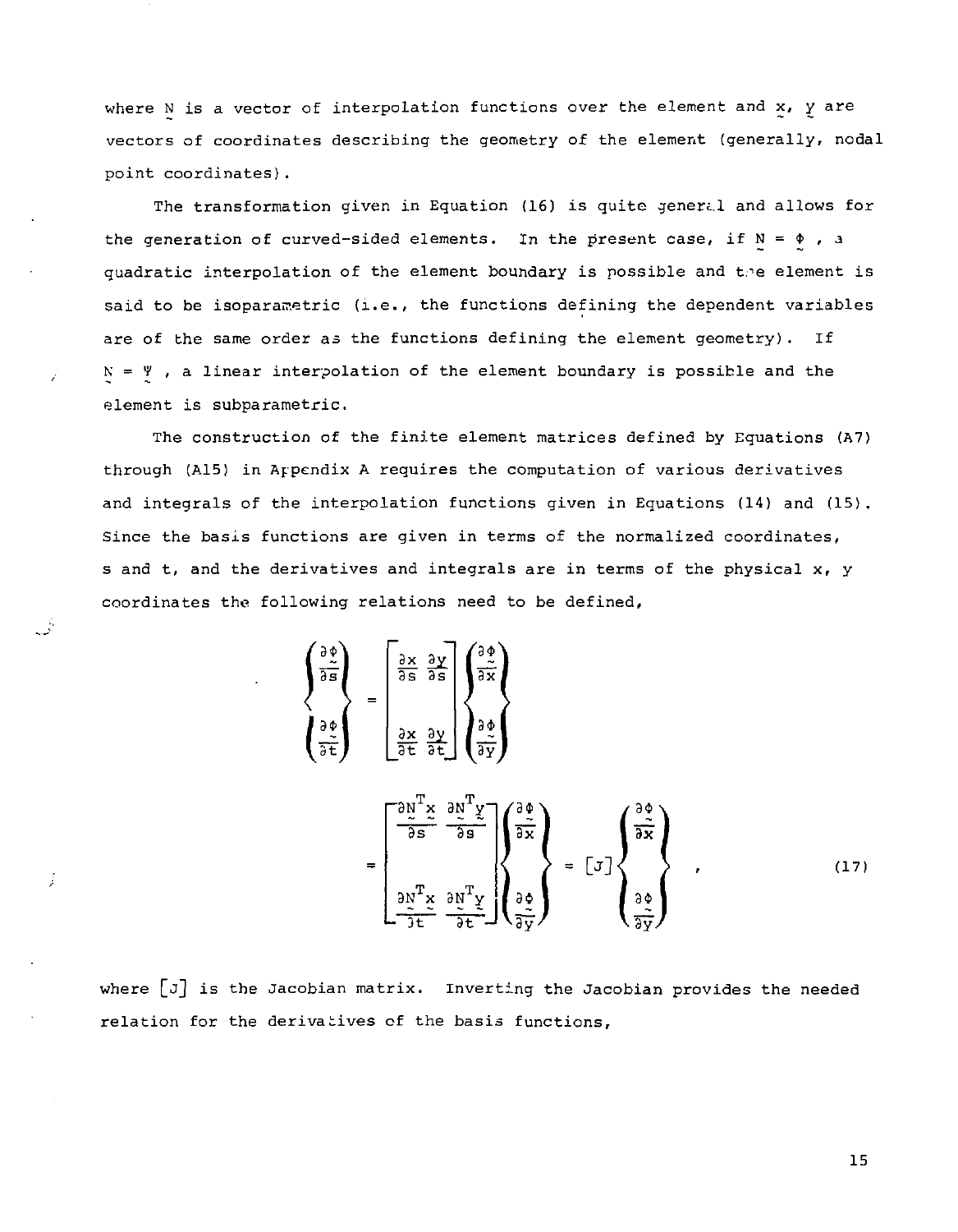$$
\begin{pmatrix}\n\frac{\partial \phi}{\partial x} \\
\frac{\partial \phi}{\partial y} \\
\frac{\partial \phi}{\partial z}\n\end{pmatrix} = \begin{bmatrix} 5 \end{bmatrix}^{-1} \begin{pmatrix}\n\frac{\partial \phi}{\partial x} \\
\frac{\partial \phi}{\partial y} \\
\frac{\partial \phi}{\partial z}\n\end{pmatrix} .
$$
\n(13)

Equation (18) has been written for the quadratic basis function  $\phi$ ; similar expressions are available for the remaining functions defined in Equations (14) and (15). To complete the transformation from physical coordinates  $(x, y)$ to normalized coordinates, the expression for an elemental area is required. Thus,

$$
dx dy = det[J] ds dt , \qquad (19)
$$

where det indicates the determinant of a matrix.

Use of the relations given in Equations (18) and (19) allows the element matrices defined in Appendix A to be expressed as integrals of rational functions in the s, t coordinate system. The evaluation of such integrals requires a numerical quadrature procedure. In the NACHOS code, the quadrilateral element is evaluated using a Gauss quadrature formula. Further deta  $1.5$ of this procedure are given in Appendix B.

#### Triangular Elemems

A companion element to the parametric quadrilateral is the parametric triangle. In the NACHOS code, the triangular element is a six node, fifteen degree of freedom element shown in Figure 3. As in the quadrilateral, the velocity components and temperature are approximated quadratically over the triangle; the pressure and material properties use linear functions. The interpolation functions for this element are given by,

$$
\begin{pmatrix}\n\Phi = \Theta = \begin{pmatrix}\nL_1 (2L_1 - 1) \\
L_2 (2L_2 - 1) \\
L_3 (2L_3 - 1) \\
4L_1L_2 \\
4L_2L_3\n\end{pmatrix}
$$
\n(20)\n  
\n16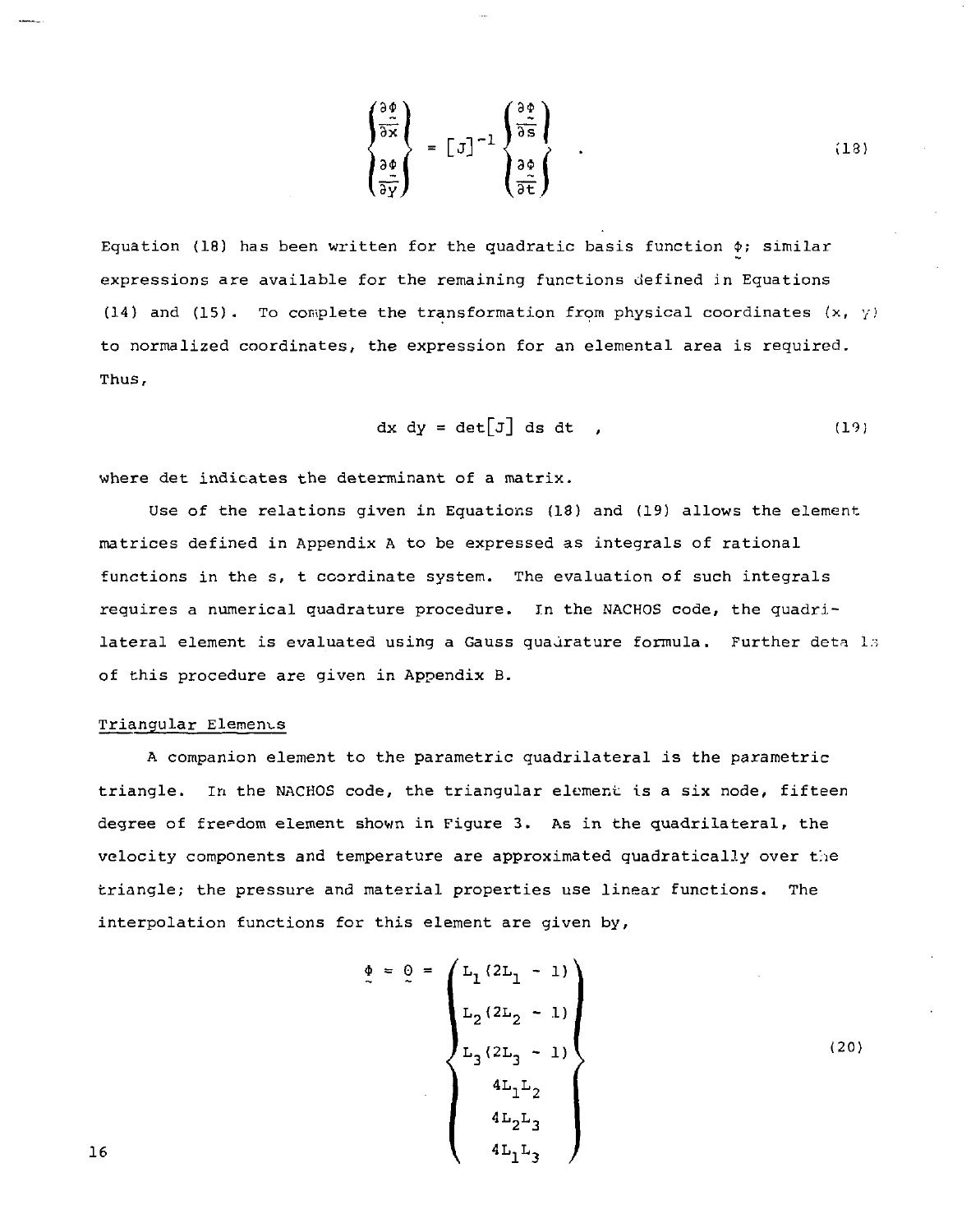

FIGURE 3

$$
\begin{pmatrix} \Psi \\ \Sigma \\ \Sigma \\ \Sigma \\ \Sigma \end{pmatrix} \tag{21}
$$

where the ordering of the functions corresponds to the ordering of the unknowns shown in Figure 3. The basis functions in Equations (20) and (21) are expressed in terms of the natural or area coordinates for a triangle, Note that the coordinates L; are not independent but are related by,

 $\overline{1}$ 

$$
L_1 + L_2 + L_3 = 1 \t\t(22)
$$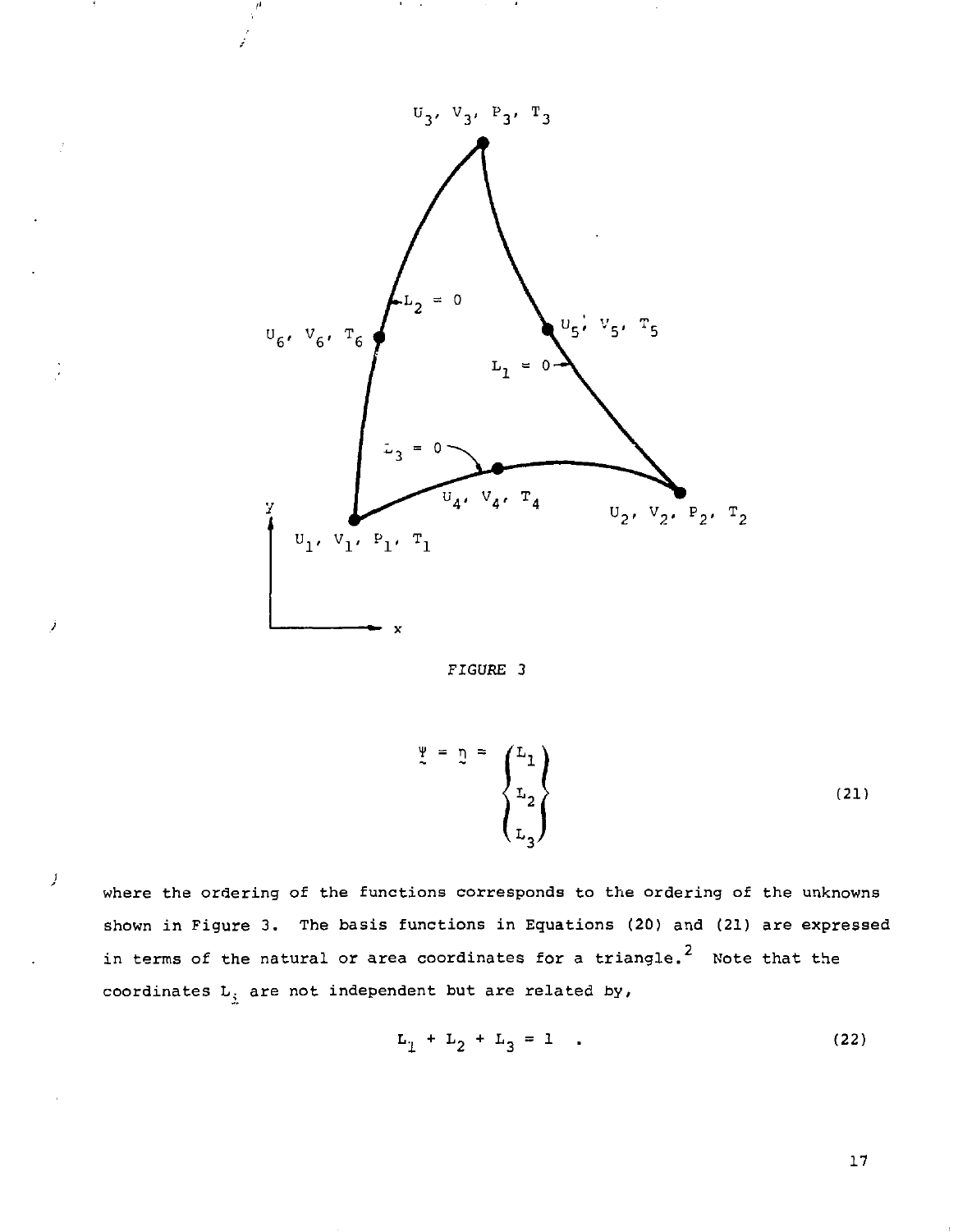The parametric mapping concept may also be used with the triangular element by defining,

$$
x = \tilde{y}^{T} \tilde{x} ; y = \tilde{y}^{T} \tilde{y} ; \tilde{y}^{T} = \tilde{y}^{T} (L_{i})
$$
 (23)

where N is given by Equation (20) for an isoparametric triangle and by Equates. (21) for a subparametric element.

Following the procedure used for the quadrilateral element, the following relations may be defined.

$$
\begin{pmatrix}\n\frac{\partial \phi}{\partial x} \\
\frac{\partial \phi}{\partial x}\n\end{pmatrix} = \begin{bmatrix}\n\frac{\partial y}{\partial x} \frac{\partial x}{\partial x} & \frac{\partial y}{\partial x} \frac{\partial y}{\partial x} \\
\frac{\partial y}{\partial x} \frac{\partial x}{\partial x} & \frac{\partial y}{\partial x} \frac{\partial y}{\partial x}\n\end{pmatrix} = \begin{bmatrix} 0 \\
0 \\
\frac{\partial \phi}{\partial x}\n\end{bmatrix}
$$
\n(21)

or,

$$
\begin{pmatrix}\n\frac{\partial \phi}{\partial x} \\
\frac{\partial \phi}{\partial x}\n\end{pmatrix} = \left[\begin{matrix} 1 \end{matrix}\right]^{-1} \begin{pmatrix}\n\frac{\partial \phi}{\partial x} \\
\frac{\partial \phi}{\partial x} \n\end{pmatrix},
$$
\n(25)

and.

$$
dx dy = det[J] dL_1 dL_2 , \qquad (26)
$$

where  $L_3$  has been expressed in terms of  $L_1$  and  $L_2$  using Equation (22).

The element matrices defined by the integral equations in Appendix A and the above relations require evaluation by numerical quadrature. The NACHOS code uses a seven point quadrature formula for the triangular element. Details of the evaluation procedure are given in Appendix B.

### Element Boundary Conditions and Source Terms

The previous sections have described the most important points in the evaluation of the finite element coefficient matrices for a particular choice of elements. However, in constructing the nodal point force vectors, defined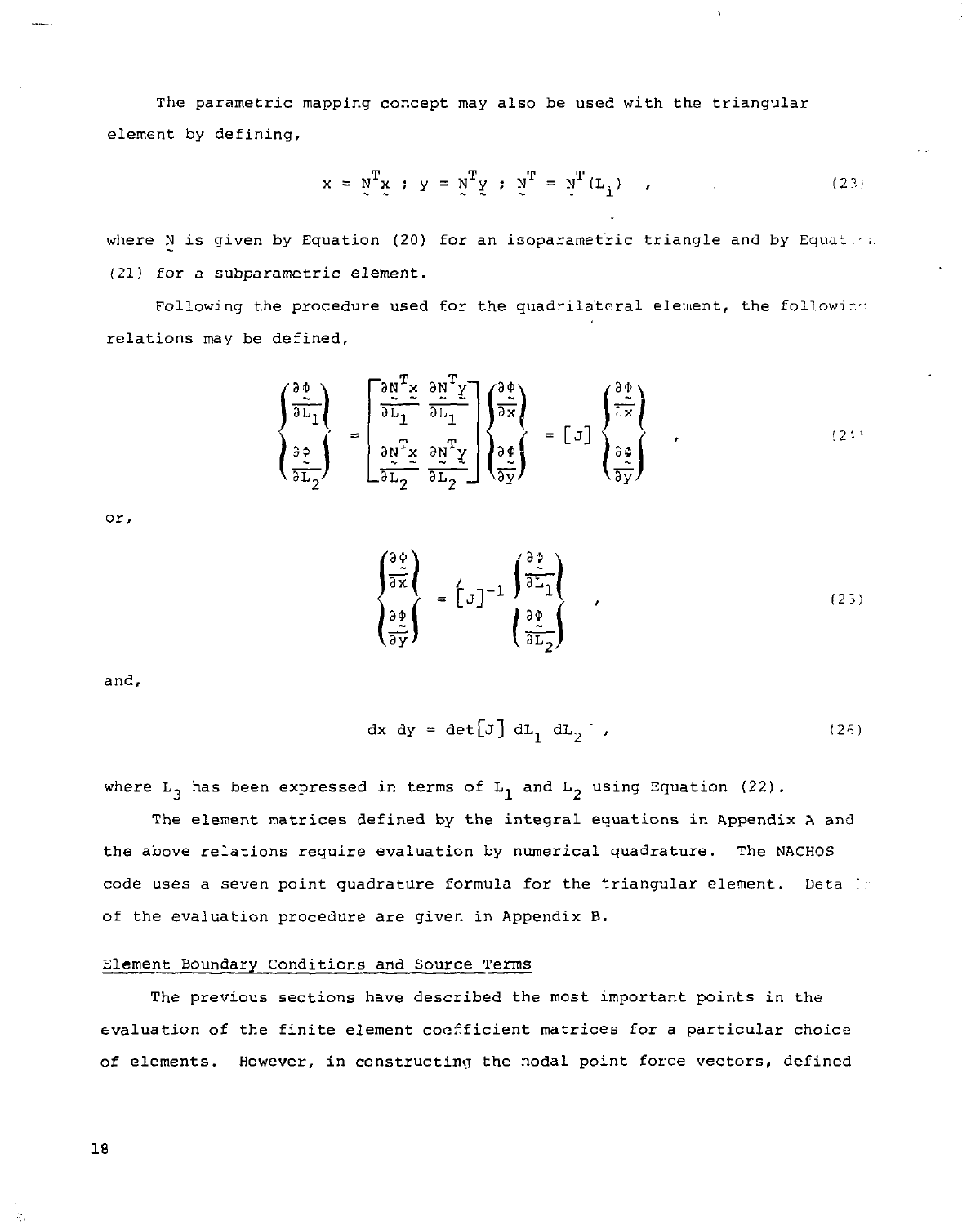by Equations (All) and (A15) a number of additional assumptions are used that require further comment.

The force vectors for both the momentum and energy equations consist of two parts; a part due to volumetric forces (sources) and a part due to surface forces (fluxes). Considering first the volumetric terms, of which the heat source is typical.

$$
G_{\rm s} = \int_{\rm V} \, \mathfrak{S} \, \mathrm{dV} \quad . \tag{27}
$$

As given previously, the elemental volume (area for two-dimensional problems) can be expressed in terms of normalized or natural coordinates by Equations (19) or (26). To complete the evaluation of the integral, the variation of the source over the element in terms of the element coordinates is required. In the present version of NACHOS source terms (i.e., S and  $g_i$ ) are assumed to be uniform over each element allowing Equation (27) to be evaluated in a straightforward manner.

The evaluation of the boundary integrals containing applied surface forces or fluxes also requires an assumption about the variation of the integrand with position in the element. As an example, consider the heat flux term,

$$
\mathcal{G}_F = \int_A \mathcal{Q}_g \mathcal{G}_j n_j \, dA = \int_A \mathcal{Q}_n \, dA \quad ,
$$

which for a plane two-dimensional problem becomes.

Ĵ.

$$
G_{\Gamma} = \int_{\Gamma} \Theta q_n \, d\Gamma \qquad (28)
$$

where  $\Gamma$  is the boundary of the element and  $q_n$  the heat flux normal to the boundary. The boundary segment dT may be expressed as,

$$
d\Gamma = \frac{\partial x}{\partial s} ds + \frac{\partial y}{\partial s} ds \qquad (29)
$$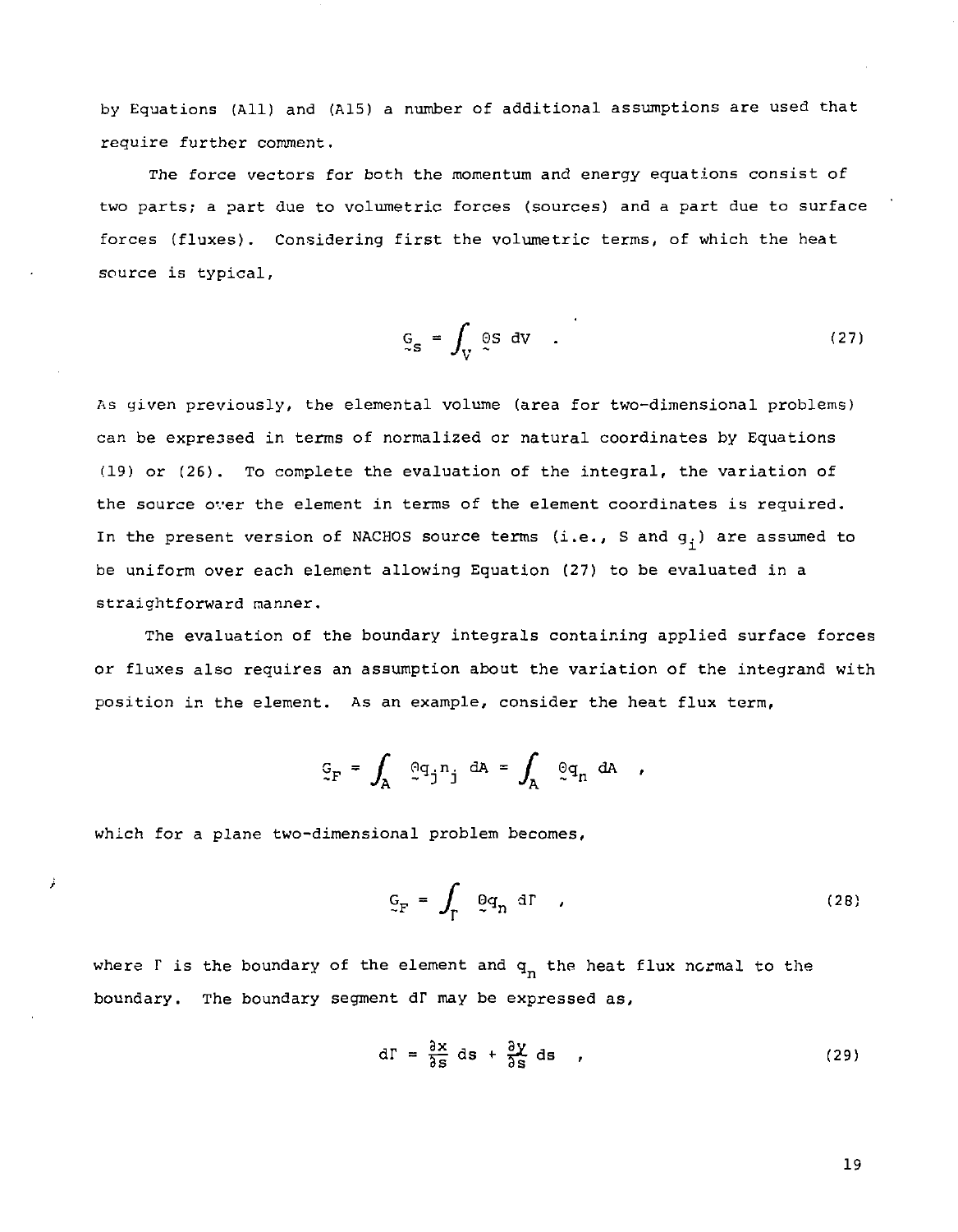where s is the coordinate along the boundary (see Figure 4). As given previously,

$$
x = \underset{\sim}{N}^T \underset{\sim}{x} \ ; \ y = \underset{\sim}{N}^T \underset{\sim}{y}
$$

which allows Equation (28) to be written as,

$$
G_F = \int_{-1}^{1} \varrho \left( \frac{\partial N^T x}{\partial s} + \frac{\partial N^T y}{\partial s} \right) q_n \, ds \quad . \tag{30}
$$



FIGURE 4

In Equation (30) the N vector may be a set of either linear or quadratic functions depending on the type of element. Note that all functions in Equation (30) are restricted to an element boundary (edge function). That is.

$$
\frac{\theta}{s} = \begin{cases}\ns(s-1)/2 \\
(1-s^2) \\
s(s+1)/2\n\end{cases}; \quad\n\frac{N}{s} = \begin{cases}\ns(s-1)/2 \\
(1-s^2) \\
s(s+1)/2\n\end{cases} \quad \text{or} \quad\n\begin{cases}\n(1-s)/2 \\
(1+s)/2 \\
(1+s)/2\n\end{cases} \quad . \tag{31}
$$

20

¢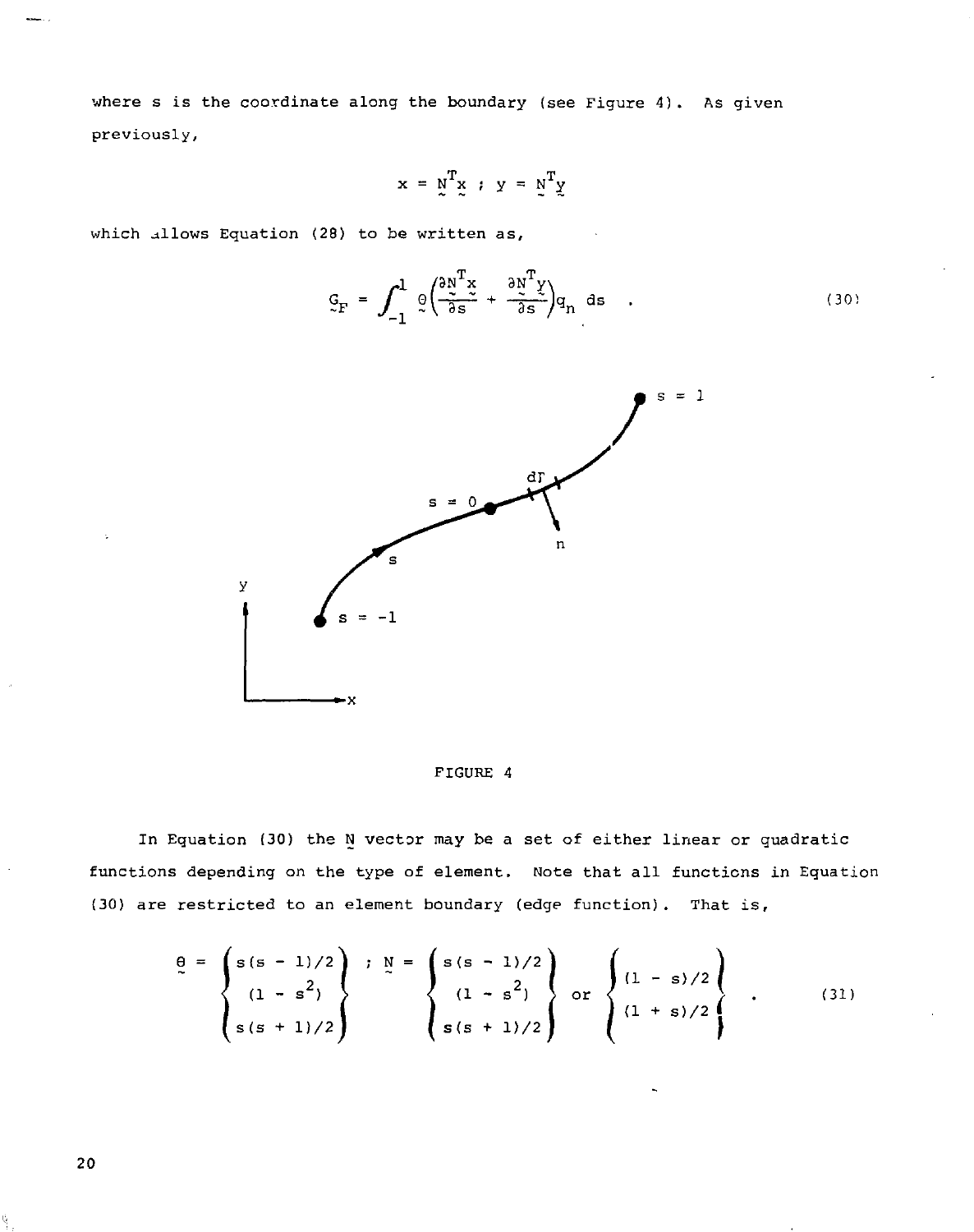To complete the specif.cation of  $G_F$ , the variation of the heat flux,  $q_n$ , along the element boundary is required. From Equations (5) and (6), the heat flux is given by,

$$
q_{n} = q_{a}(s) + h_{c}(T - T_{c}) + h_{r}(T - T_{r})
$$
 (32)

In the present version of NACHOS, the applied heat flux is assumed constant along an element boundary; the convective heat transfer coefficient and sink temperature are also assumed constant. For the radiative flux, the emissivity and sink temperature are assumed constant (see Equation (6b)). Since the temperatures given in Equation (32) are temperatures on the element boundary, they are interpolated using the edge functions defined in Equation (31) . With the above considerations, the  $G_F$  vector may be expressed by,

$$
C_{\Gamma} = \int_{-1}^{1} \varrho \left( \frac{\partial x^{\Gamma} x}{\partial s} + \frac{\partial x^{\Gamma} y}{\partial s} \right) q_{a} ds
$$
  
+ 
$$
\int_{-1}^{1} \varrho \left( \frac{\partial x^{\Gamma} x}{\partial s} + \frac{\partial x^{\Gamma} y}{\partial s} \right) h_{c} (\varrho^{\Gamma} T - T_{c}) ds
$$
  
+ 
$$
\int_{-1}^{1} \varrho \left( \frac{\partial x^{\Gamma} x}{\partial s} + \frac{\partial x^{\Gamma} y}{\partial s} \right) h_{r} (\varrho^{\Gamma} T - T_{r}) ds .
$$
 (33)

Note that some of the terms defining  $G_F$  in Equation (33) contain unknown element temperatures. For solution purposes, these terms are moved to the left hand side of the matrix equation given by Equation (A17).

A computation similar to the above may be carried out for the boundary integrals in the momentum equations. From Equation (All),

$$
F_{i} = \int_{A} \phi_{i,j} n_{j} \, dA \quad ,
$$

or for a plane two-dimensional problem in component form,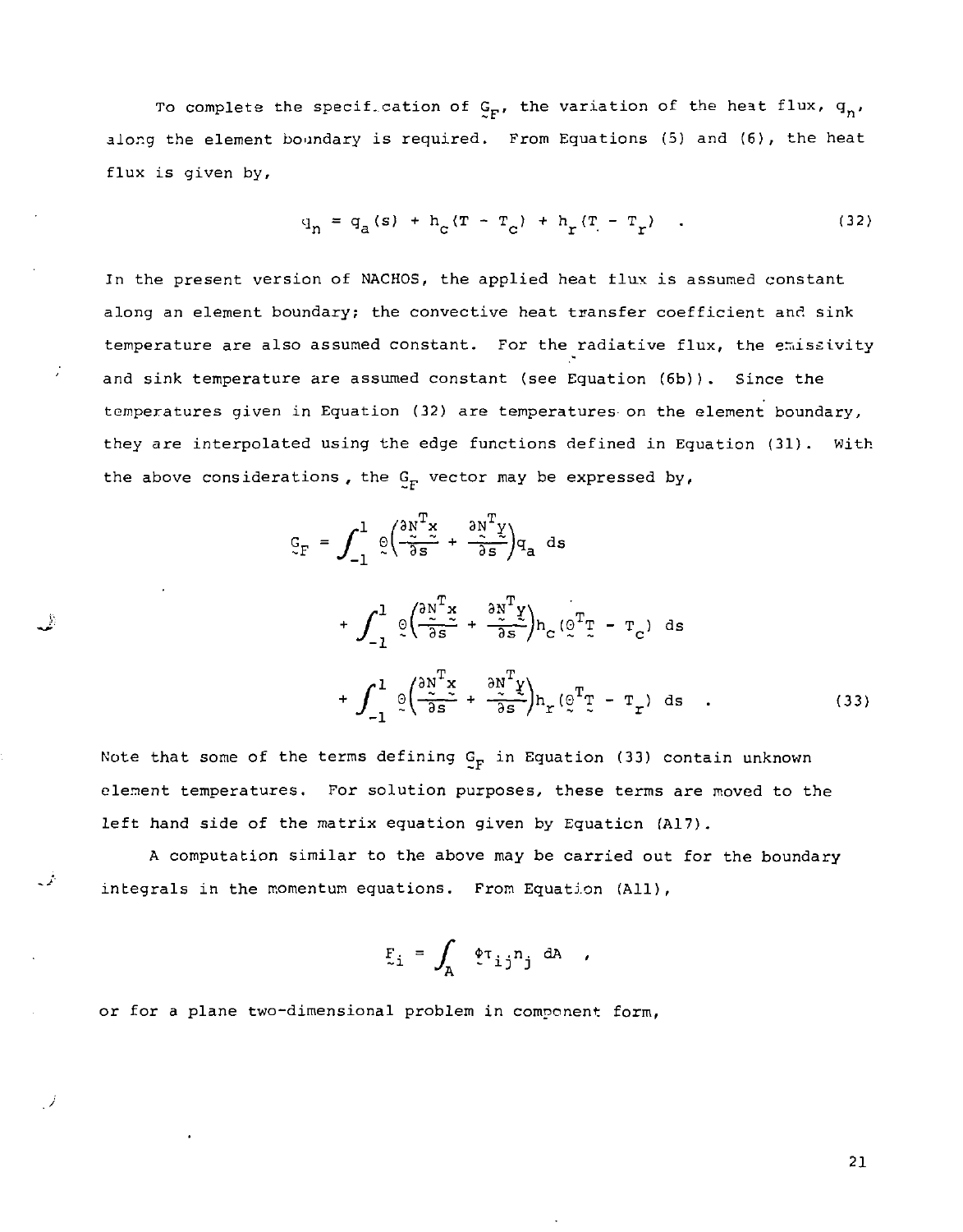$$
F_1 = \int_{\Gamma} \phi \tau_{11} n_1 d\Gamma + \int_{\Gamma} \phi \tau_{12} n_2 d\Gamma
$$
  

$$
F_2 = \int_{\Gamma} \phi \tau_{21} n_1 d\Gamma + \int_{\Gamma} \phi \tau_{22} n_2 d\Gamma
$$
 (3)

:;inco boundary conditions for fluid dynamics problems are rarely expressed .: terms of applied shear stresses, NACHOS does not allow for the computation of the shear terms defined in Equation (34). In the case of applied normal stresses, the assumption has been made that the applied stress is constant along the element boundary. Thus,

$$
F_1 = \int_{\Gamma} \phi \tau_{11} n_1 \, d\Gamma = \int_{\Gamma} \phi t_1 \, d\Gamma = \int_{\Gamma} \phi \, d\Gamma t_1 ,
$$
  

$$
F_2 = \int_{\Gamma} \phi \tau_{22} n_2 \, d\Gamma = \int_{\Gamma} \phi t_2 \, d\Gamma = \int_{\Gamma} \phi \, d\Gamma t_2 .
$$

With the definition for dI given in Equation (29), the above integrals may be directly evaluated for a given element. It should be emphasized that the  $\delta^{(n+1)}$ boundary condition is in terms of the total normal stress or traction *which* is different than the pressure. From the constitutive relation. Equation (1),

$$
\tau_{\underline{i}\,\underline{i}} = -P + 2\mu \left(\frac{\partial u_{\underline{i}}}{\partial x_{\underline{i}}}\right) \qquad \text{if not summed.}
$$

In many practical cases, the viscous part of the stress is negligibly small (e.g., small viscosity) and the normal stress is essentially equal to the pressure. When the viscous part is not egligible, the application of a stress boundary condition does not distinguish between contributions from the pressure and viscous parts but simply reflects their net effect. For purposes of input to the NACHOS code<sup>1</sup> this boundary condition is termed a "pressure" boundary condition to reflect its usual role in finite element models. Further comment may be found in Reference 9.

 $17 - 3$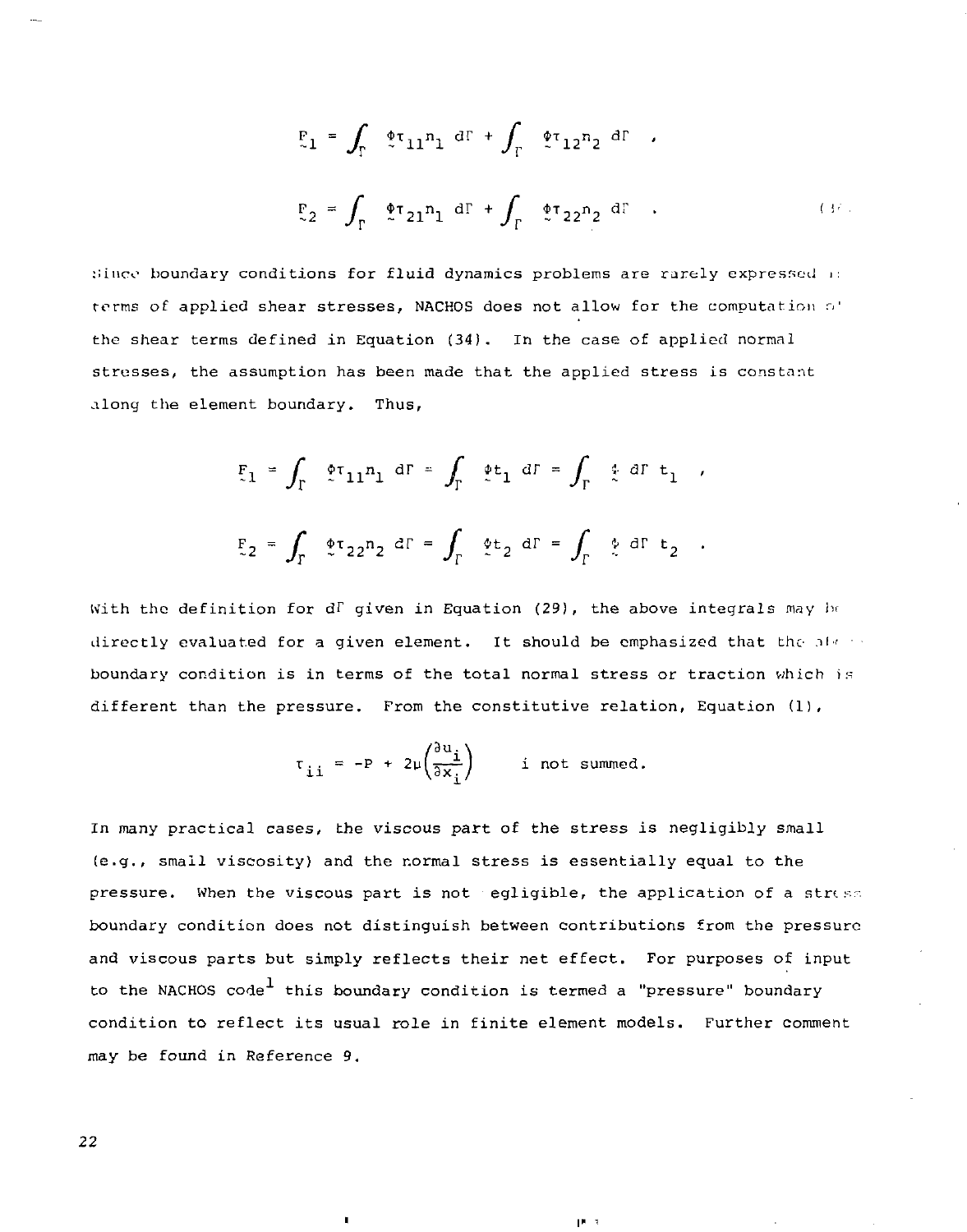In addition to the "natural" boundary conditions for the equations, "essential" boundary conditions specifying particular values for the dependent variables must be considered. Application of a specified velocity component, pressure or temperature results in the field equation for that particular degree of freedom being replaced by a constraint equation enforcing the proper boundary value. A similar procedure is employed when a boundary condition specifies a certain relationship between dependent variables as in the case of a slip boundary for the fluid. Details of the slip boundary condition procedure are given in Appendix C.

#### SOLUTION PROCEDURES

For most finite element solutions to field problems, the majority of the computational effort is expended in solving the assembled matrix equations that describe the discrete problem. This is especially true in the case of highly nonlinear problems or problems with coupled physical phenomena. The general convection problem treated here contains both of these latter characteristics.

Before embarking on a description of the various solution procedures contained in the NACHOS code, it is appropriate to describe some of the characteristics of the equation system under consideration. Rewritting Equations (11) through (13),for convenience,

*sa—* \* — — a — — — —

 $\lambda$ 

$$
Momentum: \quad \underline{M}V + C(\underline{u}) \cdot \underline{V} + K(\underline{T}) \cdot \underline{V} = F(\underline{T}) \quad , \tag{35}
$$

Energy (Fluid): 
$$
\mathbb{Y}^{\mathsf{T}}_{\mathsf{X}} + \mathbb{D}(\mathsf{u}) \cdot \mathbb{T} + \mathbb{L}(\mathbb{T}) \cdot \mathbb{T} = \mathbb{G}(\mathbb{T}) \quad ,
$$
 (36)

Energy (Solid): 
$$
\lim_{z \to 0} + \lim_{z \to 0} (\mathbf{T}) \cdot \mathbf{T} = \mathbf{G}(\mathbf{T})
$$
 (37)

The above eguations describe a rather large class of problems and for purposes of discussion, it is useful to identify several subclasses denoted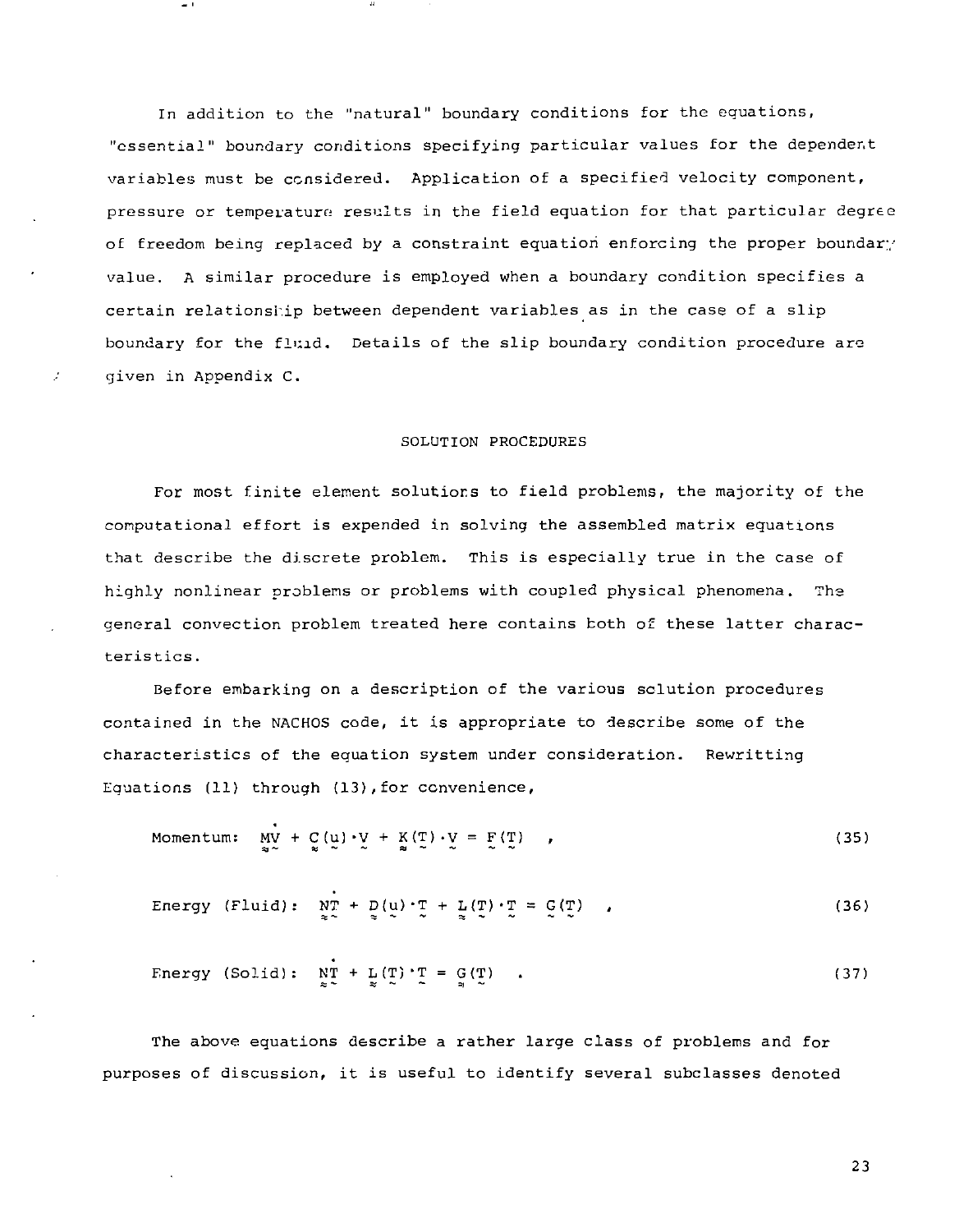as: (a) isothermal problems, (b) weakly coupled convection problems, and (c) strongly coupled convection problems. Isothermal problems refer to those involving the solution of Equation (35) only. Weakly coupled convection prohlems are those in which the momentum Equation (35) is not a function of terms  $\cdot$ ature, e.g., forced convection with constant material properties. This tyre in problem allows the momentum equation to be solved independently of the energy equation, followed by a solution of the energy equation with a known velocity field. The strongly coupled convection problem denotes the case in which *thr*  momentum equation depends on the temperature field, e.g., free convection or forced convection with temperature dependent material properties. With stron: coupling, the momentum and energy equations must be solved together.

The choice of a solution strategy for each of these problem categories also requires consideration of whether the analysis is to be a steady state or time dependent computation. In the case of convection problems, the appropri •' ordering for solution of the energy and momentum equations must also be p"niuated. In the following sections, the solution algorithms currently used in NACHOS for problems in each of the three subclasses are described in  $\text{det} \mathbf{d}$ .

#### Steady State Algorithms

The choice of an iterative solution method for a general purpose code is governed by several considerations. First, the chosen algorithm should be applicable (convergent) for a wide range of problems with a minimal sensitivity to variations in flow conditions and geometry. The rate of convergence of the method should also be reasonably high for economy. Finally, the algorithm should be user-oriented in the sense that input data (e.g., over-relaxation factors) for the procedure is minimal. The algorithms currently available in NACHOS represent the best understood methods that meet the above criteria.

# Isothermal Problems:

For problems involving a steady, isothermal flow, the appropriate matrix equation is,

$$
C(u)V + KV = F \t\t(38)
$$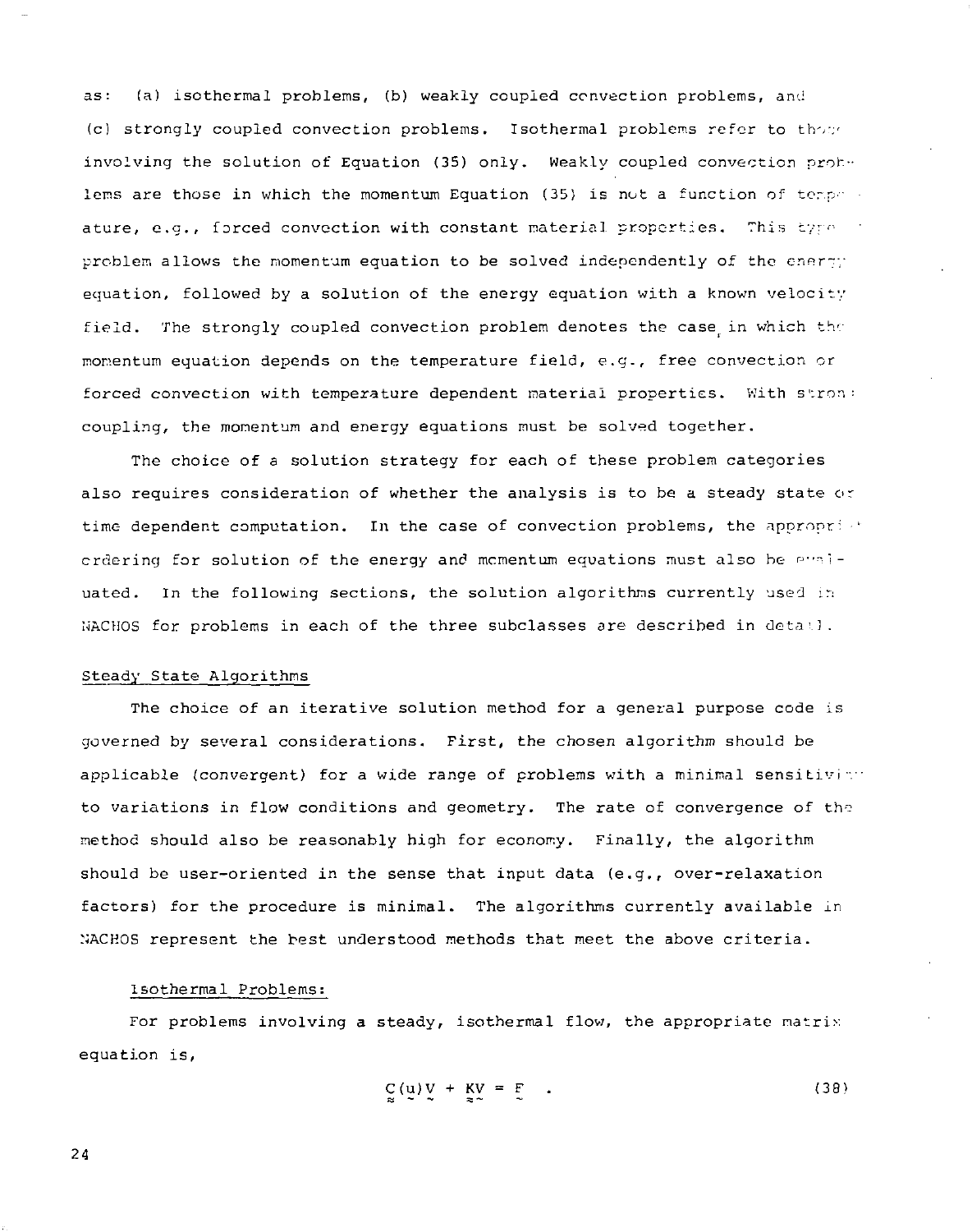The NACHOS program employs two fixed point iteration schemes for the solution of Equation (38). A particularly simple scheme with a large radius of convergence is the successive substitution or Picard iteration algorithm given by,

$$
\mathcal{L}_{\mathbf{x}}\left(\mathbf{u}^{n}\right)\mathbf{v}^{n+1} + \mathbf{K}\mathbf{v}^{n+1} = \mathbf{F} \tag{39}
$$

where the superscript n indicates the iteration level. The second iterative algorithm available in NACHOS is a generalized Newton-Raphson procedure given by.

$$
f(y^n) = -\frac{\partial f}{\partial y} \bigg|_{y_n} (y^{n+1} - y^n) \qquad (40)
$$

where,

$$
\underline{f}(V) = \underline{C}(U) V + \underline{K}V - \underline{F} \quad .
$$

A comparison of the Picard and Newton-Raphson procedures  $^{10}$  has indicated a superior rate of convergence for the Newton method. However, the Newton method has a smaller radius of convergence (i.e., is more sensitive to the initial solution vector,  $V^O$ ) and, therefore, inclusion of both algorithms in a particular code is warranted. Note that in NACHOS, the starting vector for both algorithms is the solution to the creeping or Stokes flow problem,

$$
KV^{\circ} = F \qquad (41)
$$

#### Weakly Coupled Convection Problems:

When the energy equations (36) and (37) are decoupled from the momentum equation, the NACHOS program treats the problem by first solving for the velocity and pressure fields using the algorithms described above for an isothermal flow. With a known velocity field, the energy equations are solved directly for the temperature field. If nonlinear boundary conditions on temperature (e.g., radiation) are present, the energy equations are solved iteratively using a Picard algorithm.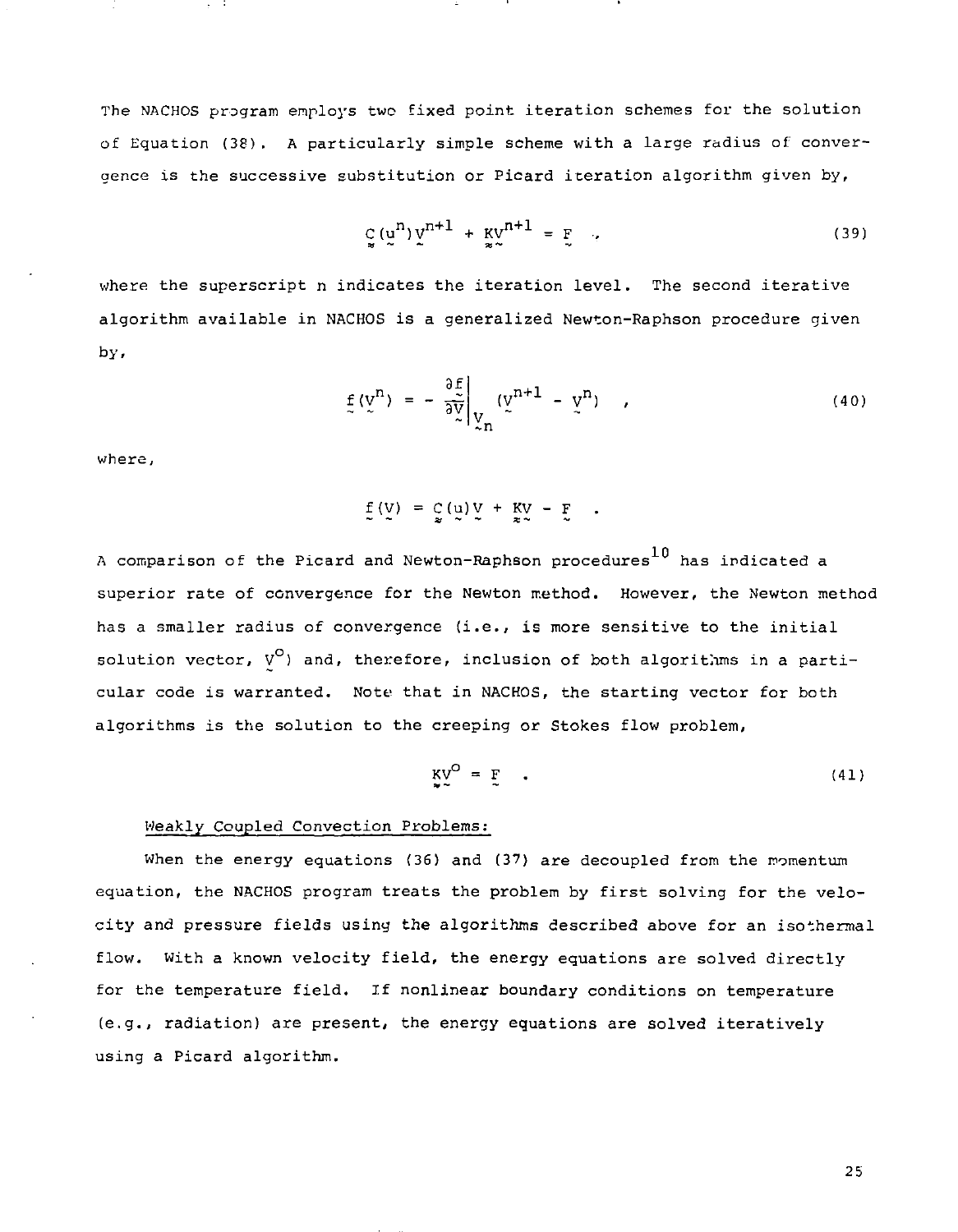# Strongly Coupled Jonvection Problems:

For cases where the momentum equation depends on the temperature field, Equations (35) through (37) can no longer be treated independently. A particularly simple algorithm for this type of problem is an alternating solution scheme given by,

$$
\rho(\mu^{n}) \Sigma^{n+1} + \frac{1}{2} (\Sigma^{n}) \Sigma^{n+1} = \frac{1}{2} (\Sigma^{n})
$$
  

$$
\frac{1}{2} (\mu^{n}) \Sigma^{n+1} + \frac{1}{2} (\Sigma^{n+1}) \Sigma^{n+1} = \frac{1}{2} (\Sigma^{n+1})
$$
  

$$
\frac{1}{2} (\mu^{n+1}) \Sigma^{n+2} + \frac{1}{2} (\Sigma^{n+1}) \Sigma^{n+2} = \frac{1}{2} (\Sigma^{n+1})
$$
 (42)

$$
\qquad \qquad \text{etc.}
$$

The basic iteration scheme in Eguation (42) can often be accelerated by suitable choice of an interpolation procedure for the dependent variables used to evaluate the coefficient matrices. For example, the K or L matrices can be evaluated at  $T^{\star n+1}$  with,

$$
\mathbb{I}^{\star^{n+1}} = \alpha \mathbb{I}^{n+1} + (1 - \alpha) \mathbb{I}^{n} (0 \leq \alpha \leq 1) \quad . \tag{43}
$$

NACHOS uses the above interpolation procedure for the temperature field with  $\alpha = h_i$ ; no interpolation on the velocity field is used. The initial solution vectors for the iteration scheme are obtained from the linear problems,

> $\mathbf{L}(\mathbf{T}^{\texttt{int}}) \mathbf{T}^{\texttt{O}} = \mathbf{G}(\mathbf{T}^{\texttt{int}}) \quad,$  $\mathbf{K}(\mathbf{T}^{\texttt{int}}) \mathbf{v}^{\texttt{O}} = \mathbf{F}(\mathbf{T}^{\texttt{O}}) \quad,$

where T<sup>int</sup> indicates an initial temperature estimate supplied to the program.

# Transient Algorithms

The choice of a transient analysis procedure is basically governed by the same criteria used in choosing a steady state algorithm. However, the inclusion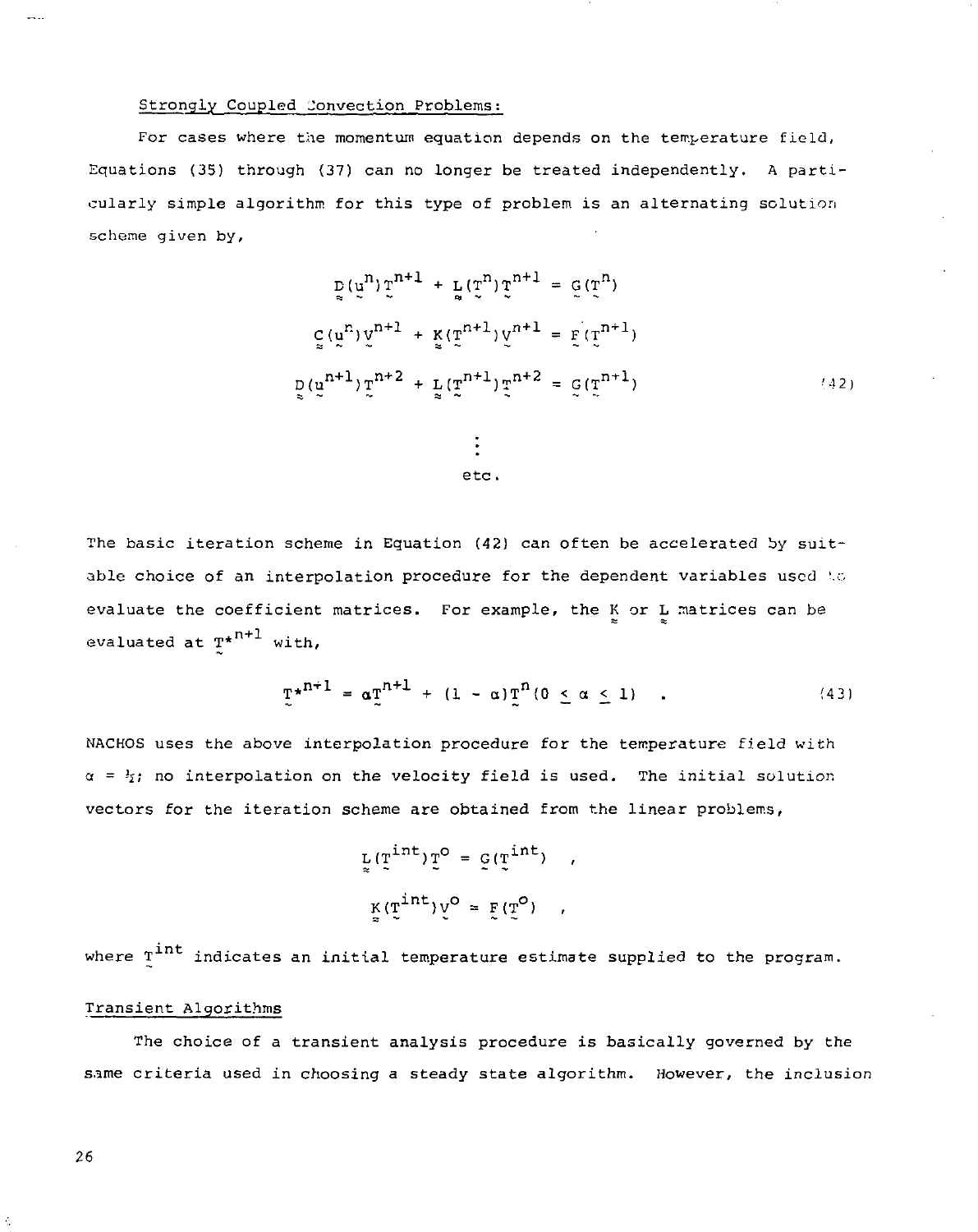of the temporal term in the matrix system, Equations (35) through (37), requires several additional criteria to be considered. Equations (35) through (37) represent a discrete space, continuous time approximation to a field problem. A direct time integration procedure replaces the continuous time derivative with an approximation for the history of the dependent variable over a small portion of the problem time scale. The result is an incremental procedure that advances the solution by discrete steps in time. In constructing such  $z$  procedure, questions of numerical stability and accuracy must be considered.

For use in a user-oriented code such as NACHOS, the increased stability of an implicit integration scheme was deemed more desirable than the computational speed of an explicit method. Furthermore, as a result of several previous investigations  $11,12$  an algorithm using a consistent mass and capacitance formulation was considered most appropriate, thus specifically excluding explicit integration methods from consideration. The following sections describe the implicit integration scheme used in NACHOS.

#### Isothermal Problems:

For problems involving an isothermal flow, the velocity and pressure fields are advanced in time through use of the following algorithm,

$$
\left\{\frac{2}{\Delta t} \underset{\approx}{M} + \underset{\approx}{C} \left(\underset{\approx}{u}^{n}\right) + \underset{\approx}{K}\right\} \underset{\sim}{V}^{a} = \underset{\approx}{E} + \frac{2}{\Delta t} \underset{\approx}{M} \underset{\approx}{V}^{n} \qquad (44)
$$

where,

$$
y^{a} = (y^{n+1} + y^{n})/2 \t (45)
$$

and At is the time step and superscript n indicates the time level. The algorithm in Equations (44) and (45) is related to the basic Crank-Nicholson method though in the present case, Equation (45) is not used to extend the solution to the end of the time interval but serves only as a definition for  $v^a$ . The above method has somewhat better stability properties than the standard Crank-Nicholson approach.  $^{13}$  Note that quasilinearization has been used to allow the nonlinear term,  $C$ , to be evaluated at  $u^n$  rather than the formally correct (and second order accurate) u<sup>a</sup> value. Such an approach has proved to be valid for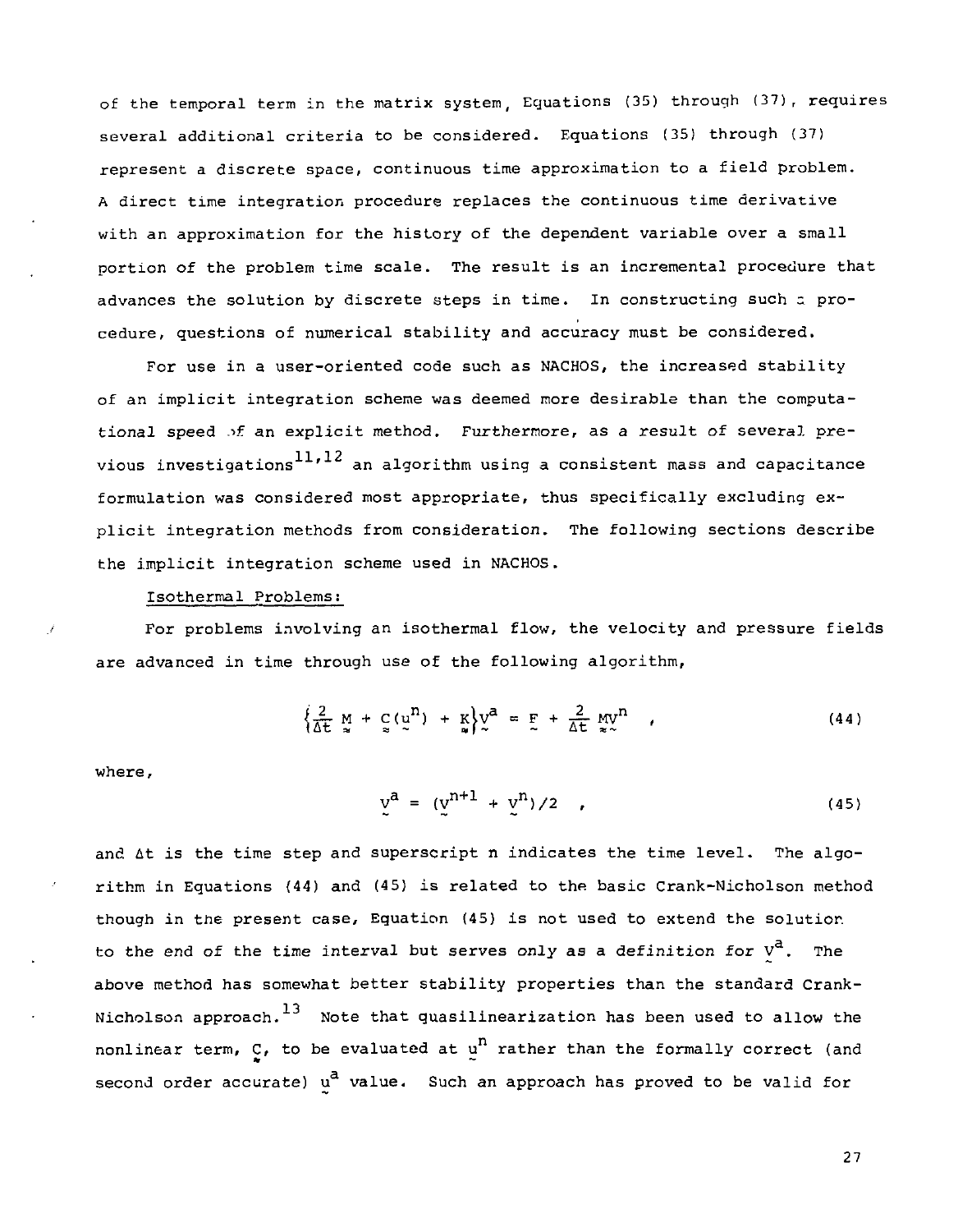reasonable choices of the time step and most types of evolution problems. A derivation of the algorithm given by Equation (44) is given in Appendix D.

#### Weakly Coupled Convection Problems:

When the energy equations are to be advanced in time but are still uncoupled from the momentum equation, NACHOS treats the equations in a sequential manner. The velocity and pressure fields are advanced in time using the previously described algorithm; the temperature field is then advanced using,

$$
\left\{\frac{2}{\Delta t} \sum_{n=1}^{N} \frac{1}{n} \left(\frac{n}{2}\right)^{n+1}\right\} + \frac{1}{N} \sum_{n=1}^{N} \frac{1}{n} \left(\frac{2}{\Delta t} \sum_{n=1}^{N} \frac{1}{n}\right)^{n}, \tag{46}
$$

with,

$$
T^{a} = (T^{n+1} + T^{n})/2 \qquad (47)
$$

which is the energy equation counterpart to Equations (44) and (45). If the energy equation is nonlinear due to the appearance of radiation type boundary conditions, a quasilinearization process is used, i.e., the boundary condition is evaluated using the latest available temperature field.

#### Strongly Coupled Convection Problems:

A sequential solution procedure is again used when the momentum equation depends on temperature. The quasilinearization procedure is invoked to allow the solution to advance in time without iteration during a time step. Since most strongly coupled problems are of the free convection type, the energy equation is typically advanced first using,

$$
\left\{\frac{2}{\Delta t} \underset{\approx}{N} + \underset{\approx}{D}(\underset{\approx}{U}^{n}) + \underset{\approx}{L}(\underset{\sim}{T}^{n})\right\} \underline{T}^{a} = \underline{G}(\underset{\sim}{T}^{n}) + \frac{2}{\Delta t} \underset{\sim}{N} \underline{T}^{n} \qquad (48)
$$

followed by the momentum equation,

$$
\left\{\frac{2}{\Delta t} \underset{\approx}{M} + \underset{\approx}{C} (\underset{\approx}{u}^{n}) + \underset{\approx}{K} (\underset{\approx}{T}^{n+1})\right\} \underset{\approx}{V}^{a} = \underset{\approx}{F} (\underset{\approx}{T}^{n+1}) + \frac{2}{\Delta t} \underset{\approx}{M} \underset{\approx}{V}^{n} \quad . \tag{49}
$$

Nonlinear boundary conditions are again treated by quasilinearization.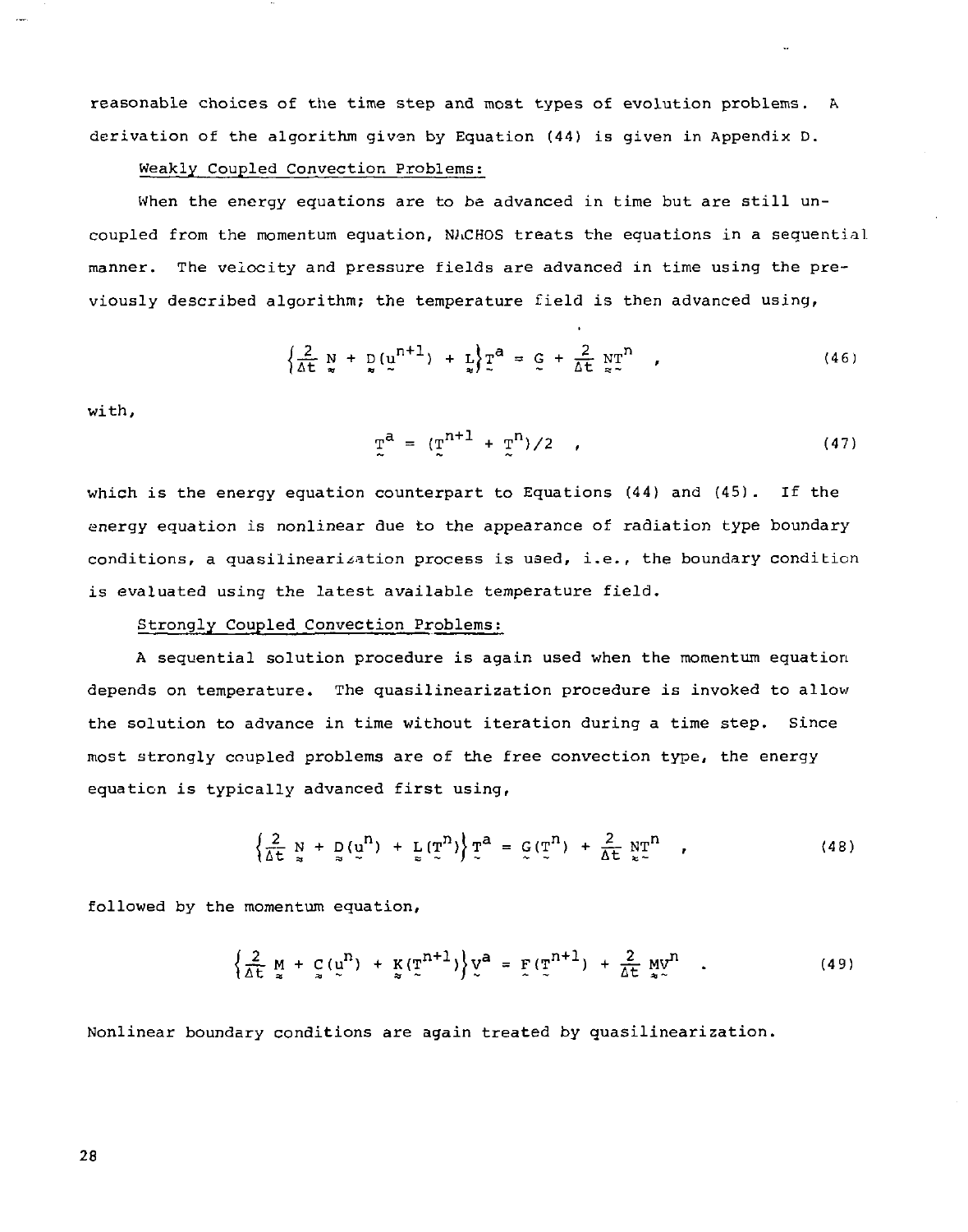# Further Remarks on Solution Algorithms

The solution algorithms for both steady and transient analyses as presented above represent the methods currently available in the NACHOS code. It is not to be implied that these choices represent the best or only methods for this class of problems. Rather they do represent methods that have proved generally reliable and accurate for a wide variety of problems. As solution algorithms foi nonlinear finite element analysis is a topic of current research it is anticipated that further refinements to the present methods and/or the inclusion of other procedures will occur in future versions of NACHOS.

### Matrix Solution Procedures

When the solution algorithms of the previous sections are applied at a given iteration or time step, the general result is a matrix equation of the form,

$$
Ax = b \tag{50}
$$

In the problems considered here the A matrix is large (e.g., several thousand equations), sparse, banded and generally unsymmetric.

The solution of the equation system given by Equation (50) may be approached by two basic methods—iterative and direct. Iterative methods, such as the Gauss-Seidel procedure, have occasionally been used in a finite element context. However, by far, the most prevalent solution methods for Equation (50) are the direct methods such as Cholesky decomposition and Gauss elimination.

The solution procedure used in NACHOS is a form of Gauss elimination developed by Irons,  $^{14}$  called the frontal solution method. The basic premise of the frontal method is that the process of assembling the system matrix, A, from the individual element matrices and the reduction of A by standard Gauss elimination may be efficiently intertwined. In processing each element in sequence, the frontal procedure passes through the following basic steps:

a) assembly of element equations into global matrix A (in actuality A *at* n is stored as part of a one-dimensional working space),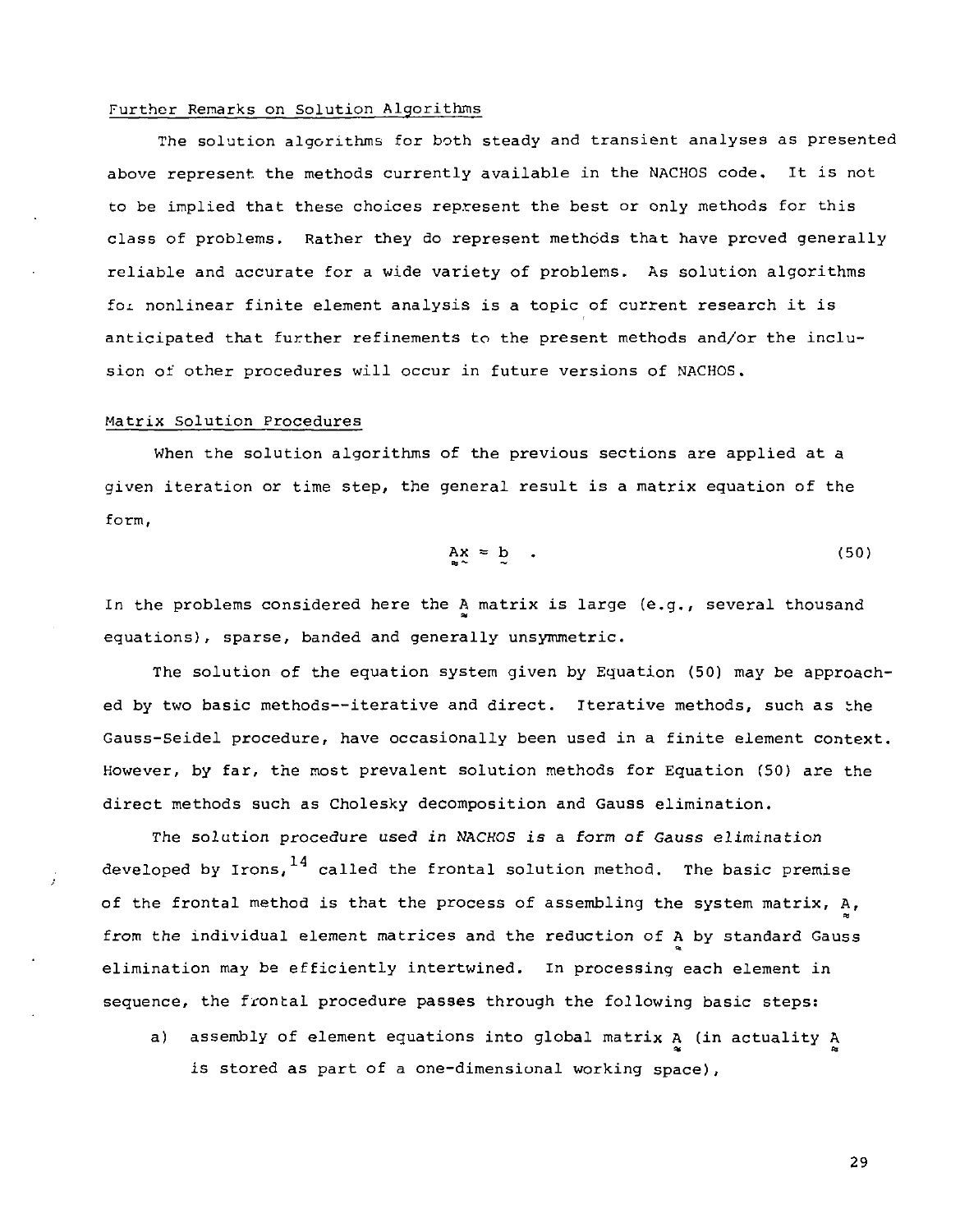- b) check each equation in the assembled system to determine if all contributions to that equation have been made,
- c) condense from the system (by Gauss elimination) the equations for all degrees of freedom that have been completely assembled,
- d) return to Step a) for the next element.

By combining the assembly and reduction process computer storage is effectively minimized since only the currently "active" (i.e., incompletely assembled) degrees of freedom are retained in core storage. Following reduction of the matrix A to an upper triangular form, a back-substitution algorithm completes the solution process for the vector x.

Since the frontal method is structured around the individual element, it is especially adaptable for general purpose codes with an element library. The processing of higher order elements (e.g., quadratic basis functions) is also handled efficiently by a frontal method.

The original frontal solution package published by Irons was developed for symmetric, positive definite systems. For incorporation into the NACHOS code, Irons' program was modified to account for nonsymmetry of the system and the appearance of zero coefficients on the diagonal of the A matrix 'the zeroes occur due to the form of the incompressibility constraint, see Appendix A, Equation (A5)). This latter modification consists of essentially re-ordering the elimination sequence of some of the pressure degrees of freedom.

# PRE- AND POST-PROCESSING OPERATIONS

The NACHOS code was designed to be a self-contained analysis package with the necessary options to set up a problem, solve for the required dependent variables and analyze the resultant solution in terms of derived quantities and graphical output. The previous sections have described the formulation and soluvicn phases of the NACHOS program; the present section provides a brief description of the methods used in the pre- and post-processing operations.

الحمدية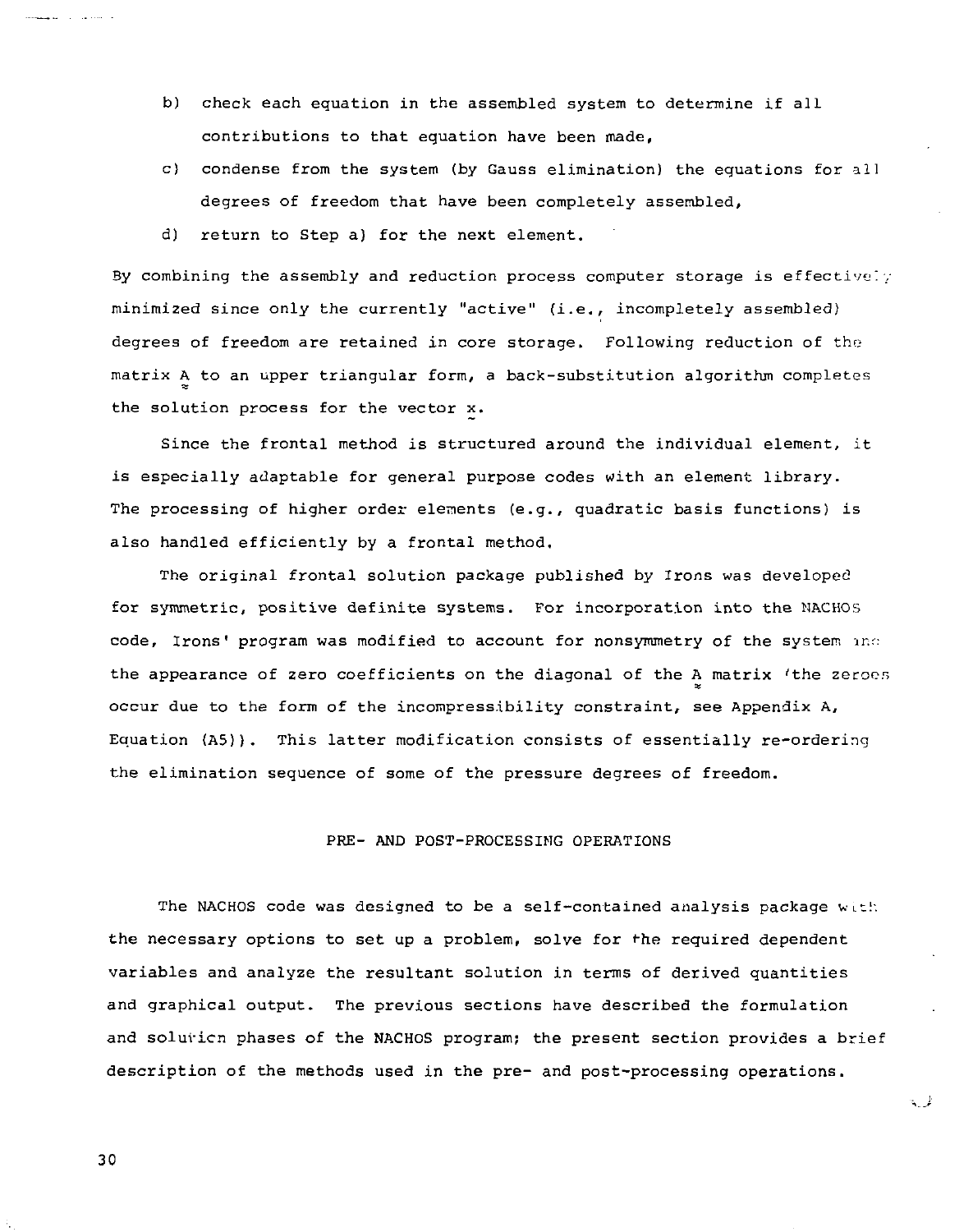#### Mesh Generation

ž

For most analysis situations, the major demand on the user of a finite element program arises from the preparation of the input data and in particular the construction of a suitable element mesh. The NACHOS program was developed with a self-contained, automatic mesh generation scheme that allows very complex geometries to be modelled accurately with a minimum of user input.

The mesh generator is based on an isoparametric mapping technique proposed by Zienkiewicz and Phillips<sup>15</sup> and developed in its present form by Womack.<sup>16</sup> As this mesh generator has been previously documented<sup>16</sup> and found use in several other codes<sup>17,18</sup> only a brief description of its operation will be given here.

For purposes of grid construction, the region of interest is considered to be made up of quadrilateral shaped parts or subregions, which are determined by the user. Within each part, an isoparametric mapping is used to approximate the region boundary. By specifying a number of  $x$ ,  $y$  (or  $r$ ,  $z$ ) coordinates on the boundary of each part, the limits of the region and the type of interpolation function used to define the boundary shape are determined. The current version of NACHOS allows a linear, quadratic or cubic description of the boundary shape for each side of the individual parts.

The mesh points (nodes) within a region are generated automatically once the number of nodes along a boundary is specified. Local nodal point spacing is easily adjusted by use of a gradient parameter in the input. Nodal points within a region are identified by an I, J numbering system. Definition of individual finite elements and element connectivity are based on the I, J identification of the nodal points. Further details on the mesh generator are given in Reference 1.

# Stream Function Computation

A quantity that is often useful in the graphic display of computed flow fields is the stream function. For two-dimensional incompressible flows, the stream function is the remaining non-zero component of a vector potential which satisfies the equation of mass conservation identically. By definition.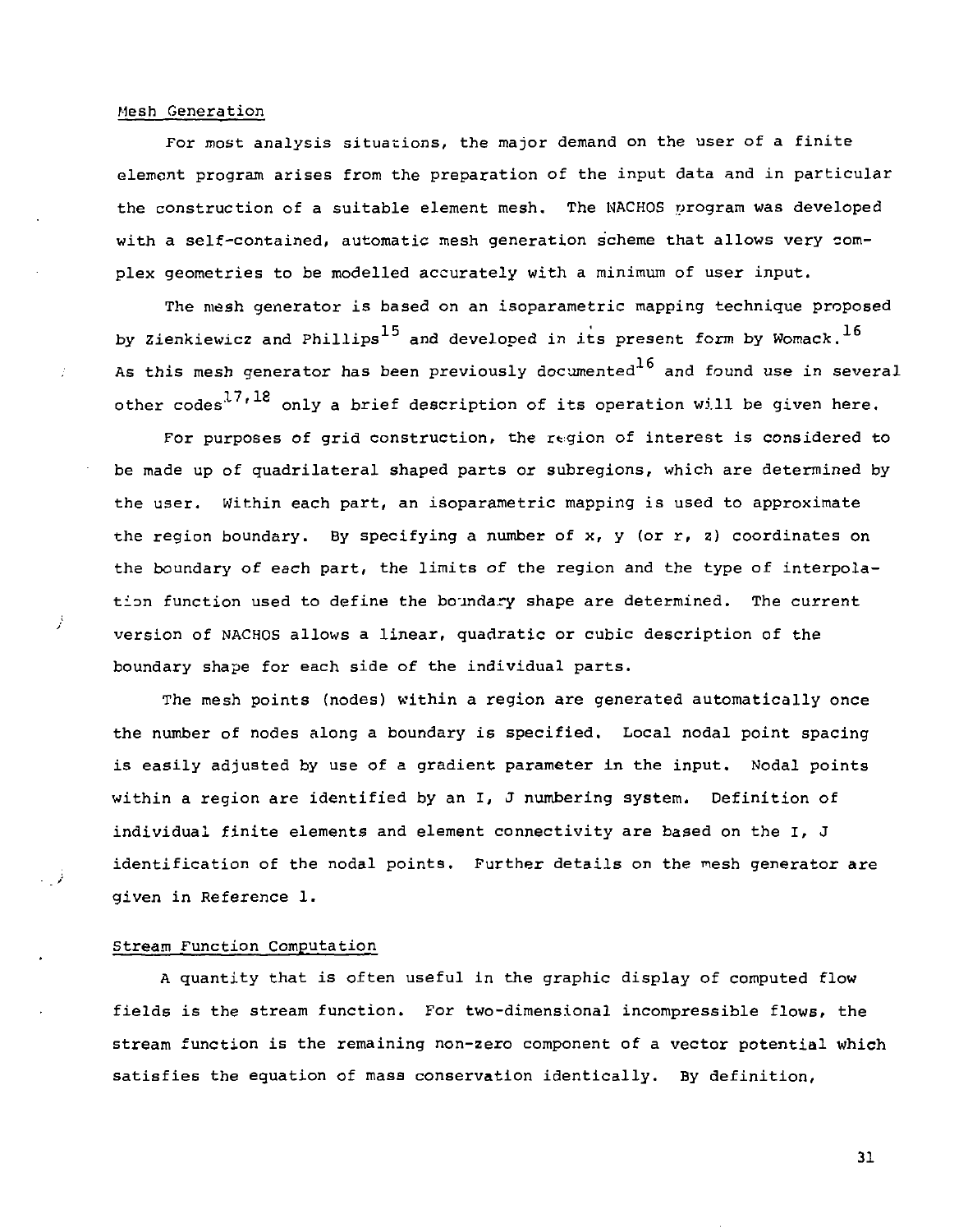$$
u_1 = \frac{\partial \psi}{\partial x_1} \; ; \; u_2 = \frac{\partial \psi}{\partial x_1} \quad , \tag{51}
$$

and since the change in the stream function,  $\delta\psi$ , is an exact differential,

$$
\delta \psi = \int_{\mathbf{A}}^{\mathbf{B}} \tilde{q} \cdot \tilde{n} \text{ d} \Gamma , \qquad (52)
$$

with,

$$
\overline{q} = u_1 \overline{e}_1 + u_2 \overline{e}_2
$$

$$
\overline{n} = n_1 \overline{e}_1 + n_2 \overline{e}_2
$$

where  $\overline{n}$  is the normal to the integration path, dF, and  $\overline{q}$  is the velocity vector along the path.

The calculation of the change in the stream function within a finite element may be carried out using Equation (52) once a suitable integration path is identified. In the NACHOS program, the integration path is taken along the element boundaries. Consider the general element boundary shown in Figure 5 with the following definitions of velocities and coordinates,



FIGURE 5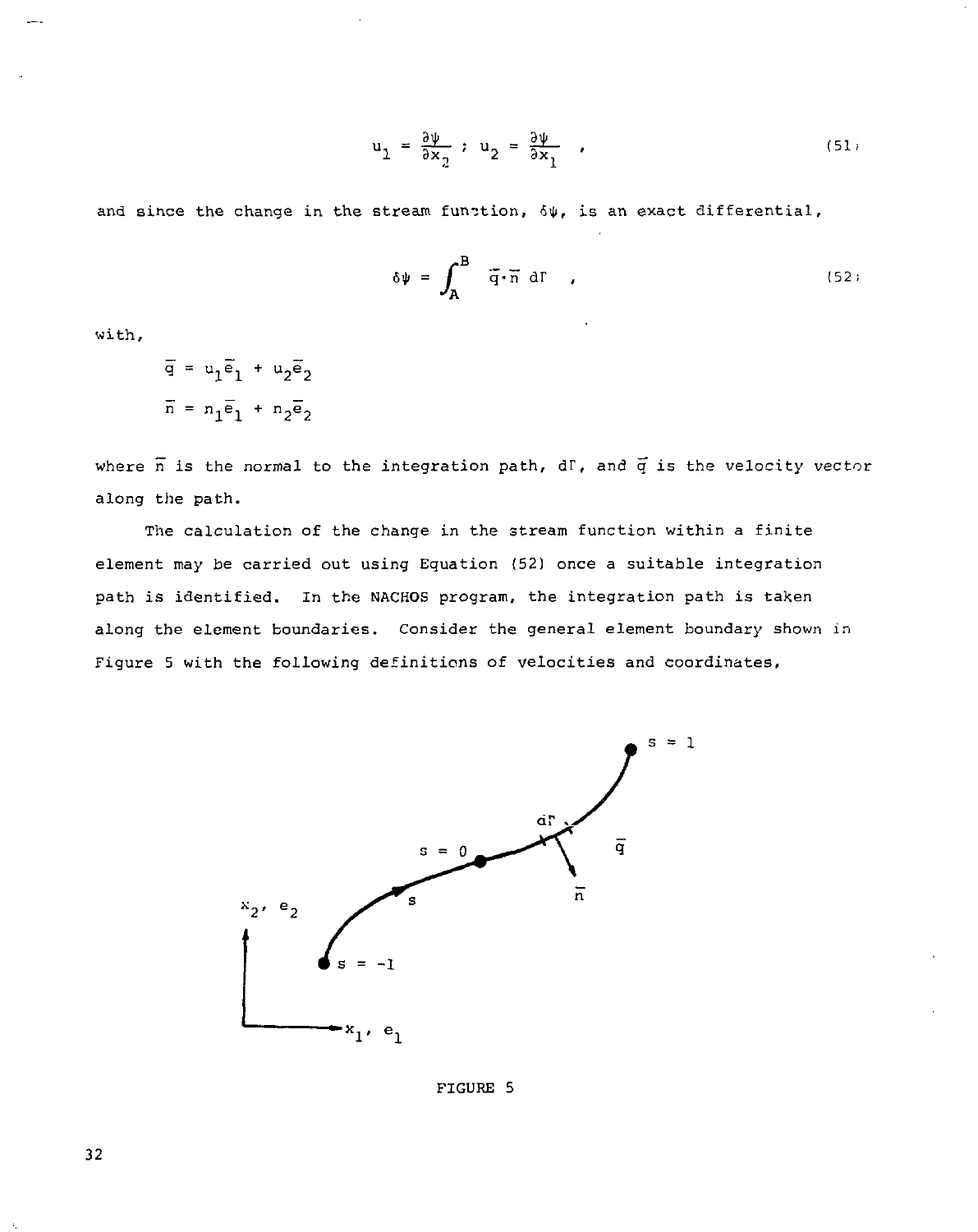$$
u_1 = \phi^T u_1, u_2 = \phi^T u_2,
$$
  

$$
x = \phi^T x, y = \phi^T y,
$$
 (53)

where  $\phi$  and N are interpolation functions along the boundary (edge functions) and  $u_1$ ,  $u_2$ , x and y are nodal point velocities and coordinates. The normal vector is expressed by,

$$
\overline{n} = \frac{\partial y / \partial s}{\partial \Gamma} \overline{e}_1 - \frac{\partial x / \partial s}{\partial \Gamma} \overline{e}_2 ,
$$
 (54)

with,

 $\mathcal{I}$ 

$$
df = \left[ \left( \frac{\partial x}{\partial s} \right)^2 + \left( \frac{\partial y}{\partial s} \right)^2 \right]^{\frac{1}{2}} ds.
$$

Use of the relations in Equations (53) and (54) in the definition for  $\delta\psi$ , Equation (52) yields,

$$
\delta \psi = \int_{-1}^{1} \left( y^T \frac{\partial N}{\partial s} \phi^T u_1 - x^T \frac{\partial N}{\partial s} \phi^T u_2 \right) ds . \qquad (55)
$$

In the present application, the quadratic velocity interpolation functions, *i,* are given by,

$$
\oint_C = \begin{cases}\ns(s - 1)/2 \\
(1 - s^2) \\
s(s + 1)/2\n\end{cases}
$$

The coordinate interpolation may be either quadratic,  $N = \phi$ , or linear,

$$
\sum_{0}^{N} = \left\{ \frac{(1 - s)/2}{(1 + s)/2} \right\}
$$

The shape function definitions for  $\phi$  and N allow the change  $\delta\psi$  to be computed along any element boundary once the element geometry  $(x, y)$  and velocity fields  $(u_1, u_2)$  are specified. Computation of the stream function field for an entire finite element mesh is generated by applying Equation (55) along successive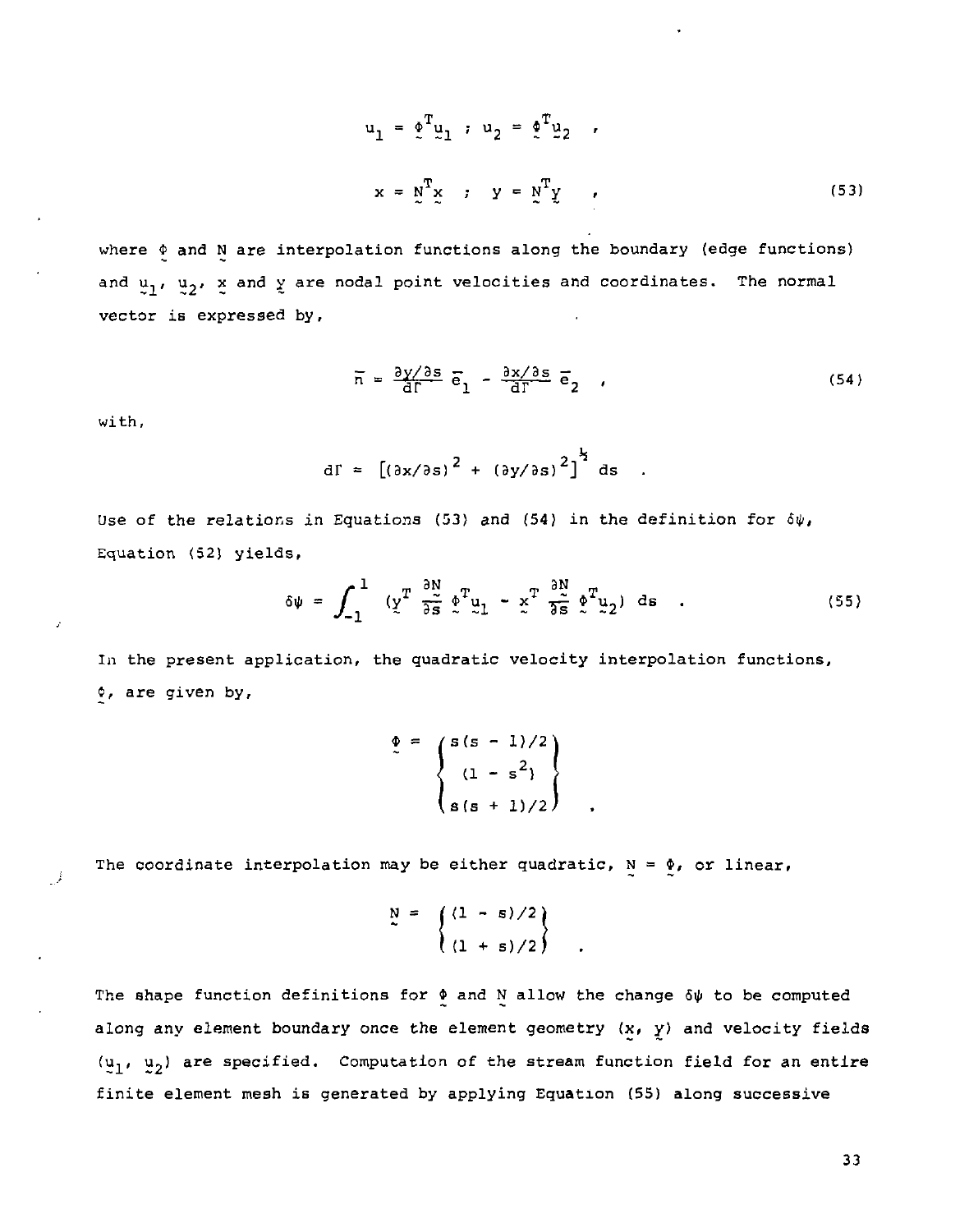element boundaries starting at a node for which a base value of  $\psi$  is specified.

The calculation of the Stokes stream function for axisymmetric flow geometries follows a similar procedure with the appropy jate definitions for  $\psi$ ,

$$
u_1 = \frac{1}{r} \frac{\partial \psi}{\partial z}
$$
;  $u_2 = -\frac{1}{r} \frac{\partial \psi}{\partial r}$ 

$$
\delta \psi = \int_A^B \overline{q} \cdot \overline{n} d\ell ,
$$

with,

$$
\overline{q} = u_1 r \overline{e}_1 + u_2 r \overline{e}_2
$$

$$
\overline{n} = n_1 \overline{e}_1 + n_2 \overline{e}_2
$$

### Stress and Heat Flux Computation

The computation of the stress fields for the fluid flow and the heat flux distributions for the heat transfer problem follow directly from the definition of those quantities.

The fluid stresses for a planar geometry are given by,

$$
\tau_{xx} = -P + 2\mu \frac{\partial u_1}{\partial x}
$$
  
\n
$$
\tau_{yy} = -P + 2\mu \frac{\partial u_2}{\partial y}
$$
  
\n
$$
\tau_{xy} = \mu \left( \frac{\partial u_1}{\partial y} + \frac{\partial u_2}{\partial x} \right)
$$
 (56)

and the finite element approximations by.

$$
u_1 = \phi^T u_1 : u_2 = \phi^T u_2 : P = \psi^T p
$$
  

$$
x = \phi^T x : y = \phi^T y
$$

where the  $\phi$  and  $\Psi$  shape functions are those described in the element construction section. The N shape functions may be either quadratic or linear depending on the type of element used. Direct substitution of the approximations for  $u_i$ and P into Equation (56) shows that derivatives of the shape functions with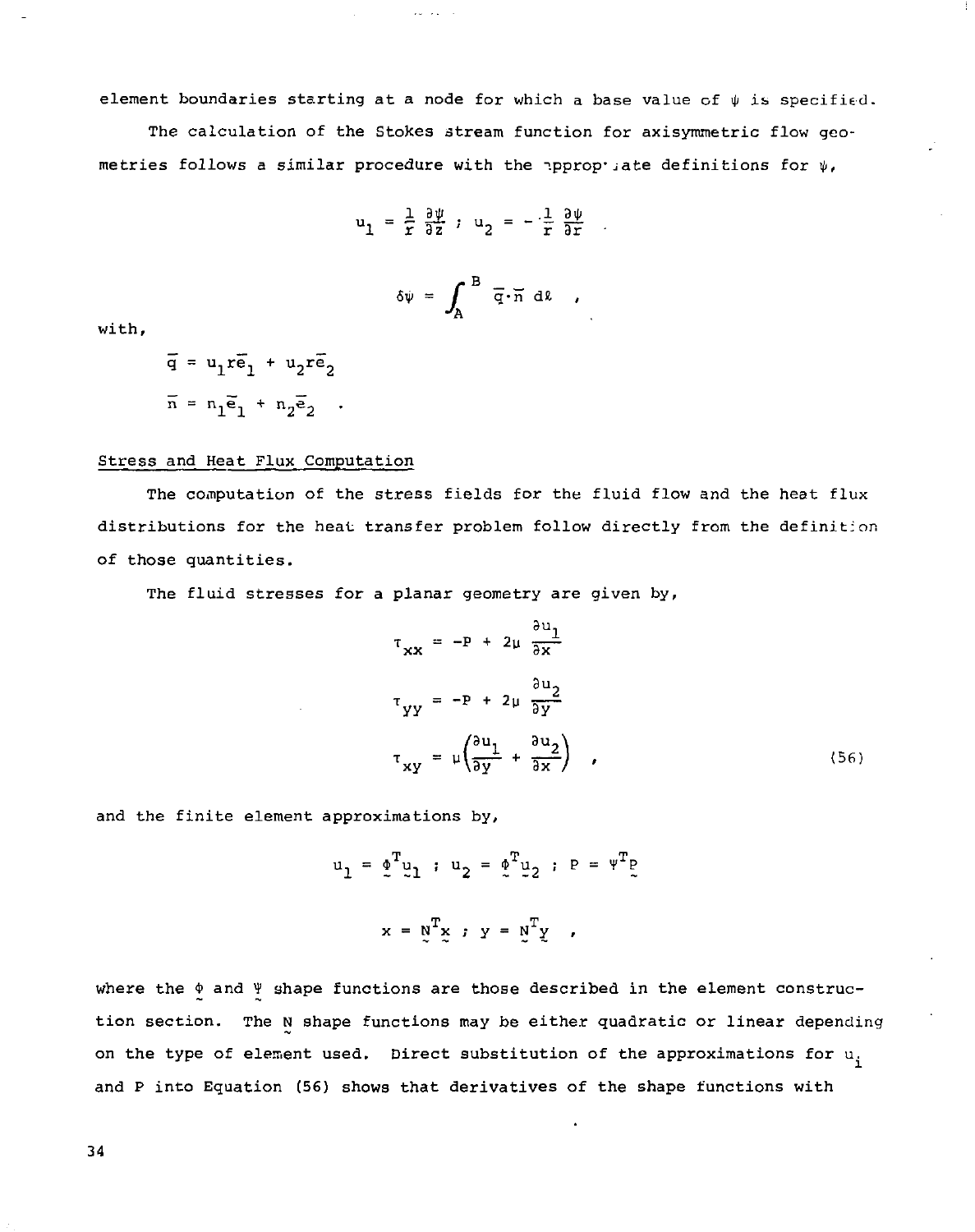respect to the physical x, y coordinates are required. As given in a previous section, the needed relations for a quadrilateral are,

$$
\begin{pmatrix}\n\frac{\partial \phi}{\partial x} \\
\frac{\partial \phi}{\partial y}\n\end{pmatrix} = \frac{1}{|\mathcal{J}|} \begin{bmatrix} F_{11} & F_{12} \\
F_{21} & F_{22}\n\end{bmatrix} \begin{pmatrix}\n\frac{\partial \phi}{\partial s} \\
\frac{\partial \phi}{\partial t}\n\end{pmatrix} ,
$$
\n(57)

where,

$$
F_{11} = \frac{\partial N^T Y}{\partial t}, \quad F_{12} = -\frac{\partial N^T Y}{\partial s}
$$

$$
F_{21} = -\frac{\partial N^T x}{\partial t}, \quad F_{22} = \frac{\partial N^T x}{\partial s},
$$

$$
|J| = F_{11} \cdot F_{22} - F_{12} \cdot F_{21} \cdot
$$

Using these definitions, the stresses are given by,

$$
\tau_{XX}(s, t) = -\frac{\nu}{2} \left[ P_{11} \frac{\partial \phi^T}{\partial s} u_1 + F_{12} \frac{\partial \phi^T}{\partial t} u_1 \right],
$$
  
\n
$$
\tau_{YY}(s, t) = -\frac{\nu}{2} \left[ P_{21} \frac{\partial \phi^T}{\partial s} u_2 + F_{22} \frac{\partial \phi^T}{\partial t} u_2 \right],
$$
  
\n
$$
\tau_{XY}(s, t) = \frac{\mu}{|\mathcal{J}|} \left\{ P_{21} \frac{\partial \phi^T}{\partial s} u_1 + F_{22} \frac{\partial \phi^T}{\partial t} u_1 + F_{11} \frac{\partial \phi^T}{\partial s} u_2 + F_{12} \frac{\partial \phi^T}{\partial t} u_2 \right\}.
$$
  
\n(58)

Note that for a triangular element the s, t coordinates are replaced by the L. coordinates.

The expressions in Equation (58) allow the stress components to be computed at any point  $s_{0}$ ,  $t_{0}$  within an element for a known element geometry and solution field. The NACHOS program evaluates the stress components on the element boundary, midway between adjacent nodes.

Calculation of stress fields for an axisymmetric geometry follow a similar procedure with the definitions of the stress components given by,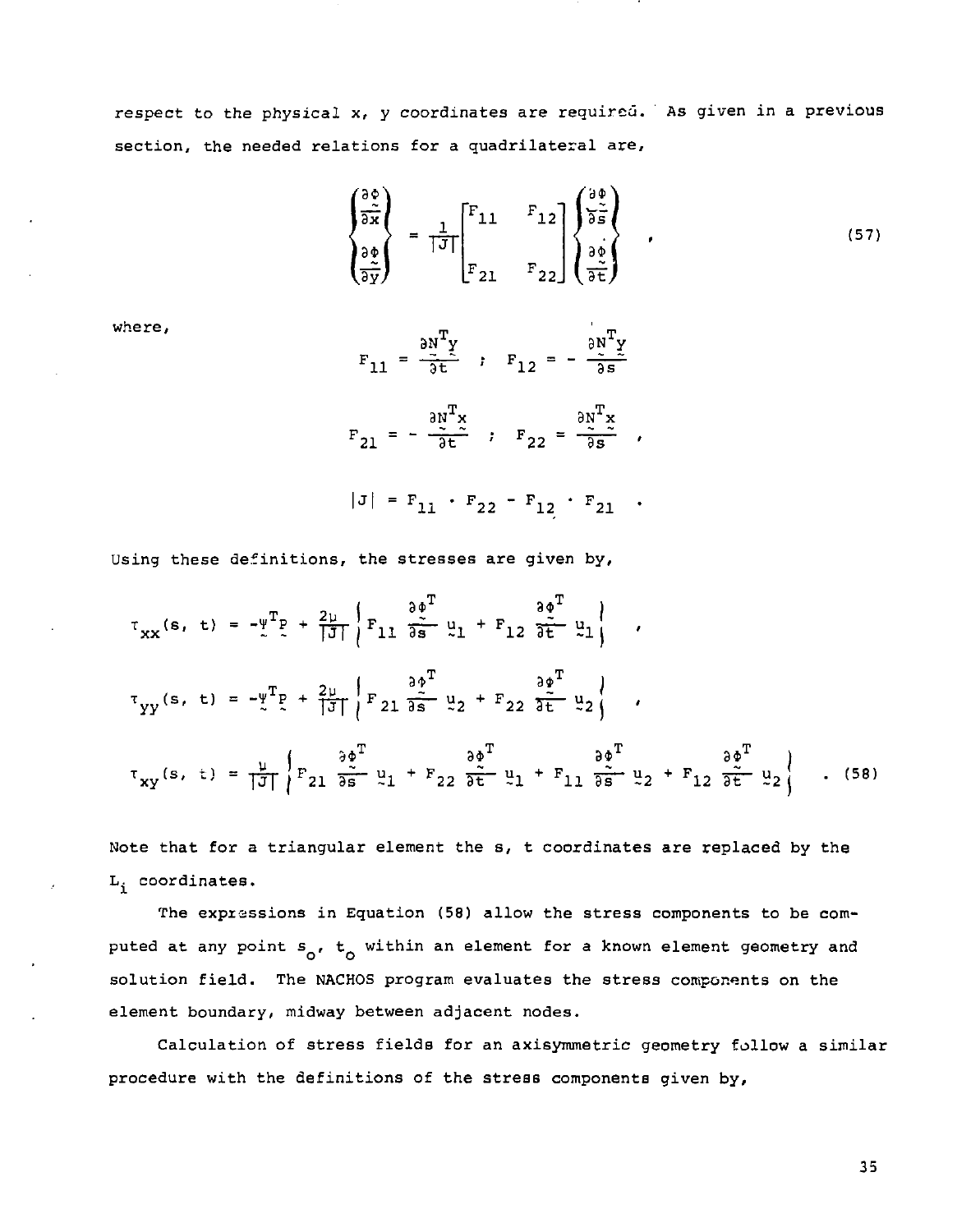$$
\tau_{rr} = -P + 2\mu \frac{\partial u_1}{\partial r} ,
$$
  
\n
$$
\tau_{zz} = -P + 2\mu \frac{\partial u_2}{\partial z} ,
$$
  
\n
$$
\tau_{\theta\theta} = -P + 2\mu \frac{u_1}{r} ,
$$
  
\n
$$
\tau_{rz} = \mu \left( \frac{\partial u_2}{\partial r} + \frac{\partial u_1}{\partial z} \right) .
$$

The computation of the relevant heat flux quantities follows also from the basic definitions,

 $\overline{a}$ 

$$
q_{x} = -k \frac{\partial T}{\partial x} ,
$$
  
(59)

and,

 $q_n = \overline{q} \cdot \overline{n}$ ,

with,

$$
\overline{q} = q_x \overline{e}_x + q_y \overline{e}_y ,
$$

$$
\overline{n} = n_x \overline{e}_x + n_y \overline{e}_y .
$$

Reference to Figure 5 and the previous definitions for the normal vector (see Equation (54)) allows the heat flux normal to a boundary to be given by,

$$
q_n = q_x \left( \frac{\partial y / \partial s}{\partial \Gamma'} \right) + q_y \left( - \frac{\partial x / \partial s}{\partial \Gamma'} \right) \quad . \tag{60}
$$

As in the case of the stress computations, the following finite element definitions are required,

> $\mathbf{T} = \mathbf{Q}^{\mathrm{T}} \mathbf{T} \quad ,$  $T_v$ ,  $v = v^T_v$  $x = x \cdot y \cdot x + y \cdot y$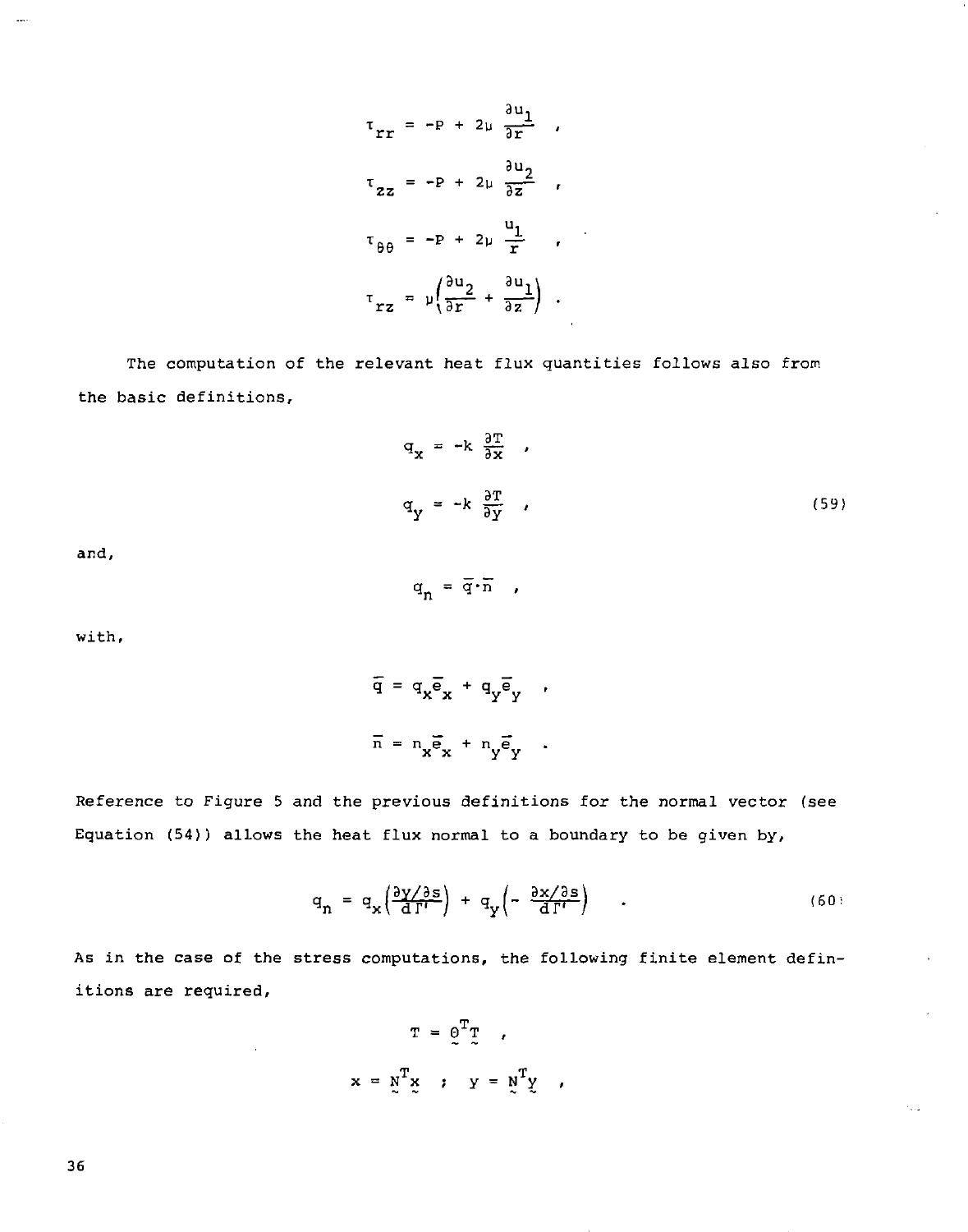as well as.

$$
\begin{pmatrix}\n\frac{\partial \phi}{\partial x} \\
\frac{\partial \phi}{\partial y} \\
\frac{\partial \phi}{\partial y}\n\end{pmatrix} = \frac{1}{|J|} \begin{bmatrix}\nF_{11} & F_{12} \\
F_{21} & F_{22}\n\end{bmatrix} \begin{pmatrix}\n\frac{\partial \phi}{\partial s} \\
\frac{\partial \phi}{\partial t} \\
\frac{\partial \phi}{\partial t}\n\end{pmatrix}
$$

where J and  $F_{i,j}$  are defined in an analogous manner to Equation (57). The above relations allow the flux components to be expressed by,

$$
q_{x} = -\frac{k}{|J|} \left( F_{11} \frac{\partial \theta^{T}}{\partial s} \mathbb{I} + F_{12} \frac{\partial \theta^{T}}{\partial t} \mathbb{I} \right) ,
$$
  

$$
q_{y} = -\frac{k}{|J|} \left( F_{21} \frac{\partial \theta^{T}}{\partial s} \mathbb{I} + F_{22} \frac{\partial \theta^{T}}{\partial t} \mathbb{I} \right) ,
$$
 (61)

and the normal flux by a combination of Equations (61) and (60). The expressions in Equation (61) may be evaluated at any point  $s_0$ ,  $t_0$  within an element; the NACHOS program evaluates the heat flux values on the boundary of an element, midway between adjacent nodes.

#### Plotting

The NACHOS program contains a complete plotting package that allows finite element meshes, contour plots and time history plots to be constructed at the option of the user. Since the generation of the various types of plots follows standard procedures, no attempt will be made to describe those methods here.

#### CONCLUDING REMARKS

The present document has been designed to provide a moderately detailed description of the methods and numerical procedures employed in the finite element code, NACHOS. The material presented here is intended to serve as necessary background for the user of the NACHOS program. The detailed description of the input for NACHOS is described in Part II o£ this report.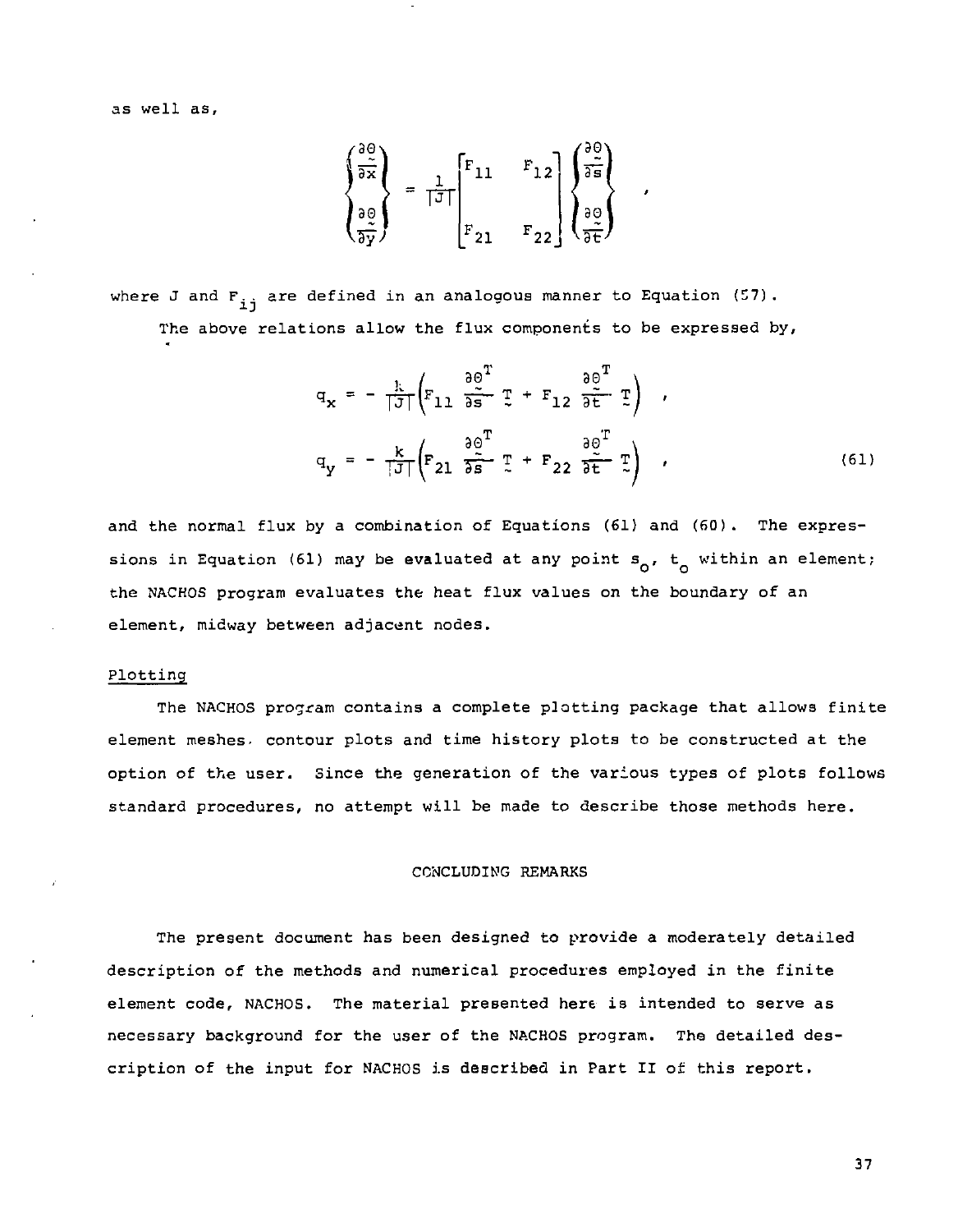The version of NACHOS described here represents the first iteration in the process of developing a general-purpose program for the solution of a clasr, of fluid dynamics problems. As the finite element methods applied here are still subjects of current research, it is anticipated that future versions of NACHOS will reflect development activities.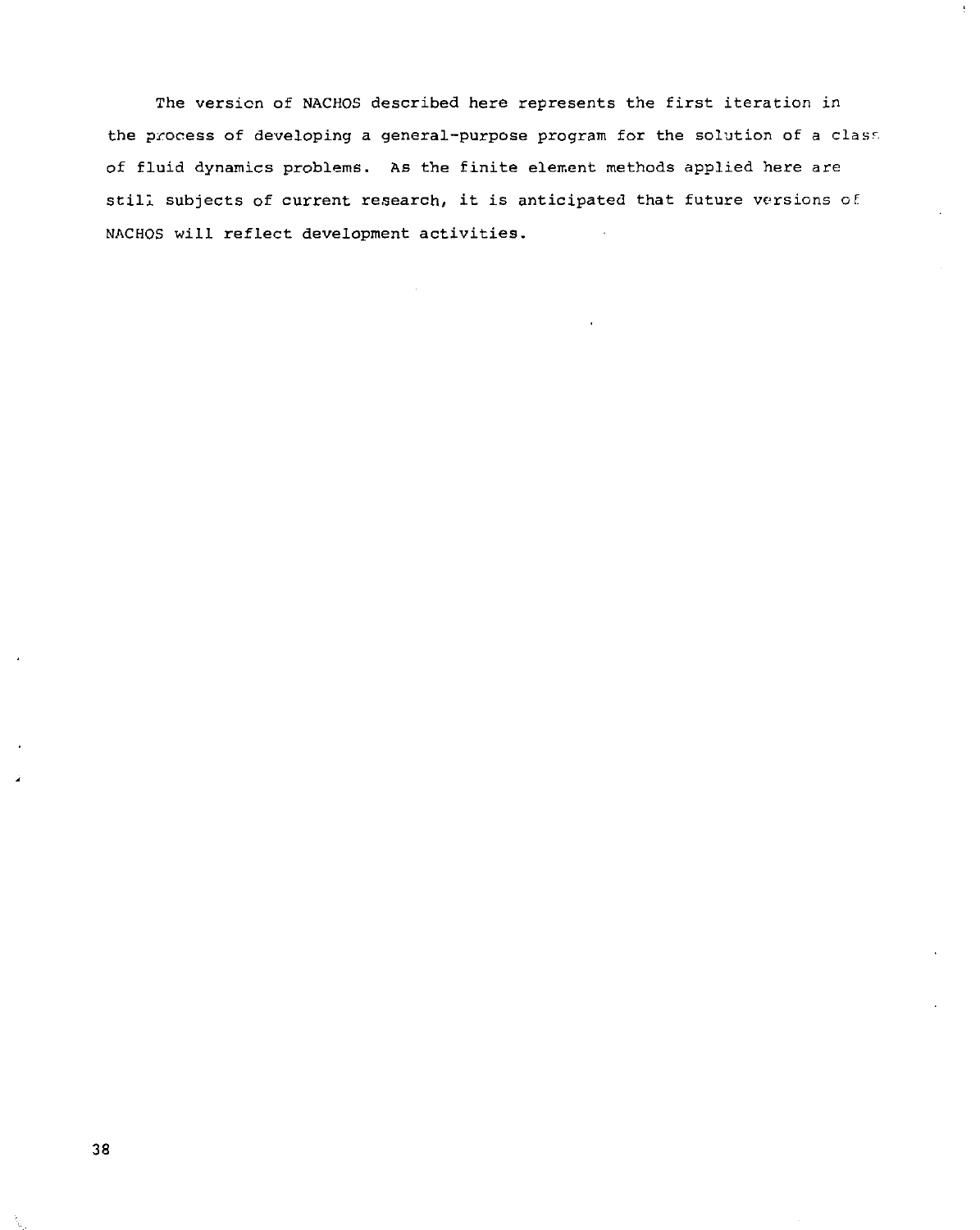#### AFPENDIX A

# FINITE ELEMENT EQUATIONS

The manipulations required to transform the field equations into a discrete system are outlined in this section. Using the definition of the Galerkin procedure, Equation (10), and the finite element approximation, Equation (8), allows the following integral equations to be written:

(Momentum)

$$
\left[\int_{V} \rho \phi \phi^{T} dv\right] \frac{\partial u_{\perp}}{\partial t} + \left[\int_{V} \rho \phi \phi^{T} u_{\perp} \frac{\partial \phi^{T}}{\partial x_{j}} dv\right] u_{\perp} - \left[\int_{V} \frac{\partial \phi^{T}}{\partial x_{i}} v dv\right] u_{\perp}
$$
\n
$$
+ \left[\int_{V} \mu \frac{\partial \phi}{\partial x_{j}} \frac{\partial \phi^{T}}{\partial x_{j}} dv\right] u_{\perp} + \left[\int_{V} \mu \frac{\partial \phi}{\partial x_{j}} \frac{\partial \phi^{T}}{\partial x_{i}} dv\right] u_{\perp}
$$
\n
$$
= \left[\int_{V} \rho \phi_{\perp} \phi_{\perp} dv\right] - \left[\int_{V} \rho \phi_{\perp} \phi_{\perp} \phi_{\perp} dv\right] \left(\frac{\phi_{\perp}}{\phi_{\perp}} - \frac{\phi_{\perp}}{\phi_{\perp}}\right] u_{\perp}
$$
\n
$$
+ \left[\int_{A} \phi_{\perp} \phi_{\perp} dv\right] - \left[\int_{V} \rho \phi_{\perp} \phi_{\perp} \phi_{\perp} dv\right] \left(\frac{\phi_{\perp}}{\phi_{\perp}} - \frac{\phi_{\perp}}{\phi_{\perp}}\right] u_{\perp}
$$
\n
$$
(A1)
$$

(Incomeressibility)

$$
\left[\int_{V} \Psi \frac{\partial \Phi}{\partial x_{i}}^{T} dV \right] \Psi_{i} = 0 \quad . \tag{A2}
$$

(Energy)

$$
\left[\int_{V} \rho C_{p} \Omega \Omega^{T} \right] dV \frac{\partial T}{\partial \tilde{t}} + \left[\int_{V} \rho C_{p} \Omega \Omega^{T} \Omega_{j} \frac{\partial Q^{T}}{\partial x_{j}} dV \right] T + \left[\int_{V} k \frac{\partial Q}{\partial x_{j}} \frac{\partial Q^{T}}{\partial x_{j}} dV \right] T
$$
\n
$$
= \left[\int_{V} \Omega \Omega dV \right] + \left[\int_{A} \Omega \Omega_{j} \Omega_{j} dV \right] . \tag{A3}
$$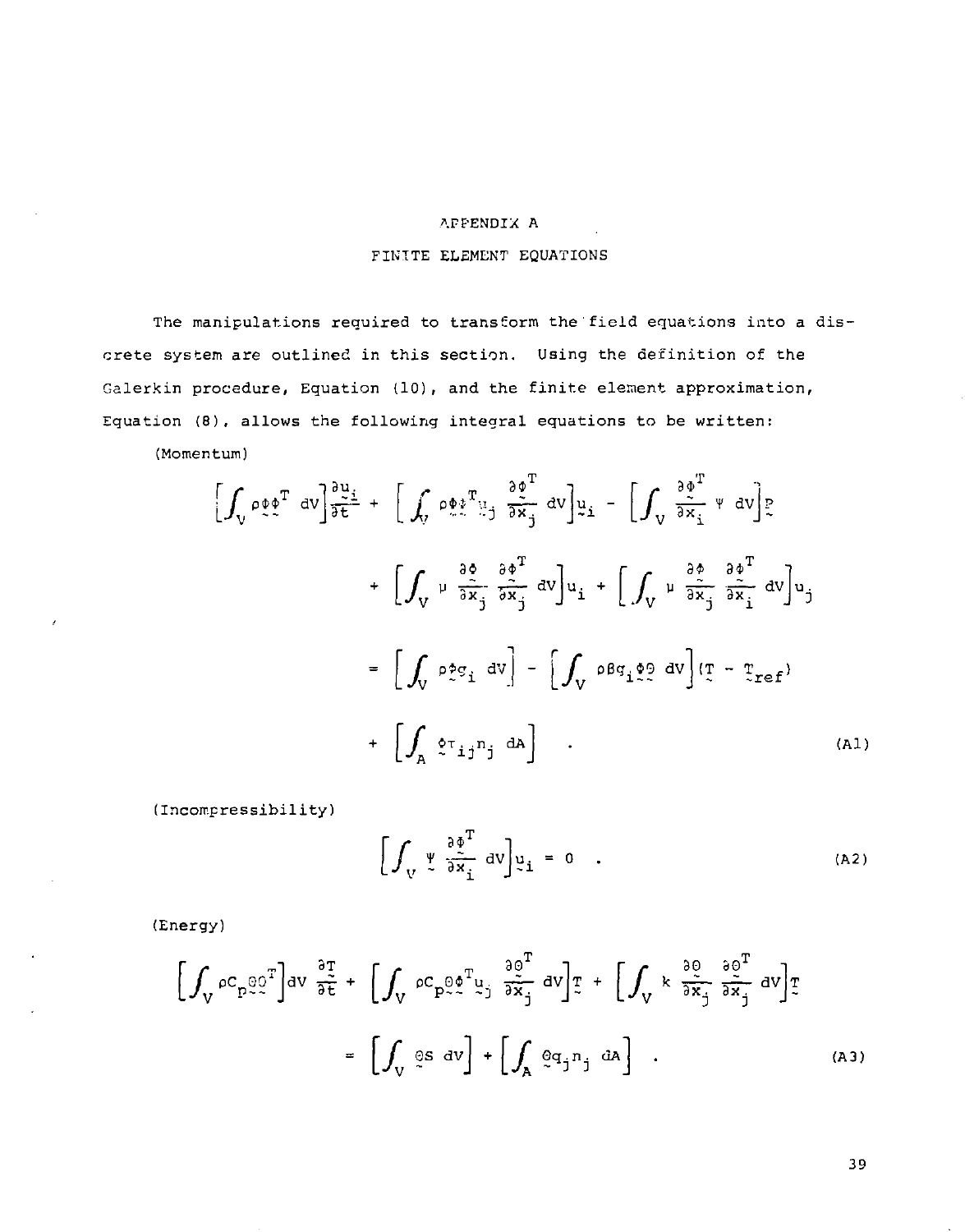In arriving at the above equations, the Green-Gauss theorem has been used to reduce the second-order diffusion terms in the momentum and energy equations to first-order terms plus an area integral. The appearance of the area integrals containing the applied surface stresses (tractions) and heat fluxes corresponds to the "natural" boundary conditions for the problem.

Several terms in Eguations (Al) and (A3) contain the material properties u, k and  $\beta$ , which are assumed to depend on the temperature. It has been found convenient in the present code to allow these properties to have a spatial variation over each element. Thus, let  $y$ , k and  $\beta$  be approximated within each element by,

$$
\mu(x_i) = \underline{\eta}^T(x_i) \underline{\mu}
$$
  
\n
$$
k(x_i) = \underline{\eta}^T(x_i) \underline{k}
$$
  
\n
$$
\beta(x_i) = \underline{\eta}^T(x_i) \underline{\beta}
$$
 (A4)

where  $\eta$  is a vector of interpolation functions and the  $\mu$ , k and  $\beta$  are vectors of nodal point material property quantities. Since the temperature is also a nodal point quantity, the above form allows the values of  $\mu$ , k and  $\beta$  to be evaluated in a straightforward manner.

Once the form of the interpolation functions  $\phi$ ,  $\theta$ ,  $\theta$  and  $\eta$  is specified the integrals defined in Equations (Al) through (A3) may be evaluated to produce the required coefficient matrices. Combining the momentum equations and the incompressibility constraint into a single matrix equation produces a system of the form: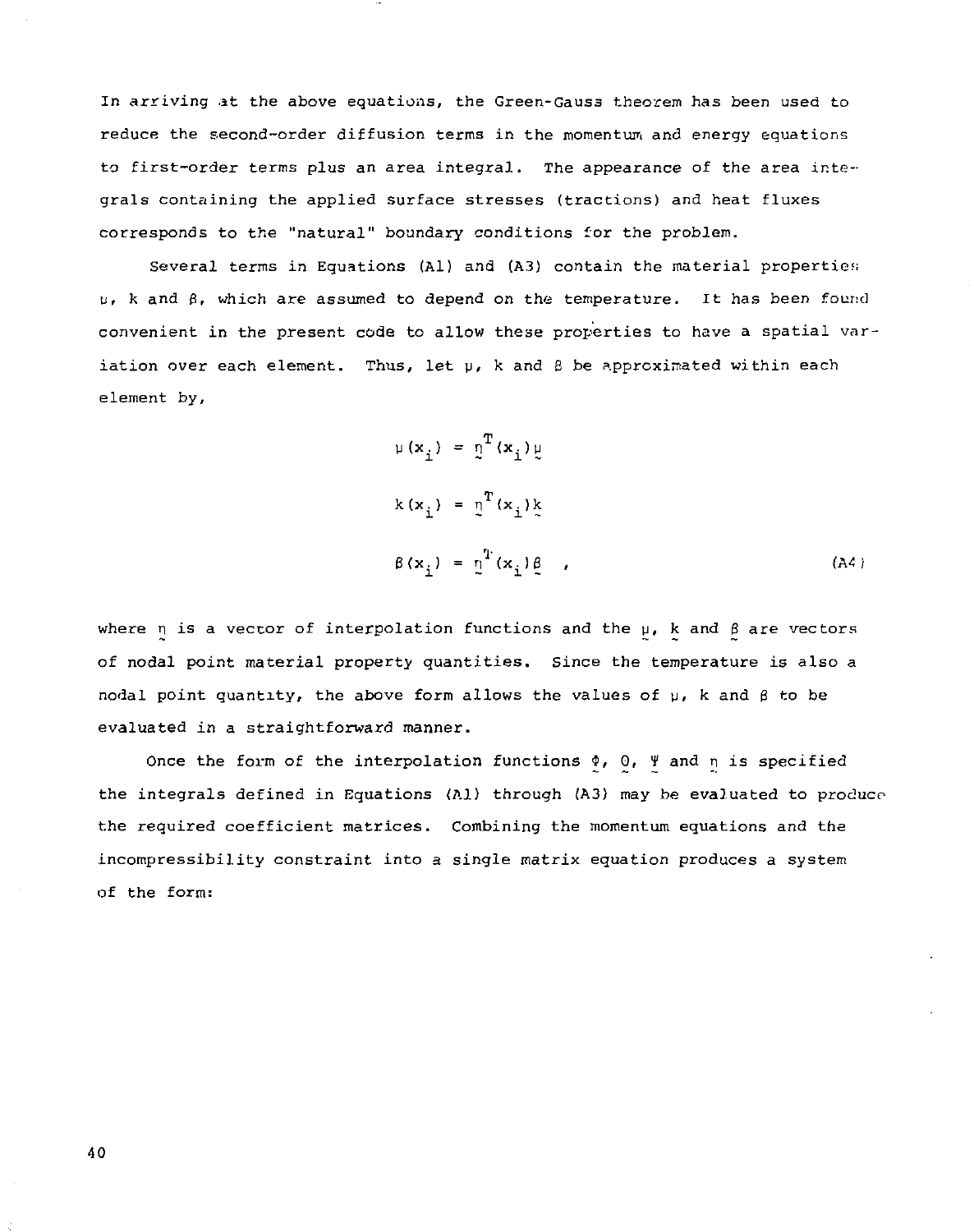$$
\begin{bmatrix} \frac{M}{2} & 0 & 0 \\ 0 & \frac{M}{2} & 0 \\ 0 & 0 & 0 \end{bmatrix} \begin{bmatrix} \frac{u}{2} \\ \frac{u}{2} \\ \frac{v}{2} \end{bmatrix} + \begin{bmatrix} c_1 (\frac{u}{2}1) + c_2 (\frac{u}{2}) & 0 & 0 \\ 0 & c_1 (\frac{u}{2}1) + c_2 (\frac{u}{2}) & 0 \\ 0 & 0 & 0 \end{bmatrix} \begin{bmatrix} \frac{u}{2} \\ \frac{u}{2} \\ \frac{v}{2} \end{bmatrix}
$$

$$
+ \begin{bmatrix} 2K_{11} + K_{22} & K_{21} & -21 \\ K_{12} & 2K_{22} + K_{11} & -22 \\ -\frac{c_1}{21} & -\frac{c_2}{2} & 0 \end{bmatrix} \begin{bmatrix} \frac{u}{2} \\ \frac{u}{2} \\ \frac{u}{2} \end{bmatrix} = \begin{Bmatrix} F_1 \\ F_2 \\ 0 \end{Bmatrix} . (A5)
$$

The energy equation has the form,

 $\lambda$ 

 $\epsilon$ 

$$
\begin{bmatrix} \mathbf{u} \\ \mathbf{v} \end{bmatrix} \left\{ \frac{\dot{\mathbf{v}}}{\dot{\mathbf{v}}} \right\} + \begin{bmatrix} \mathbf{v}_1(\mathbf{u}_1) + \mathbf{v}_2(\mathbf{u}_2) \\ \mathbf{v}_1(\mathbf{u}_2) \end{bmatrix} \left\{ \frac{\dot{\mathbf{v}}}{\dot{\mathbf{v}}} \right\} + \begin{bmatrix} \mathbf{v}_{11} + \mathbf{v}_{22} \\ \mathbf{v}_{11} + \mathbf{v}_{22} \end{bmatrix} \left\{ \frac{\dot{\mathbf{v}}}{\dot{\mathbf{v}}} \right\} = \left\{ \frac{\dot{\mathbf{v}}}{\dot{\mathbf{v}}} \right\}.
$$
 (A6)

The coefficient matrices shown in Equations (A5) and (A6) are defined by,

$$
M = \int_{V} \rho \phi \phi^{T} dV
$$
 (A7)

$$
C_{\bullet i} (u_i) = \int_V \rho \phi \phi^T u_i \frac{\partial \phi^T}{\partial x_i} \, dV \quad ; \tag{A8}
$$

$$
K_{ij} = \int_{V} \tilde{L}^{T} \tilde{L} \frac{\partial \varphi}{\partial x_{i}} \frac{\partial \varphi}{\partial x_{j}} dV
$$
 (A9)

$$
Q_i = \int_V \frac{\partial \phi^T}{\partial x_i} \psi \, dV \quad ; \tag{A10}
$$

$$
F_{\perp} = \int_{V} \rho \phi g_{i} dv - \int_{V} \rho_{2}^{T} \hat{g} g_{i} \phi_{2}^{T} dv (T - T_{ref}) + \int_{A} \hat{\phi} T_{ij} n_{j} dA ; (AL)
$$

$$
N = \int_{V} \rho C_{p} \Theta_{c}^{0} \sigma^{T} \, dV \qquad (A12)
$$

$$
p_i(\underline{u}_i) = \int_V \rho C_p \rho e^T \underline{v}_j \frac{\partial e^T}{\partial \dot{x}_j} dv ; \qquad (A13)
$$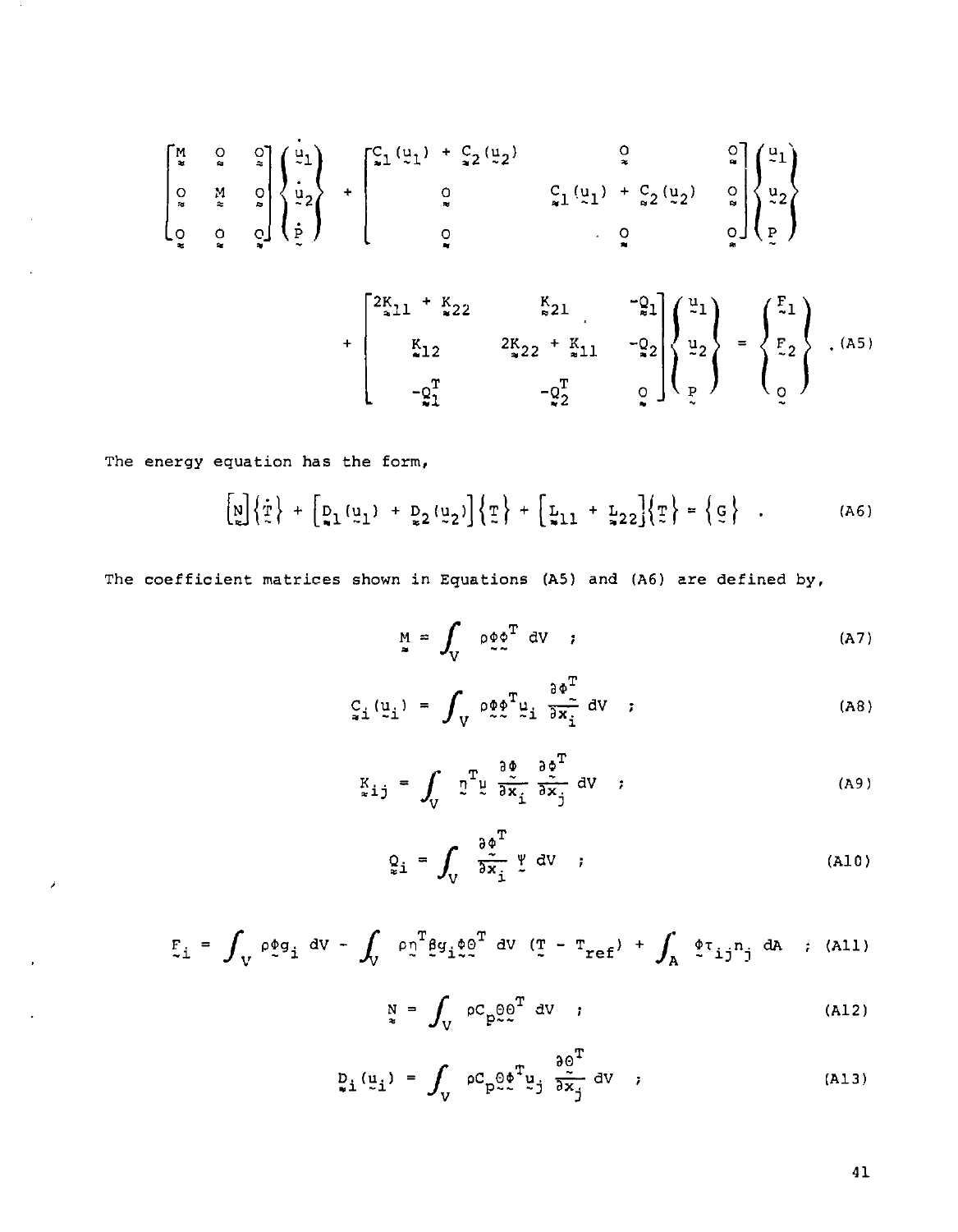$$
L_{\tilde{x}1\tilde{1}} = \int_{V} \mathbb{T}^{T} \xi \frac{\partial \Theta}{\partial x_{\tilde{1}}} \frac{\partial \Theta}{\partial x_{\tilde{1}}}^{T} dv ; \qquad (A14)
$$

$$
\mathbf{G} = \int_{\mathbf{V}} \mathbf{G} \mathbf{S} \, \mathbf{d} \mathbf{V} + \int_{\mathbf{A}} \mathbf{G} \mathbf{q}_j \mathbf{n}_j \, \mathbf{d} \mathbf{A} \quad . \tag{A15}
$$

Lquations (A5) and (A6) may be written symbolically as,

$$
\mathop{\rm M}_{\infty} \mathbf{v} + \mathop{\rm C}_{\infty} (\mathbf{u}) \cdot \mathbf{v} + \mathop{\rm K}_{\infty} \mathbf{v} = \mathop{\rm F}_{\infty} (\mathop{\rm T}_{\infty}) \qquad , \tag{A16}
$$

$$
\mathbf{NT} + \mathbf{D}(\mathbf{u}) \cdot \mathbf{T} + \mathbf{L} \cdot \mathbf{T} = \mathbf{G} \tag{A17}
$$

 $\ddot{\phantom{1}}$ 

l,

with,

 $\overline{\phantom{a}}$ 

$$
\mathbf{u}^{\mathrm{T}} = (\mathbf{u}_1, \mathbf{u}_2) ,
$$

and,

$$
\underline{v}^T = (\underline{u}_1, \underline{u}_2, \underline{P}) \quad .
$$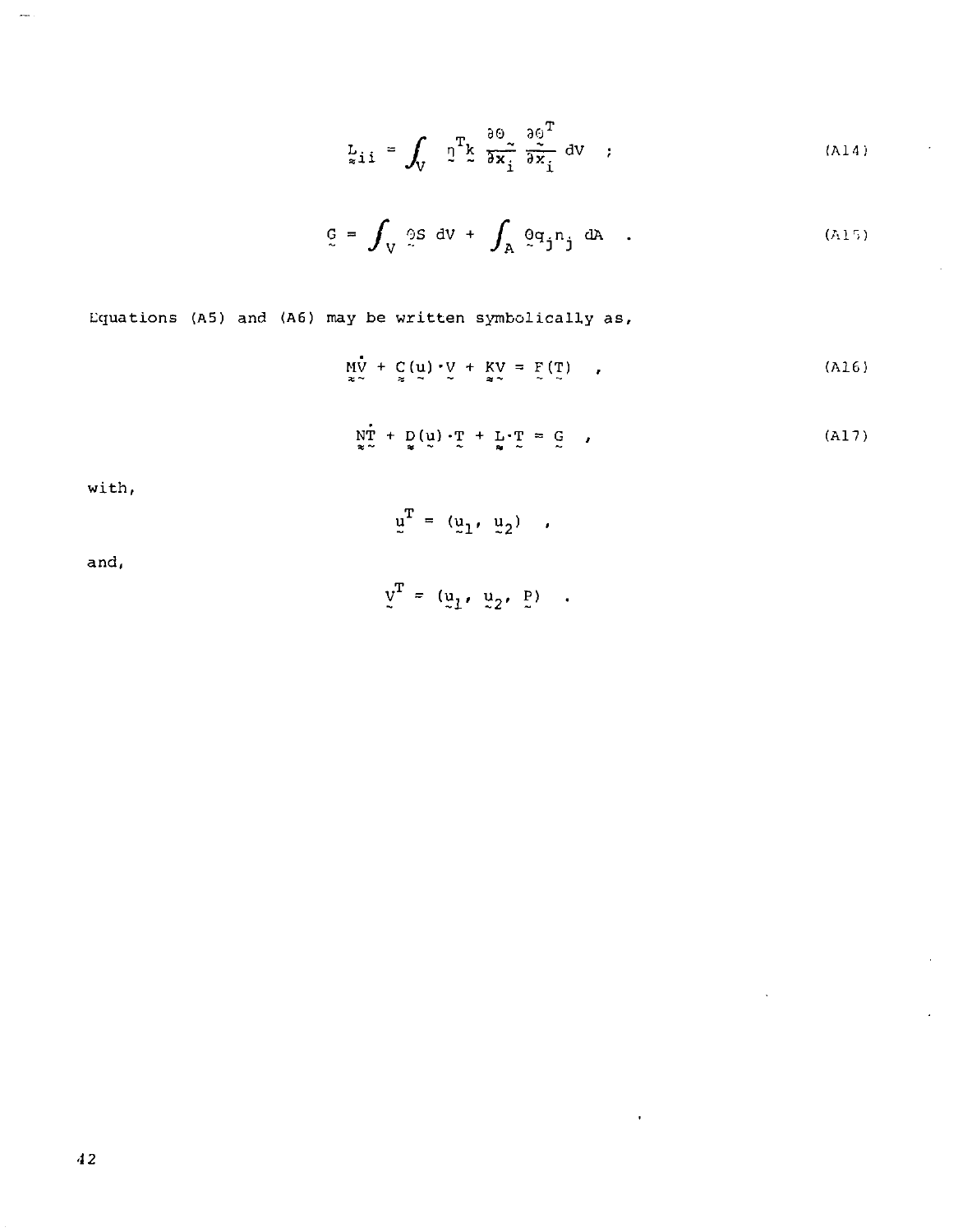#### APPENDIX B

#### EVALUATION OF MATRIX COEFFICIENTS

As a result of the manipulations described in Appendix  $\Lambda$ , the basic field equations were transformed into a set of matrix equations. The coefficients of the various element matrices can be expressed as spatial integrals of various interpolation functions and their derivatives (see Equations (A7)-(A15)). The present section describes the method of evaluation for these coefficients.

For purposes of discussion consider the evaluation of a typical diffusion term from the momentum equation (Equation (A9)) for a planar quadrilateral element. The matrix coefficients are given by,

$$
K_{xy} = \int_{V} \tilde{u}^{T} \tilde{u} \frac{\partial \varphi}{\partial x} \frac{\partial \varphi^{T}}{\partial y} dV , \qquad (B1)
$$

where  $\lozenge$  and  $r_i$  are interpolation functions given by Equations (A14) and (A15), *u* is a vector of nodal point quantities (viscosity values), and V is the volume of the element. For a planar element,

 $\tilde{d}V = dx dy$ ,

or from Equation (19),

$$
dV = det[J] ds dt , \qquad (B2)
$$

where s and t are the normalized coordinates for the element. From Equations (17) and (18), the derivatives of the interpolation functions can be expressed as.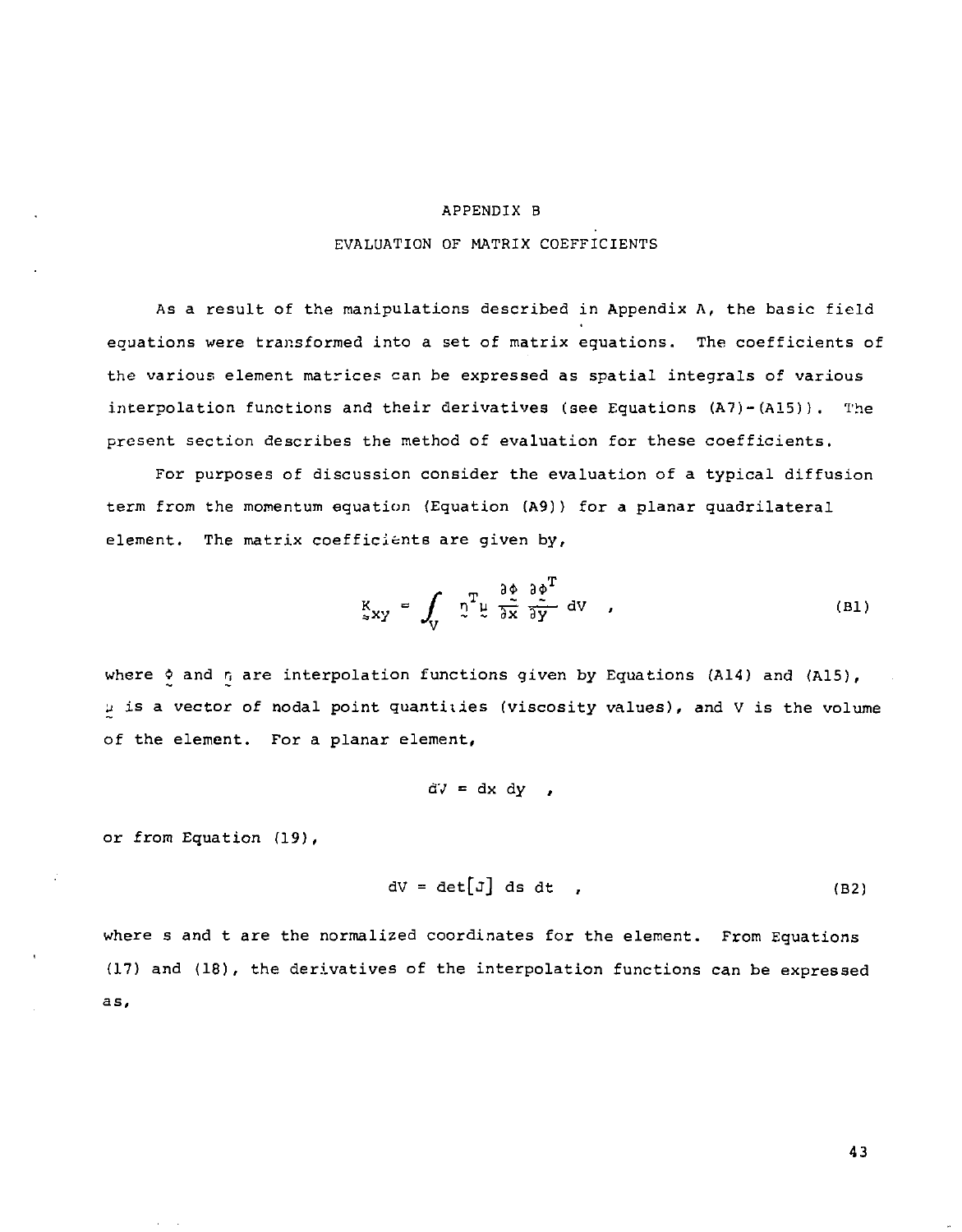$$
\begin{pmatrix}\n\frac{\partial \phi}{\partial \tilde{x}} \\
\frac{\partial \phi}{\partial \tilde{y}}\n\end{pmatrix} = [J]^{-1} \begin{pmatrix}\n\frac{\partial \phi}{\partial \tilde{z}} \\
\frac{\partial \phi}{\partial \tilde{z}}\n\end{pmatrix},
$$
\n(B3)

whcro,

$$
\left[\mathbf{J}\right]^{-1} = \frac{1}{\det\left[\mathbf{J}\right]} \begin{bmatrix} \mathbf{F}_{11} & \mathbf{F}_{12} \\ \mathbf{F}_{21} & \mathbf{F}_{22} \end{bmatrix},\tag{B1}
$$

and.

$$
F_{11} = \frac{\partial N^T \gamma}{\partial t}, \quad F_{12} = -\frac{\partial N^T \gamma}{\partial t}
$$
  

$$
F_{21} = -\frac{\partial N^T \gamma}{\partial s}, \quad F_{22} = \frac{\partial N^T \gamma}{\partial s}
$$
 (B5)

$$
\det[\mathbf{J}] = \mathbf{F}_{11} \cdot \mathbf{F}_{22} - \mathbf{F}_{12} \cdot \mathbf{F}_{21} \quad ,
$$

where N may be either  $\phi$  (isoparametric element) or n (subparametric element). Substituting definitions (B2)-(B5) into (Bl) yields,

$$
K_{xy} = \int_{-1}^{+1} \int_{-1}^{+1} \eta^T \psi \left( F_{11} \frac{\partial \phi}{\partial s} + F_{12} \frac{\partial \phi}{\partial t} \right) \left( F_{21} \frac{\partial \phi^T}{\partial s} + F_{22} \frac{\partial \phi^T}{\partial t} \frac{ds}{det[J]} \right) \quad . \tag{B6}
$$

Similar procedures may be carried out for the other terms in the matrix equations (Equations (A7)-(A15)), as well as other element geometries such as the triangle. When considering an axisymmetric element, the definition of the elemental volume is modified to,

$$
dV = r d\theta dr dz = r d\theta det[J] ds dt . \qquad (B7)
$$

The axisymmetric equivalent of Equation (B6) is then,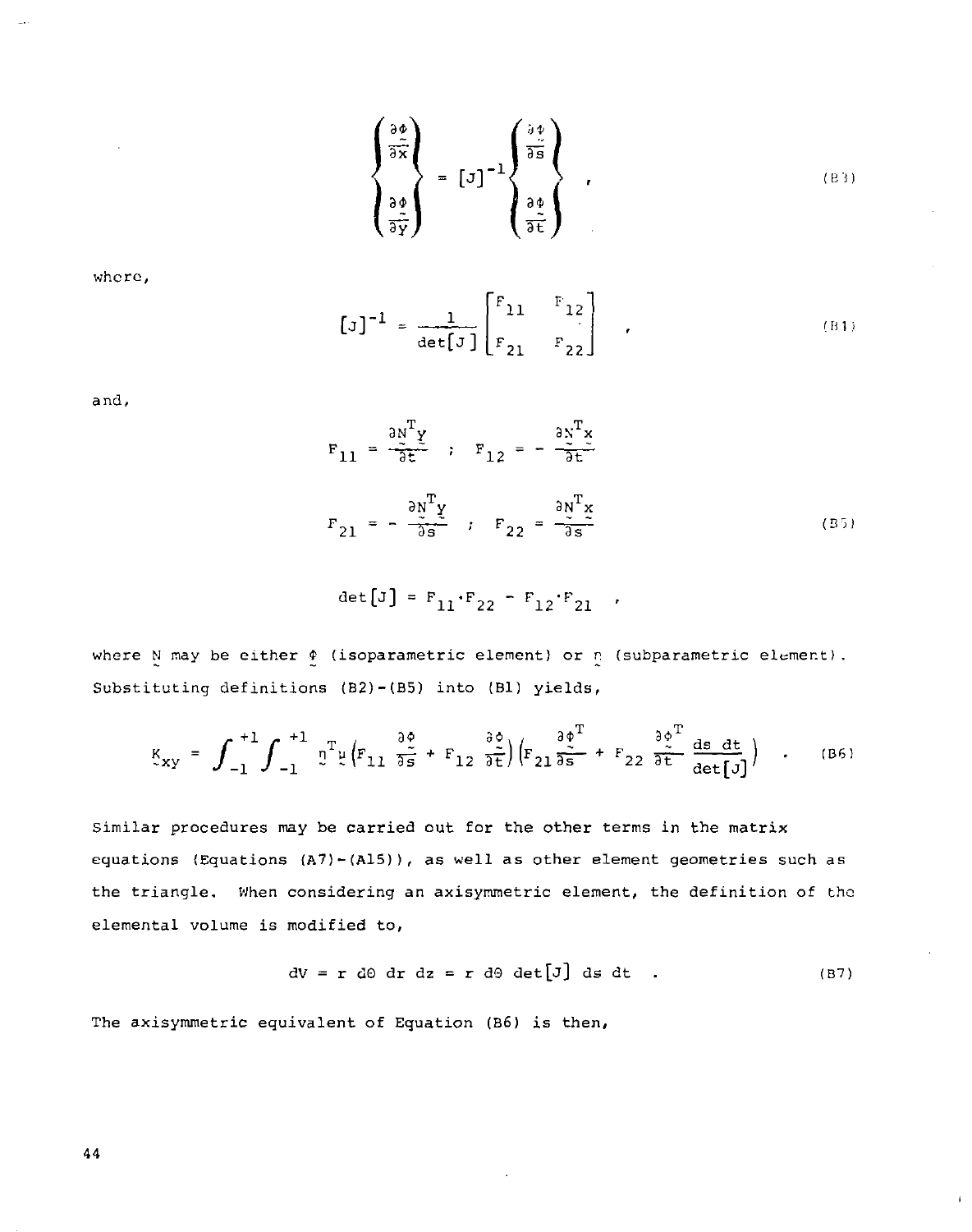$$
K_{\epsilon r2} = \int_{0}^{2\pi} \int_{-1}^{+1} \int_{-1}^{+1} \mathfrak{v}^{T} \mu \left( F_{11} \frac{\partial \phi}{\partial s} + F_{12} \frac{\partial \phi}{\partial t} \right)
$$
  

$$
\left( F_{21} \frac{\partial \phi^{T}}{\partial s} + F_{22} \frac{\partial \phi^{T}}{\partial t} \right) \left( \mathfrak{v}^{T} \mathfrak{v} \right) \frac{ds}{det} \left( J \right) dS
$$
 (B8)

where the radius, r, has been interpolated according to the parametric concept given in Equation (16). The axisymmetric form of the field equations introduces several additional matrix terms not given in Equations (A7)-(A15), however, all are treated in a manner analogous to Equation (B8) .

An examination of the definite integrals given by Equation (B6) or (B8) shows that the integrand is a rational function of the s, t coordinates. The evaluation of these integrals is carried out in the NACHOS program by use of a numerical quadrature procedure. Expressing a generalized definite integral by,

$$
I = \int_{-1}^{1} \int_{-1}^{1} f(s, t) ds dt ,
$$

the numerical quadrature algorithm is given by,

$$
I = \int_{-1}^{1} \int_{-1}^{1} f(s, t) ds dt = \sum_{i=1}^{n} \sum_{j=1}^{n} H_{i} H_{j} f(s_{i}, t_{j}) , \qquad (B9)
$$

where the weighting coefficients  $H_{\frac{1}{2}}$ ,  $H_{\frac{1}{3}}$  and the abscissae values  $s_{\frac{1}{3}}$ ,  $t_{\frac{1}{3}}$  depend on the particular quadrature formula used. The NACHOS program uses a 3 x 3 (i.e.,  $n = 3$ ) Gauss formula<sup>2</sup> for the evaluation of matrix coefficients for quadrilateral elements. Matrix coefficients for triangular elements are evaluated using a seven point quadrature scheme developed by Hammer, et al.<sup>19</sup>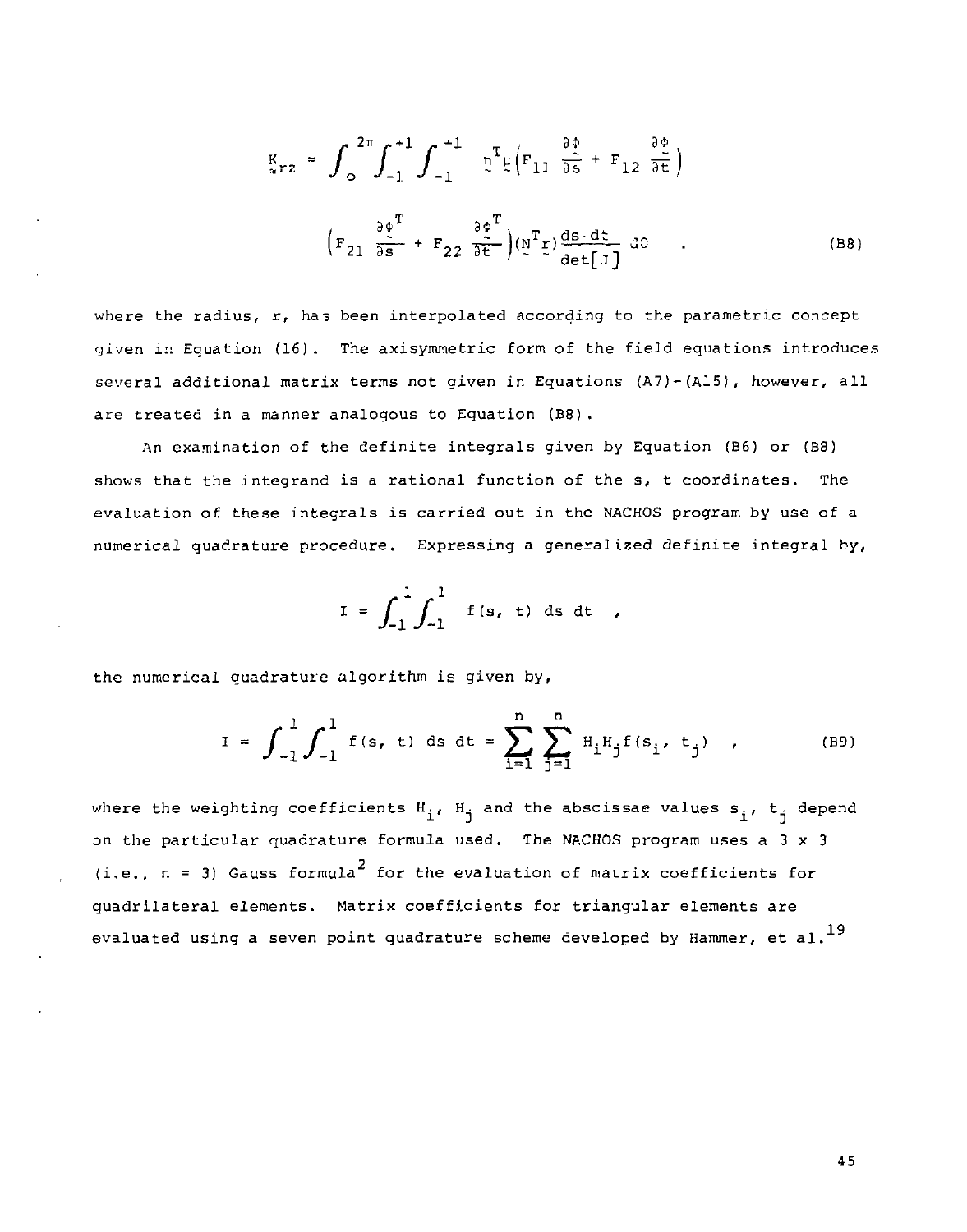#### APPENDIX C

#### SLIP BOUNDARY CONDITIONS

A boundary condition that allows a viscous fluid to flow freely (slip), parallel to a given boundary, is quite useful in some modeling applications. The numerical implementation of the slip condition is different than most "essential" boundary conditions since it specifies a relationship between two dependent variables (velocity components) rather than a specific boundary value.

Consider the boundary geometry shown in Figure 6 where  $u<sub>r</sub>$  and  $u<sub>n</sub>$  are the local velocity components tangent and normal to the boundary,  $u_x$  and  $u_y$  are the local velocity components in the  $x$ , y coordinate system and  $\alpha$  is the local angle betwen the x coordinate direction and the tangent to the boundary. The alip boundary condition provides that the fluid velocity normal to the boundary is zero, while the tangential velocity is unconstrained. Since the numerical computations are carried out in terms of velocity components in the coordinate directions, a suitable constraint condition in terms of  $u_x$  and  $u_y$  is required.

The tangential velocity can be expressed by,

$$
u_t = u_x \cos \alpha + u_y \sin \alpha \qquad . \tag{C1}
$$

The normal velocity is set to zero and thus need not be written. Equation (Cl) may be transformed back into x, y components by,

$$
\overline{u}_{x} = u_{t} \cdot \cos \alpha ,
$$
  

$$
\overline{u}_{y} = u_{t} \cdot \sin \alpha ,
$$
 (C2)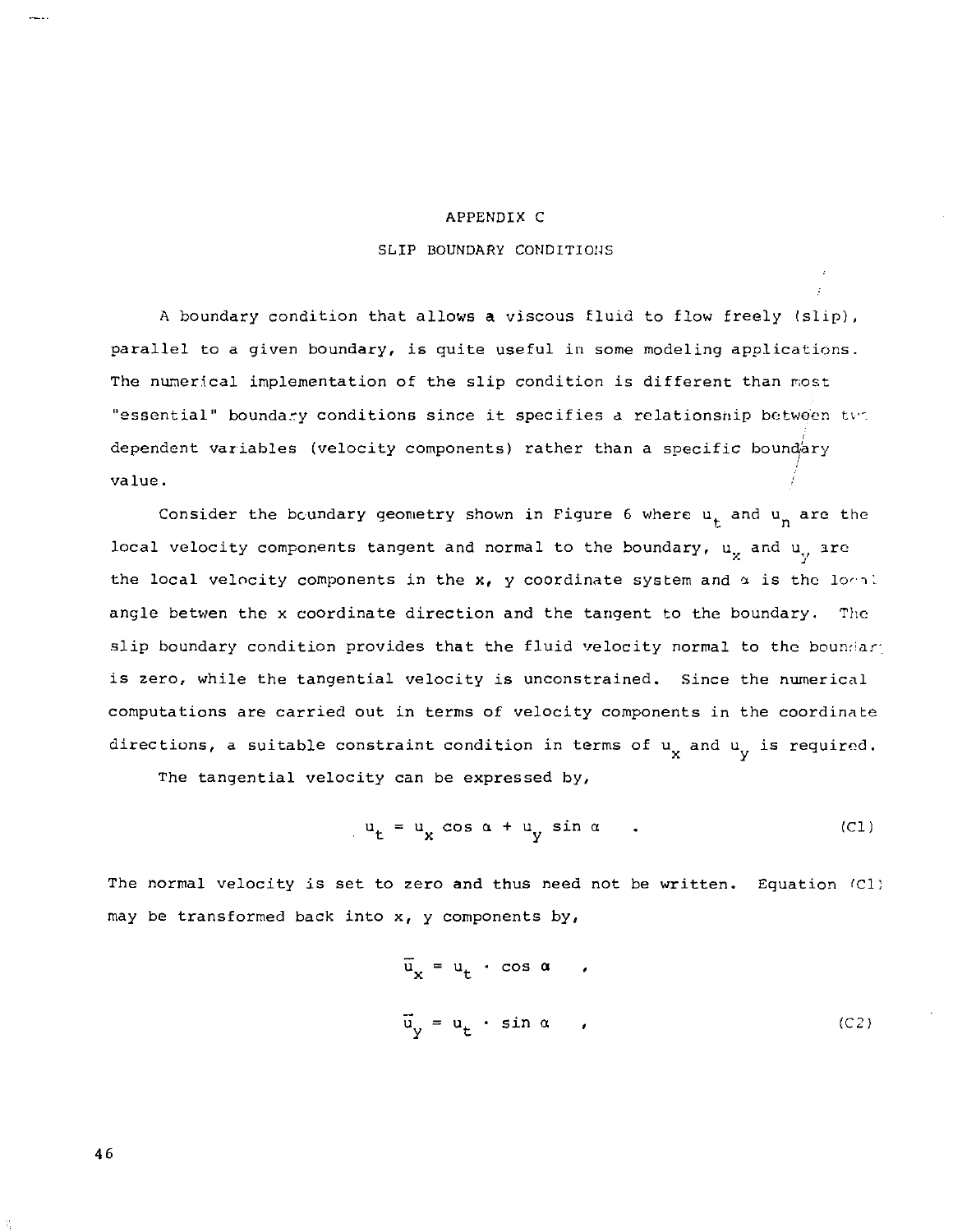$$
\begin{pmatrix} \vec{u}_{x} \\ \vec{u}_{y} \end{pmatrix} = \begin{bmatrix} \cos^{2} \alpha & \sin \alpha \cdot \cos \alpha \\ \sin \alpha \cdot \cos \alpha & \sin^{2} \alpha \end{bmatrix} \begin{pmatrix} u_{x} \\ u_{y} \end{pmatrix} , \qquad (C3)
$$

where the barred components in Equations (C2) and (C3) represent  $x$ , y velocity components that have been modified to account for the slip boundary condition.

The constraint matrix in Equation (C3) is used to modify the appropriate coefficients of the equations in the assembled matrix system, e.g., Equation (35) .



FIGURE 6

or,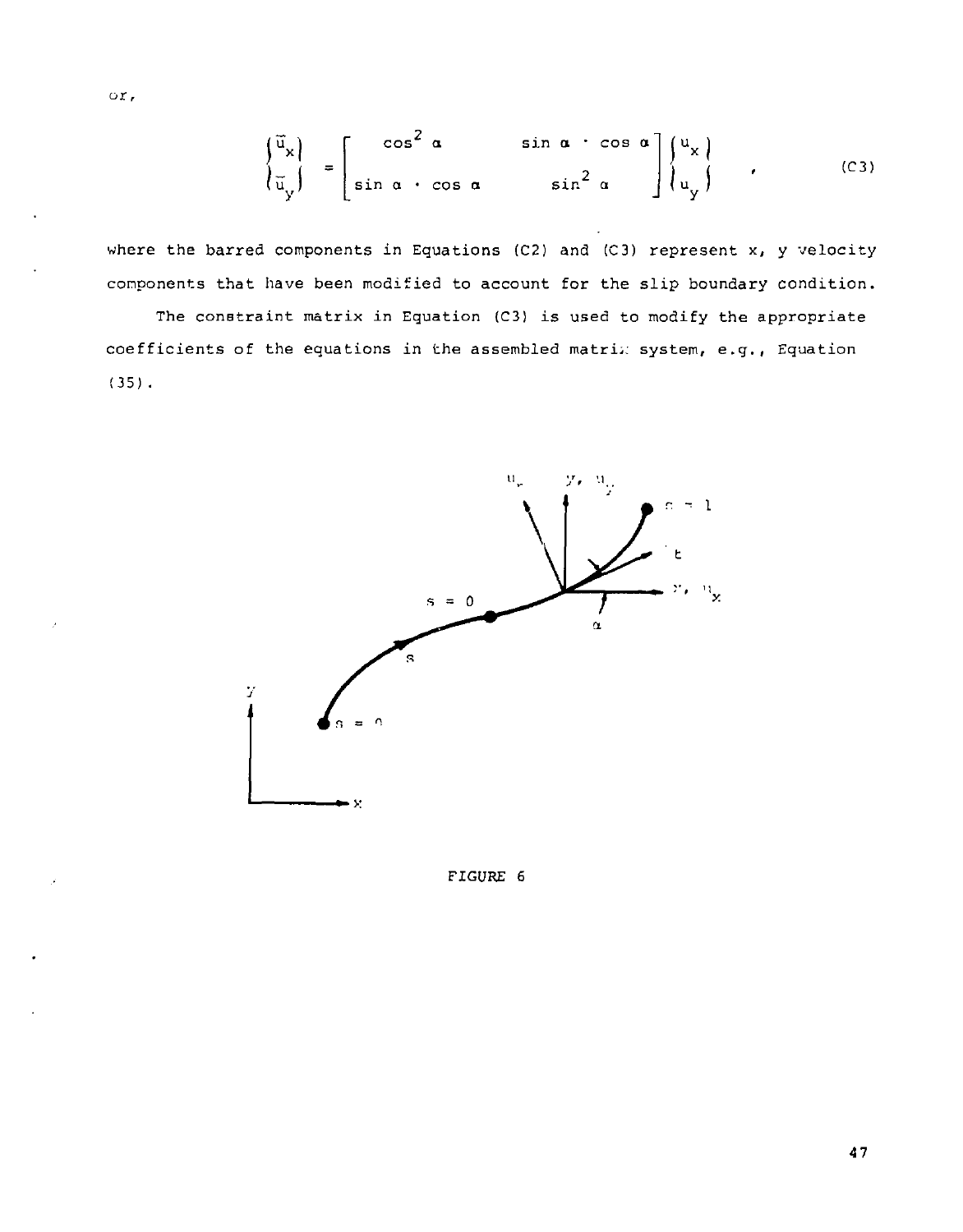# APPENDIX D

# TINE INTEGRATION METHOD

The time integration method to be considered here is a modification of the basic Crank-Nicholson algorithm. The nonlinear momentum Equation (35) may be evaluated at time level n and time level  $n + 1$ ,

$$
\mathop{\rm mv}\limits_{\ast\sim}^{\rm uv} + \mathop{\rm g}\limits_{\rm w}(\mathop{\rm v}\limits^{\rm n})\mathop{\rm v}\limits^{\rm n} + \mathop{\rm kv}\limits_{\rm w}^{\rm v} = \mathop{\rm F}\limits^{\rm n} \quad , \tag{D1}
$$

$$
\mathbf{M}_{\infty}^{v^{n+1}} + \mathbf{C}(\mathbf{u}^{n+1})\mathbf{V}^{n+1} + \mathbf{K}_{\infty}^{v^{n+1}} = \mathbf{E}^{n+1} \quad . \tag{D2}
$$

By an averaging process, Equations (Dl) and (D2) nay be combined to provide *an*  equation at the mid-point of the time interval, At. Thus,

$$
\underline{\mathsf{M}}_{\mathsf{S}}^{\mathsf{A}} + \underline{\mathsf{C}}_{\mathsf{S}}(\underline{\mathsf{U}}^{\mathsf{A}})\underline{\mathsf{V}}^{\mathsf{B}} + \underline{\mathsf{K}}_{\mathsf{S}}^{\mathsf{A}} = \underline{\mathsf{F}}^{\mathsf{A}} \tag{D3}
$$

where,

$$
\dot{v}^{a} = (\dot{v}^{n+1} + \dot{v}^{n})/2 ,
$$
\n
$$
v^{a} = (v^{n+1} + v^{n})/2 ,
$$
\n
$$
u^{a} = (u^{n+1} + u^{n})/2 ,
$$
\n
$$
\dot{v}^{a} = (\dot{v}^{n+1} + \dot{v}^{n})/2 .
$$

The averaging process has assumed that V varies linearly over the interval At; therefore,  $\dot{V}$  is constant over  $\Delta t$  and can be expressed by,

$$
\dot{v}^{a} = \dot{v}^{n+1} = \dot{v}^{n} = (v^{n+1} - v^{n})/4t
$$
 (D4)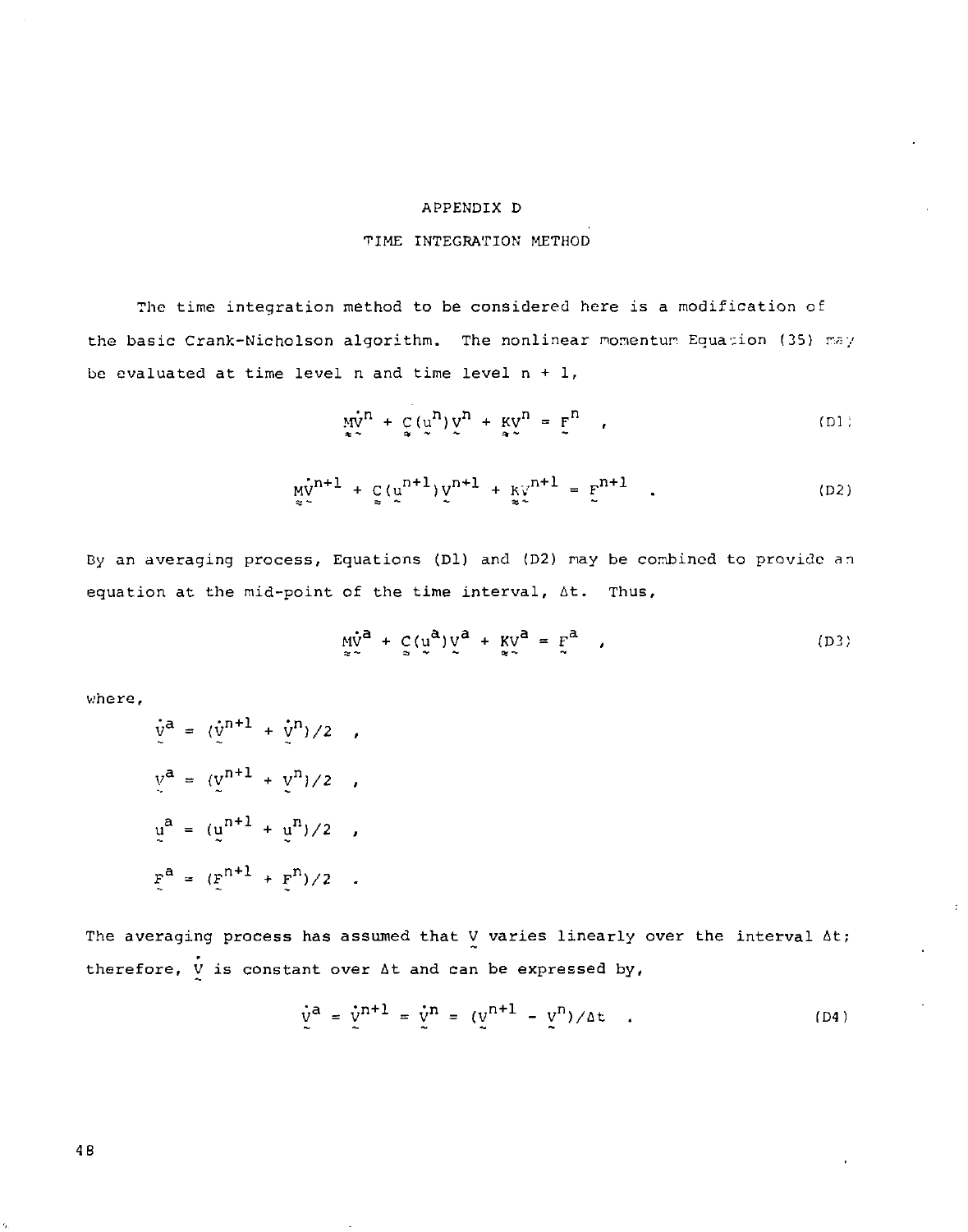Substituting Equation (D4) into (D3) and using the definition of  $v^a$  allows Equation (D3) to be rewritten as,

$$
\frac{2}{\Delta t} \underset{\approx}{\text{MV}}^a + \underset{\approx}{\text{C}} (\underset{\sim}{\text{U}}^a) \underset{\sim}{\text{V}}^a + \underset{\approx}{\text{KV}}^a = \underset{\sim}{\text{F}}^a + \frac{2}{\Delta t} \underset{\sim}{\text{MV}}^n \tag{D5}
$$

with,

$$
\underline{v}^a = (\underline{v}^{n+1} + \underline{v}^n)/2 \quad .
$$

Equation (D5) is a nonlinear algebraic equation system. To reduce the cost of the integration procedure, a quasilinearization process can be applied to Equation (D5) to yield,

$$
\frac{2}{\Delta t} \mathbf{w}^{\mathbf{0}} + \mathbf{c} (\mathbf{u}^{\mathbf{0}}) \mathbf{v}^{\mathbf{0}} + \mathbf{w}^{\mathbf{0}} = \mathbf{F}^{\mathbf{0}} + \frac{2}{\Delta t} \mathbf{w}^{\mathbf{0}} \tag{D6}
$$

Equation (D6) is the integration algorithm presently available in NACHOS.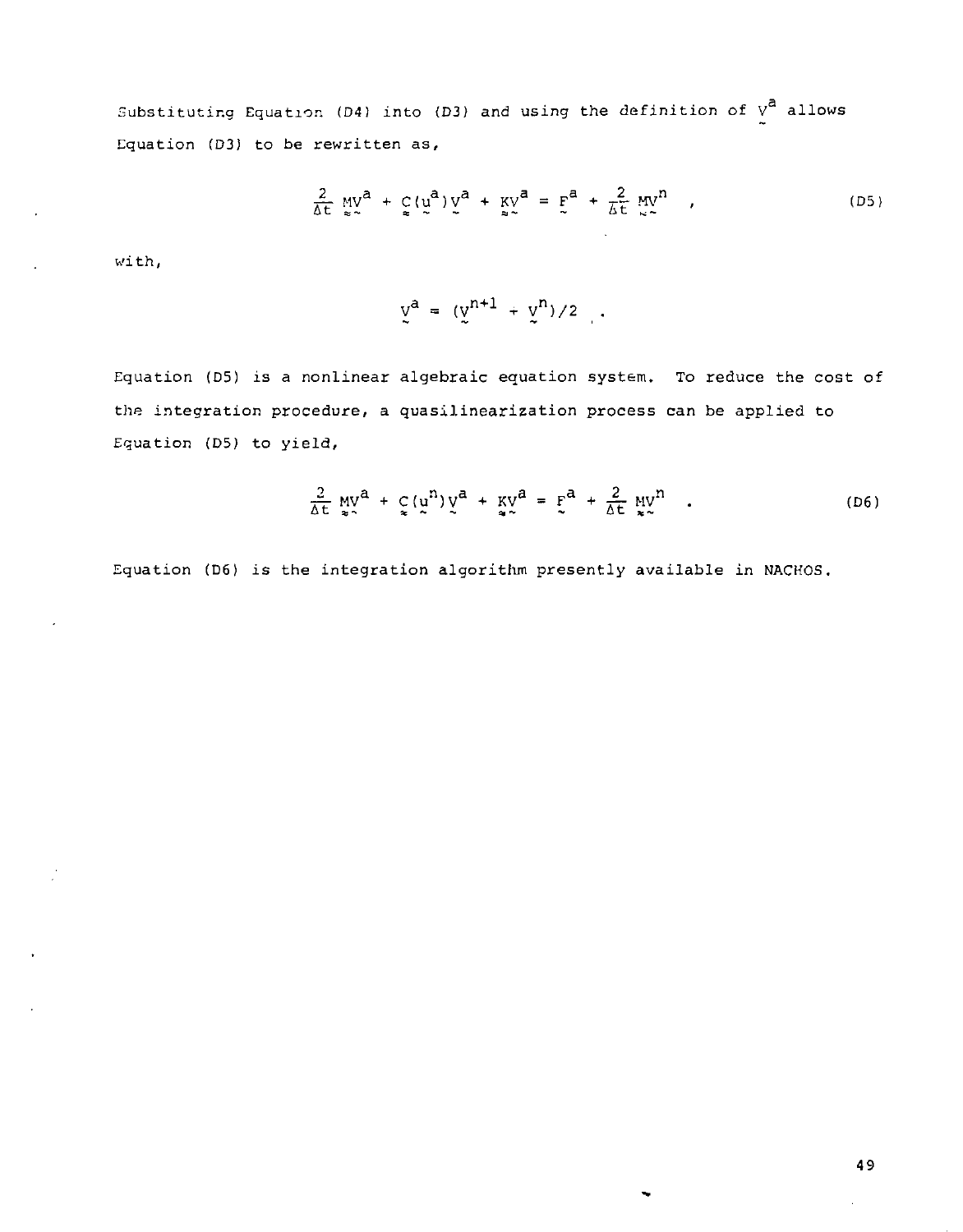#### REFERENCES

- 1. Gartling, D. *K.,* "NACHOS—A Finite Element Computer Program for Incompressible Flow Problems: Part II - User's Manual," SAND77-1334, Sandia Laboratories, Alnuquerque, New Mexico, 1977.
- 2. Zienkiewicz, O. C., The Finite Element Method in Engineering Science, McGraw-Hill, London, 1972.
- 3. Huebner, K. H., The Finite Element Method for Engineers, John Wiley and Sons, New York, 1975.
- 4. Gallagher, R. H., Finite Element Analysis: Fundamentals, Prentice-Hall, New Jersey, 1975.
- 5. Oden, J. T., Finite Elements of Non-Linear Continua, McGraw-Hill, New York, 1972.
- 6. Spiegel, E. A. and Veronis, G., "On the Boussinesq Approximation for a Compressible Fluid," J. Astrophysics, 131, 1960, p. 442.
- 7. Finlayson, B. A., The Method of Weighted Residuals and Variational Principles, Academic Press, New York, 1972.
- 8. Ergatoudis, I., Irons, B. M. and Zienkiewicz, O. C., "Curved, Isoparametric, "Quadrilateral" Elements for Finite Element Analysis," Int. J. Solids Structures, 4, 1968, p. 31.
- 9. Gartling, D. K., "Finite Element Analysis of Viscous, Incompressible Fluid Flow," TICOM Report 74-8, Texas Institute for Computational Mechanics, Austin, Texas, 1974.
- 10. Gartling, D. K., Nickell, R. E. and Tanner, R. I., "A Finite Element Convergence Study for Accelerating Flow Problems," Int. J. Num. Meth. Engr., 11, 1977, p. 1155.

÷.